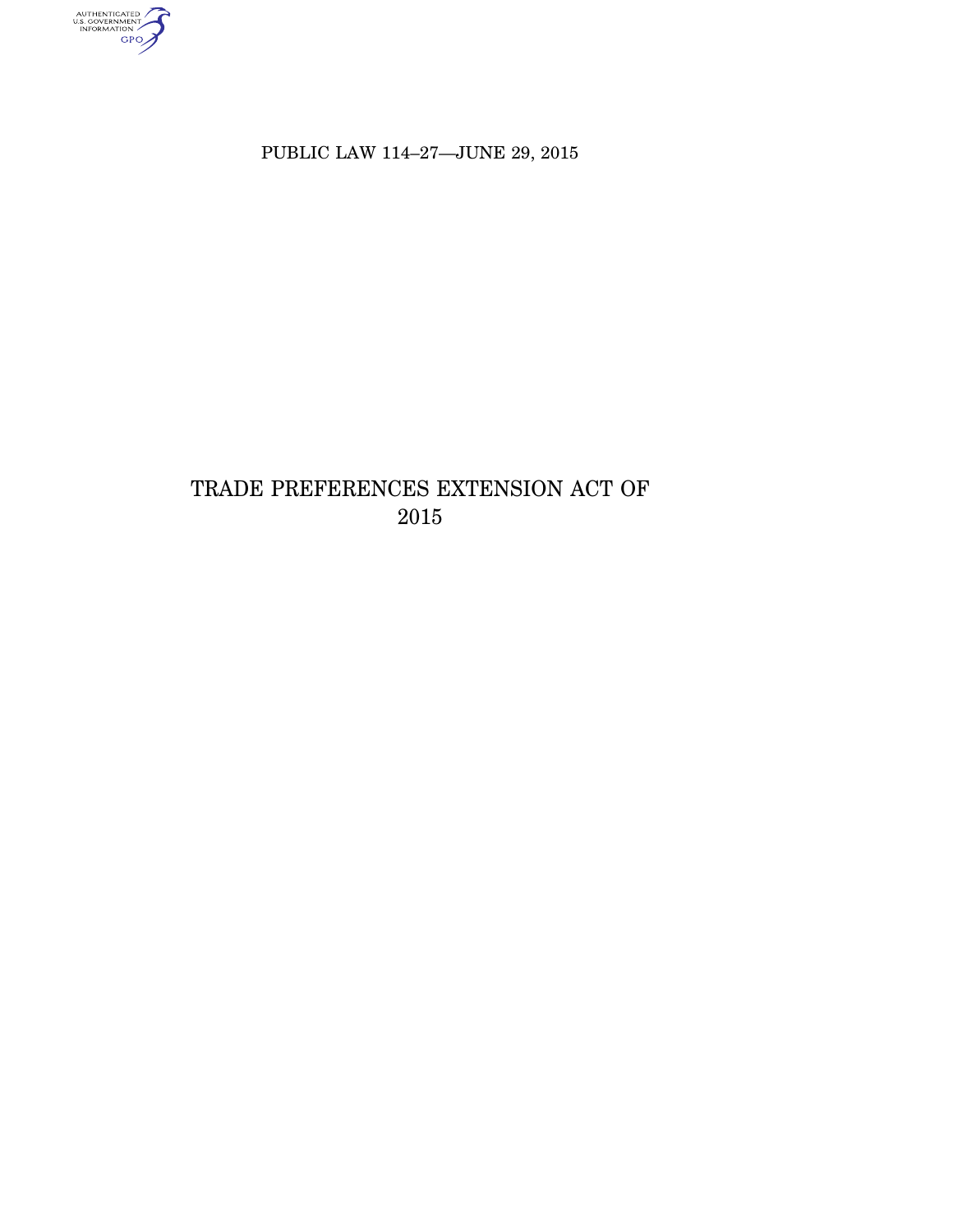### Public Law 114–27 114th Congress

### An Act

June 29, 2015 [H.R. 1295]

To extend the African Growth and Opportunity Act, the Generalized System of Preferences, the preferential duty treatment program for Haiti, and for other purposes.

*Be it enacted by the Senate and House of Representatives of the United States of America in Congress assembled,* 

19 USC 2101 note. Trade Preferences Extension Act of 2015.

#### **SECTION 1. SHORT TITLE; TABLE OF CONTENTS.**

(a) SHORT TITLE.—This Act may be cited as the ''Trade Preferences Extension Act of 2015''.

(b) TABLE OF CONTENTS.—The table of contents for this Act is as follows:

#### Sec. 1. Short title; table of contents.

#### TITLE I—EXTENSION OF AFRICAN GROWTH AND OPPORTUNITY ACT

- Sec. 101. Short title.
- Sec. 102. Findings.
- Sec. 103. Extension of African Growth and Opportunity Act.
- Sec. 104. Modifications of rules of origin for duty-free treatment for articles of beneficiary sub-Saharan African countries under Generalized System of Preferences.
- Sec. 105. Monitoring and review of eligibility under Generalized System of Preferences.
- Sec. 106. Promotion of the role of women in social and economic development in sub-Saharan Africa.
- Sec. 107. Biennial AGOA utilization strategies. Sec. 108. Deepening and expanding trade and investment ties between sub-Saharan Africa and the United States.
- Sec. 109. Agricultural technical assistance for sub-Saharan Africa.
- Sec. 110. Reports.
- Sec. 111. Technical amendments.
- Sec. 112. Definitions.

#### TITLE II—EXTENSION OF GENERALIZED SYSTEM OF PREFERENCES

- Sec. 201. Extension of Generalized System of Preferences.
- Sec. 202. Authority to designate certain cotton articles as eligible articles only for least-developed beneficiary developing countries under Generalized System of Preferences.
- Sec. 203. Application of competitive need limitation and waiver under Generalized System of Preferences with respect to articles of beneficiary developing countries exported to the United States during calendar year 2014.
- Sec. 204. Eligibility of certain luggage and travel articles for duty-free treatment under the Generalized System of Preferences.

#### TITLE III—EXTENSION OF PREFERENTIAL DUTY TREATMENT PROGRAM FOR HAITI

Sec. 301. Extension of preferential duty treatment program for Haiti.

#### TITLE IV—EXTENSION OF TRADE ADJUSTMENT ASSISTANCE

- Sec. 401. Short title.
- Sec. 402. Application of provisions relating to trade adjustment assistance.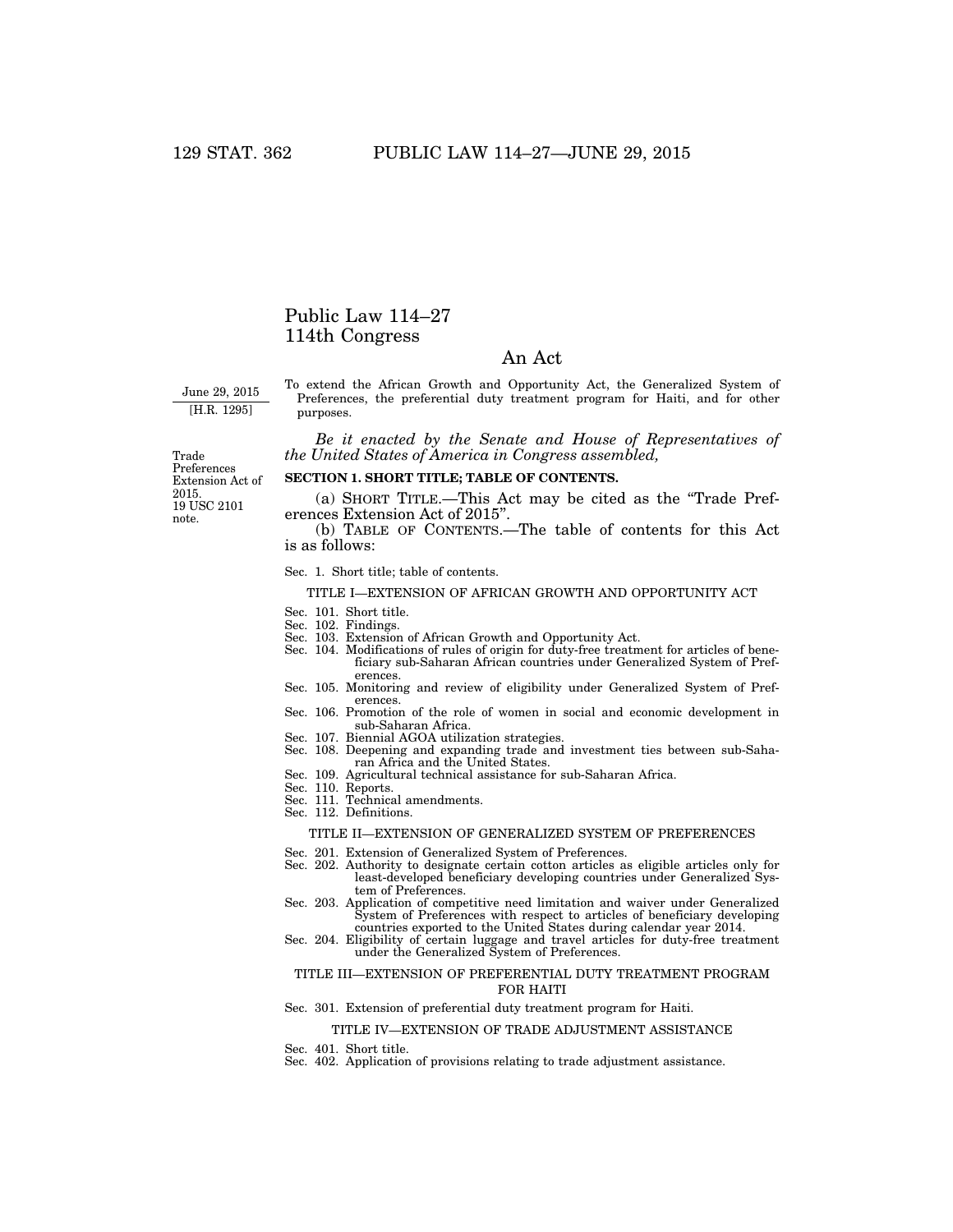- Sec. 404. Performance measurement and reporting.
- Sec. 405. Applicability of trade adjustment assistance provisions.
- Sec. 406. Sunset provisions.
- Sec. 407. Extension and modification of Health Coverage Tax Credit.

#### TITLE V—IMPROVEMENTS TO ANTIDUMPING AND COUNTERVAILING DUTY LAWS

- Sec. 501. Short title.
- Sec. 502. Consequences of failure to cooperate with a request for information in a proceeding.
- Sec. 503. Definition of material injury.
- Sec. 504. Particular market situation.
- Sec. 505. Distortion of prices or costs.
- Sec. 506. Reduction in burden on Department of Commerce by reducing the num-
- ber of voluntary respondents. Sec. 507. Application to Canada and Mexico.

#### TITLE VI—TARIFF CLASSIFICATION OF CERTAIN ARTICLES

- Sec. 601. Tariff classification of recreational performance outerwear.
- Sec. 602. Duty treatment of protective active footwear.

#### TITLE VII—MISCELLANEOUS PROVISIONS

Sec. 701. Report on contribution of trade preference programs to reducing poverty and eliminating hunger.

#### TITLE VIII—OFFSETS

- Sec. 801. Customs user fees extension.
- Sec. 802. Additional customs user fees extension.
- Sec. 803. Time for payment of corporate estimated taxes.
- Sec. 804. Payee statement required to claim certain education tax benefits.
- Sec. 805. Special rule for educational institutions unable to collect TINs of individuals with respect to higher education tuition and related expenses.
- Sec. 806. Penalty for failure to file correct information returns and provide payee statements.

Sec. 807. Child tax credit not refundable for taxpayers electing to exclude foreign earned income from tax.

Sec. 808. Coverage and payment for renal dialysis services for individuals with acute kidney injury.

## **TITLE I—EXTENSION OF AFRICAN GROWTH AND OPPORTUNITY ACT**

#### **SEC. 101. SHORT TITLE.**

This title may be cited as the "AGOA Extension and Enhancement Act of 2015''.

#### **SEC. 102. FINDINGS.**

Congress finds the following:

(1) Since its enactment, the African Growth and Opportunity Act has been the centerpiece of trade relations between the United States and sub-Saharan Africa and has enhanced trade, investment, job creation, and democratic institutions throughout Africa.

(2) Trade and investment, as facilitated by the African Growth and Opportunity Act, promote economic growth, development, poverty reduction, democracy, the rule of law, and stability in sub-Saharan Africa.

(3) Trade between the United States and sub-Saharan Africa has more than tripled since the enactment of the African Growth and Opportunity Act in 2000, and United States direct investment in sub-Saharan Africa has grown almost sixfold.

AGOA Extension and Enhancement Act of 2015.

19 USC 3701 note.

19 USC 3701 note.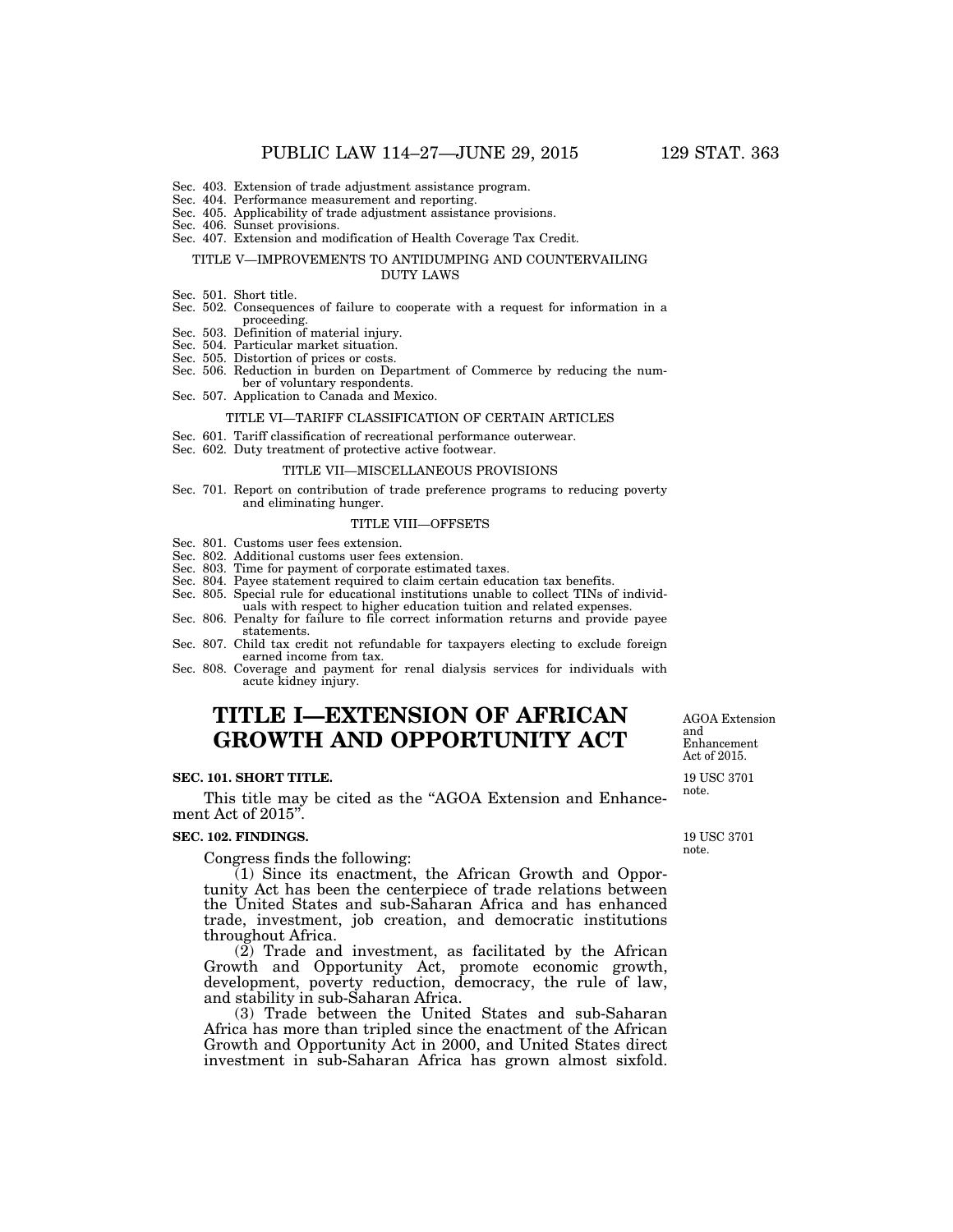(4) It is in the interest of the United States to engage and compete in emerging markets in sub-Saharan African countries, to boost trade and investment between the United States and sub-Saharan African countries, and to renew and strengthen the African Growth and Opportunity Act.

(5) The long-term economic security of the United States is enhanced by strong economic and political ties with the fastest-growing economies in the world, many of which are in sub-Saharan Africa.

(6) It is a goal of the United States to further integrate sub-Saharan African countries into the global economy, stimulate economic development in Africa, and diversify sources of growth in sub-Saharan Africa.

(7) To that end, implementation of the Agreement on Trade Facilitation of the World Trade Organization would strengthen regional integration efforts in sub-Saharan Africa and contribute to economic growth in the region.

(8) The elimination of barriers to trade and investment in sub-Saharan Africa, including high tariffs, forced localization requirements, restrictions on investment, and customs barriers, will create opportunities for workers, businesses, farmers, and ranchers in the United States and sub-Saharan African countries.

(9) The elimination of such barriers will improve utilization of the African Growth and Opportunity Act and strengthen regional and global integration, accelerate economic growth in sub-Saharan Africa, and enhance the trade relationship between the United States and sub-Saharan Africa.

#### **SEC. 103. EXTENSION OF AFRICAN GROWTH AND OPPORTUNITY ACT.**

(a) IN GENERAL.—Section 506B of the Trade Act of 1974 (19 U.S.C. 2466b) is amended by striking ''September 30, 2015'' and inserting "September 30, 2025".

(b) AFRICAN GROWTH AND OPPORTUNITY ACT.—

(1) IN GENERAL.—Section 112(g) of the African Growth and Opportunity Act (19 U.S.C. 3721(g)) is amended by striking "September 30, 2015" and inserting "September 30, 2025".

(2) EXTENSION OF REGIONAL APPAREL ARTICLE PROGRAM.— Section  $112(b)(3)(A)$  of the African Growth and Opportunity Act (19 U.S.C. 3721(b)(3)(A)) is amended—

(A) in clause (i), by striking "11 succeeding" and inserting ''21 succeeding''; and

(B) in clause (ii)(II), by striking ''September 30, 2015'' and inserting ''September 30, 2025''.

(3) EXTENSION OF THIRD-COUNTRY FABRIC PROGRAM.—Section 112(c)(1) of the African Growth and Opportunity Act (19 U.S.C.  $3721(c)(1)$  is amended—

(A) in the paragraph heading, by striking ''SEPTEMBER  $30, 2015$ " and inserting "SEPTEMBER  $30, 2025$ "

(B) in subparagraph (A), by striking ''September 30, 2015'' and inserting ''September 30, 2025''; and

(C) in subparagraph (B)(ii), by striking ''September 30, 2015'' and inserting ''September 30, 2025''.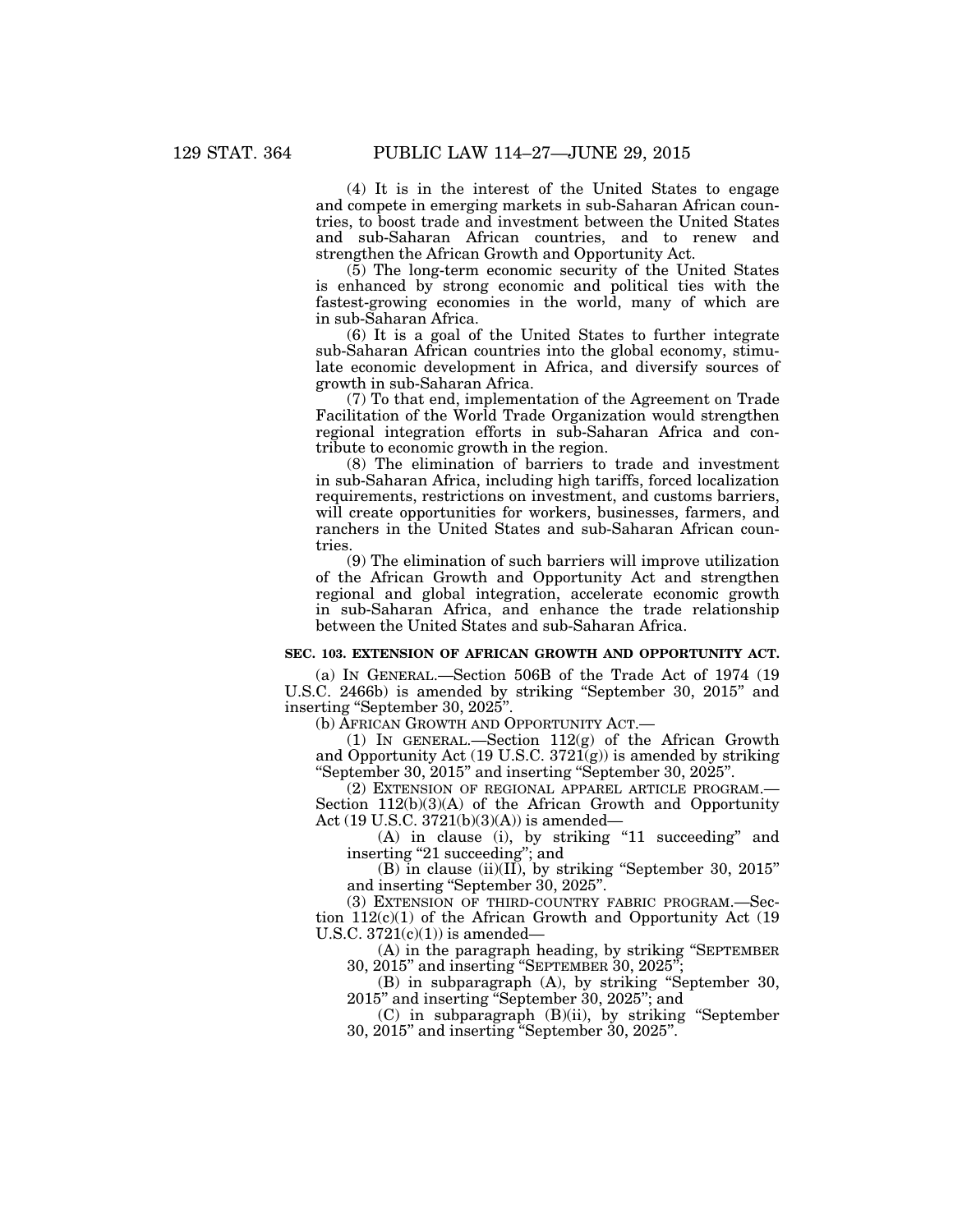#### **SEC. 104. MODIFICATIONS OF RULES OF ORIGIN FOR DUTY-FREE TREATMENT FOR ARTICLES OF BENEFICIARY SUB-SAHA-RAN AFRICAN COUNTRIES UNDER GENERALIZED SYSTEM OF PREFERENCES.**

(a) IN GENERAL.—Section 506A(b)(2) of the Trade Act of 1974  $(19 \text{ U.S.C. } 2466a(b)(2))$  is amended—

 $(1)$  in subparagraph  $(A)$ , by striking "and" at the end; (2) in subparagraph (B), by striking the period at the end and inserting ''; and''; and

(3) by adding at the end the following:

''(C) the direct costs of processing operations performed Applicability. in one or more such beneficiary sub-Saharan African countries or former beneficiary sub-Saharan African countries shall be applied in determining such percentage.''.

(b) APPLICABILITY TO ARTICLES RECEIVING DUTY-FREE TREAT-MENT UNDER TITLE V OF TRADE ACT OF 1974.—Section 506A(b) of the Trade Act of 1974 (19 U.S.C. 2466a(b)) is amended by adding at the end the following:

"(3) RULES OF ORIGIN UNDER THIS TITLE.—The exceptions set forth in subparagraphs  $(A)$ ,  $(B)$ , and  $(C)$  of paragraph  $(2)$ shall also apply to any article described in section  $503(a)(1)$ that is the growth, product, or manufacture of a beneficiary sub-Saharan African country for purposes of any determination to provide duty-free treatment with respect to such article.''.

(c) MODIFICATIONS TO THE HARMONIZED TARIFF SCHEDULE.— The President may proclaim such modifications as may be necessary to the Harmonized Tariff Schedule of the United States (HTS) to add the special tariff treatment symbol ''D'' in the ''Special'' subcolumn of the HTS for each article classified under a heading or subheading with the special tariff treatment symbol "A" or " $A^*$ " in the ''Special'' subcolumn of the HTS.

(d) EFFECTIVE DATE.—The amendments made by subsections (a) and (b) take effect on the date of the enactment of this Act and apply with respect to any article described in section 503(b)(1)(B) through (G) of the Trade Act of 1974 that is the growth, product, or manufacture of a beneficiary sub-Saharan African country and that is imported into the customs territory of the United States on or after the date that is 30 days after such date of enactment.

#### **SEC. 105. MONITORING AND REVIEW OF ELIGIBILITY UNDER GENERAL-IZED SYSTEM OF PREFERENCES.**

(a) CONTINUING COMPLIANCE.—Section 506A(a)(3) of the Trade Act of 1974 (19 U.S.C. 2466a(a)(3)) is amended—

(1) by striking ''If the President'' and inserting the following:

"(A) In GENERAL.—If the President"; and

(2) by adding at the end the following:

''(B) NOTIFICATION.—The President may not terminate the designation of a country as a beneficiary sub-Saharan African country under subparagraph (A) unless, at least 60 days before the termination of such designation, the President notifies Congress and notifies the country of the President's intention to terminate such designation, together with the considerations entering into the decision to terminate such designation.''.

President. Time period.

19 USC 2466a note.

Applicability. 19 USC 2466a note.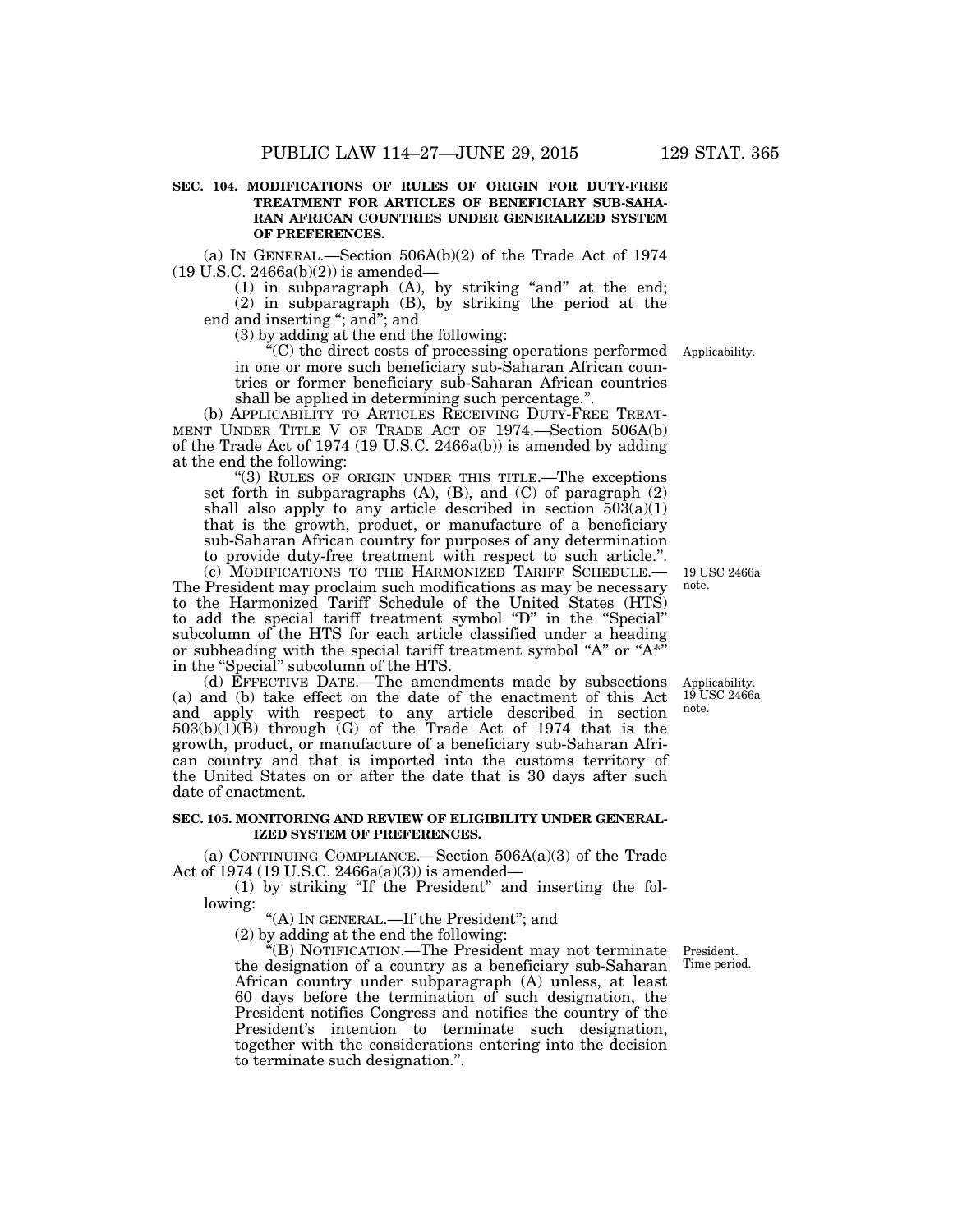(b) WITHDRAWAL, SUSPENSION, OR LIMITATION OF PREFERENTIAL TARIFF TREATMENT.—Section 506A of the Trade Act of 1974 (19 U.S.C. 2466a) is amended—

> (1) by redesignating subsection (c) as subsection (d); and (2) by inserting after subsection (b) the following:

"(c) WITHDRAWAL, SUSPENSION, OR LIMITATION OF PREF-<br>ERENTIAL TARIFF TREATMENT.—

" $(1)$  In GENERAL.—The President may withdraw, suspend, or limit the application of duty-free treatment provided for any article described in subsection  $(b)(1)$  of this section or section 112 of the African Growth and Opportunity Act with respect to a beneficiary sub-Saharan African country if the President determines that withdrawing, suspending, or limiting such duty-free treatment would be more effective in promoting compliance by the country with the requirements described in subsection  $(a)(1)$  than terminating the designation of the country as a beneficiary sub-Saharan African country for purposes of this section.

''(2) NOTIFICATION.—The President may not withdraw, suspend, or limit the application of duty-free treatment under paragraph (1) unless, at least 60 days before such withdrawal, suspension, or limitation, the President notifies Congress and notifies the country of the President's intention to withdraw, suspend, or limit such duty-free treatment, together with the considerations entering into the decision to terminate such designation.''.

(c) REVIEW AND PUBLIC COMMENTS ON ELIGIBILITY REQUIRE-MENTS.—Section 506A of the Trade Act of 1974 (19 U.S.C. 2466a), as so amended, is further amended—

(1) by redesignating subsection (d) as subsection (e); and

(2) by inserting after subsection (c) the following:

"(d) REVIEW AND PUBLIC COMMENTS ON ELIGIBILITY REQUIRE-MENTS.—

"(1) IN GENERAL.—In carrying out subsection  $(a)(2)$ , the President shall publish annually in the Federal Register a notice of review and request for public comments on whether beneficiary sub-Saharan African countries are meeting the eligibility requirements set forth in section 104 of the African Growth and Opportunity Act and the eligibility criteria set forth in section 502 of this Act.

"(2) PUBLIC HEARING.—The United States Trade Representative shall, not later than 30 days after the date on which the President publishes the notice of review and request for public comments under paragraph (1)—

"(A) hold a public hearing on such review and request for public comments; and

''(B) publish in the Federal Register, before such hearing is held, notice of—

''(i) the time and place of such hearing; and

"(ii) the time and place at which such public comments will be accepted.

"(3) PETITION PROCESS.

"(A) IN GENERAL.—Not later than 60 days after the date of the enactment of this subsection, the President shall establish a process to allow any interested person, at any time, to file a petition with the Office of the United States Trade Representative with respect to the compliance

President.

Deadline. Federal Register, publication. Notice.

Deadline.

Federal Register, publication. Notice.

Determination. President.

Time period.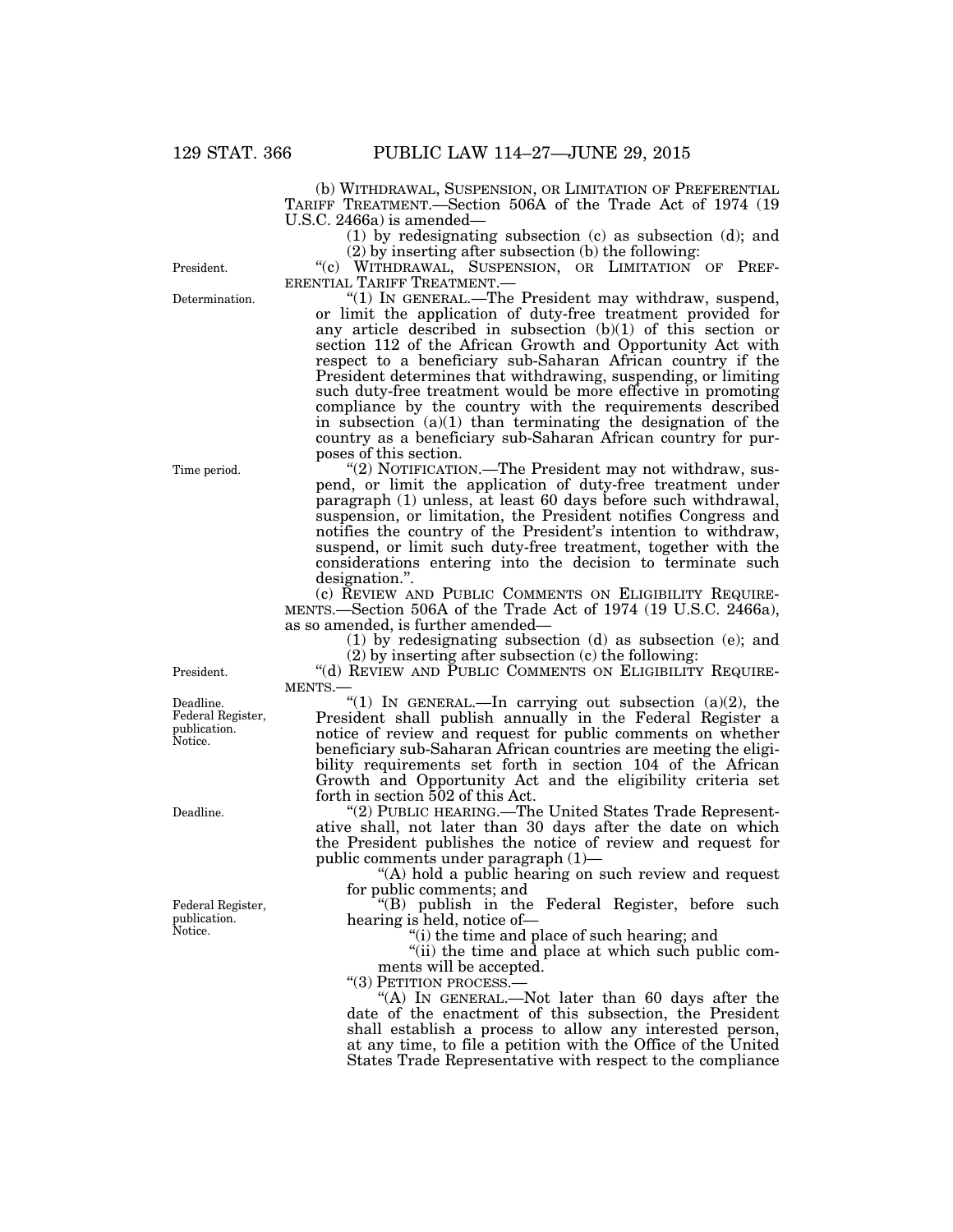of any country listed in section 107 of the African Growth and Opportunity Act with the eligibility requirements set forth in section 104 of such Act and the eligibility criteria set forth in section 502 of this Act.

''(B) USE OF PETITIONS.—The President shall take into account all petitions filed pursuant to subparagraph (A) in making determinations of compliance under subsections  $(a)(3)(A)$  and (c) and in preparing any reports required by this title as such reports apply with respect to beneficiary sub-Saharan African countries.

''(4) OUT-OF-CYCLE REVIEWS.—

"(A) IN GENERAL.—The President may, at any time, initiate an out-of-cycle review of whether a beneficiary sub-Saharan African country is making continual progress in meeting the requirements described in paragraph (1). The President shall give due consideration to petitions received under paragraph (3) in determining whether to initiate an out-of-cycle review under this subparagraph.

''(B) CONGRESSIONAL NOTIFICATION.—Before initiating an out-of-cycle review under subparagraph (A), the President shall notify and consult with Congress.

''(C) CONSEQUENCES OF REVIEW.—If, pursuant to an out-of-cycle review conducted under subparagraph (A), the President determines that a beneficiary sub-Saharan African country does not meet the requirements set forth in section 104(a) of the African Growth and Opportunity Act (19 U.S.C. 3703(a)), the President shall, subject to the requirements of subsections  $(a)(3)(B)$  and  $(c)(2)$ , terminate the designation of the country as a beneficiary sub-Saharan African country or withdraw, suspend, or limit the application of duty-free treatment with respect to articles from the country.

''(D) REPORTS.—After each out-of-cycle review conducted under subparagraph (A) with respect to a country, the President shall submit to the Committee on Finance of the Senate and the Committee on Ways and Means of the House of Representatives a report on the review and any determination of the President to terminate the designation of the country as a beneficiary sub-Saharan African country or withdraw, suspend, or limit the application of duty-free treatment with respect to articles from the country under subparagraph (C).

"(E) INITIATION OF OUT-OF-CYCLE REVIEWS FOR CERTAIN COUNTRIES.—Recognizing that concerns have been raised Deadline. about the compliance with section 104(a) of the African Growth and Opportunity Act (19 U.S.C. 3703(a)) of some beneficiary sub-Saharan African countries, the President shall initiate an out-of-cycle review under subparagraph (A) with respect to South Africa, the most developed of the beneficiary sub-Saharan African countries, and other beneficiary countries as appropriate, not later than 30 days after the date of the enactment of the Trade Preferences Extension Act of 2015.''.

Applicability.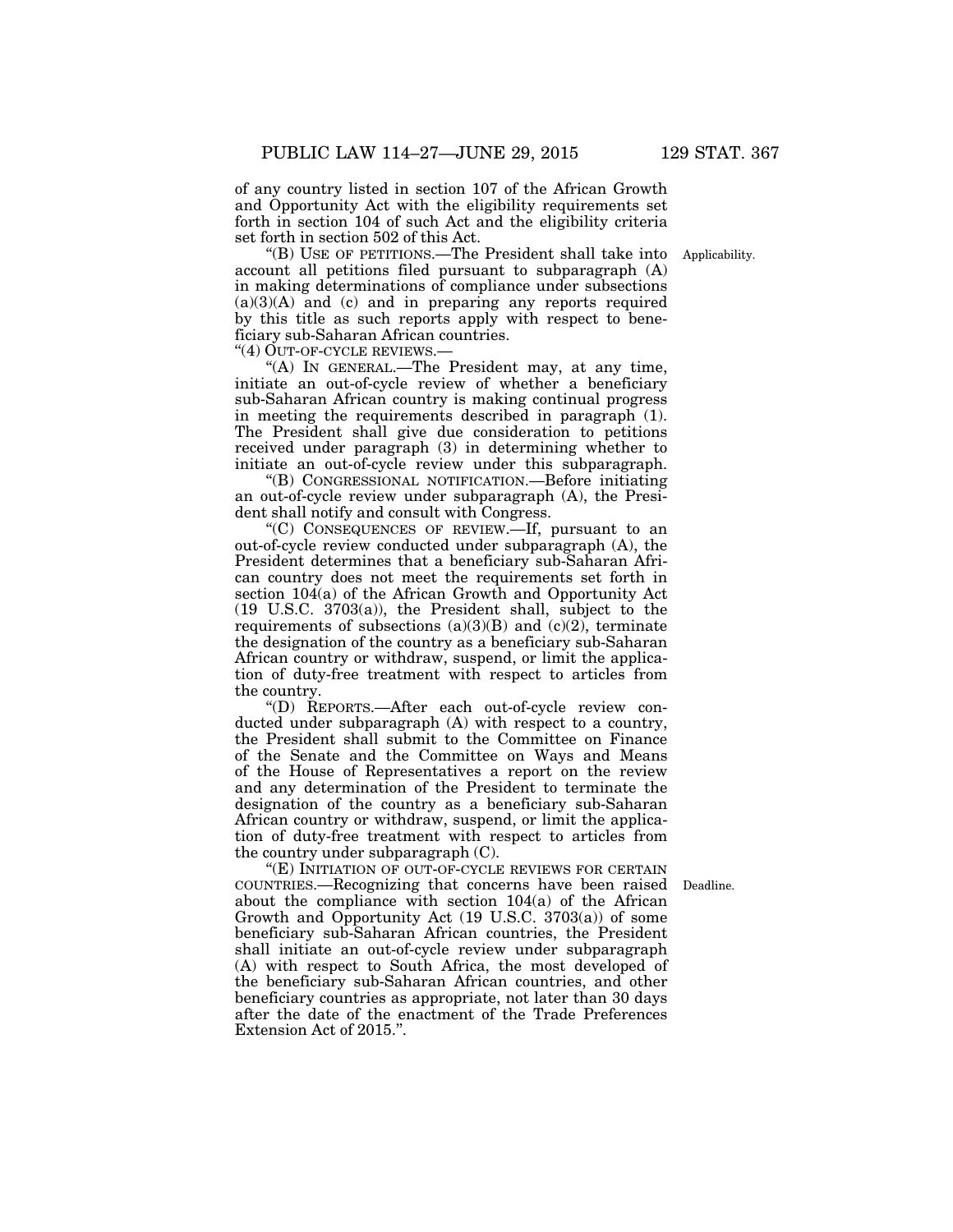#### **SEC. 106. PROMOTION OF THE ROLE OF WOMEN IN SOCIAL AND ECO-NOMIC DEVELOPMENT IN SUB-SAHARAN AFRICA.**

(a) STATEMENT OF POLICY.—Section 103 of the African Growth and Opportunity Act (19 U.S.C. 3702) is amended—

(1) in paragraph (8), by striking ''; and'' and inserting a semicolon;

(2) in paragraph (9), by striking the period and inserting ''; and''; and

(3) by adding at the end the following:

 $\sqrt[4]{(10)}$  promoting the role of women in social, political, and economic development in sub-Saharan Africa.''.

(b) ELIGIBILITY REQUIREMENTS.—Section  $104(a)(1)(A)$  of the African Growth and Opportunity Act (19 U.S.C. 3703(a)(1)(A)) is amended by inserting "for men and women" after "rights".

#### **SEC. 107. BIENNIAL AGOA UTILIZATION STRATEGIES.**

(a) IN GENERAL.—It is the sense of Congress that—

(1) beneficiary sub-Saharan African countries should develop utilization strategies on a biennial basis in order to more effectively and strategically utilize benefits available under the African Growth and Opportunity Act (in this section referred to as "AGOA utilization strategies");

(2) United States trade capacity building agencies should work with, and provide appropriate resources to, such sub-Saharan African countries to assist in developing and implementing biennial AGOA utilization strategies; and

(3) as appropriate, and to encourage greater regional integration, the United States Trade Representative should consider requesting the Regional Economic Communities to prepare biennial AGOA utilization strategies.

(b) CONTENTS.—It is further the sense of Congress that biennial AGOA utilization strategies should identify strategic needs and priorities to bolster utilization of benefits available under the African Growth and Opportunity Act. To that end, biennial AGOA utilization strategies should—

(1) review potential exports under the African Growth and Opportunity Act and identify opportunities and obstacles to increased trade and investment and enhanced poverty reduction efforts;

(2) identify obstacles to regional integration that inhibit utilization of benefits under the African Growth and Opportunity Act;

(3) set out a plan to take advantage of opportunities and address obstacles identified in paragraphs (1) and (2), improve awareness of the African Growth and Opportunity Act as a program that enhances exports to the United States, and utilize United States Agency for International Development regional trade hubs;

(4) set out a strategy to promote small business and entrepreneurship; and

(5) eliminate obstacles to regional trade and promote greater utilization of benefits under the African Growth and Opportunity Act and establish a plan to promote full regional implementation of the Agreement on Trade Facilitation of the World Trade Organization.

(c) PUBLICATION.—It is further the sense of Congress that—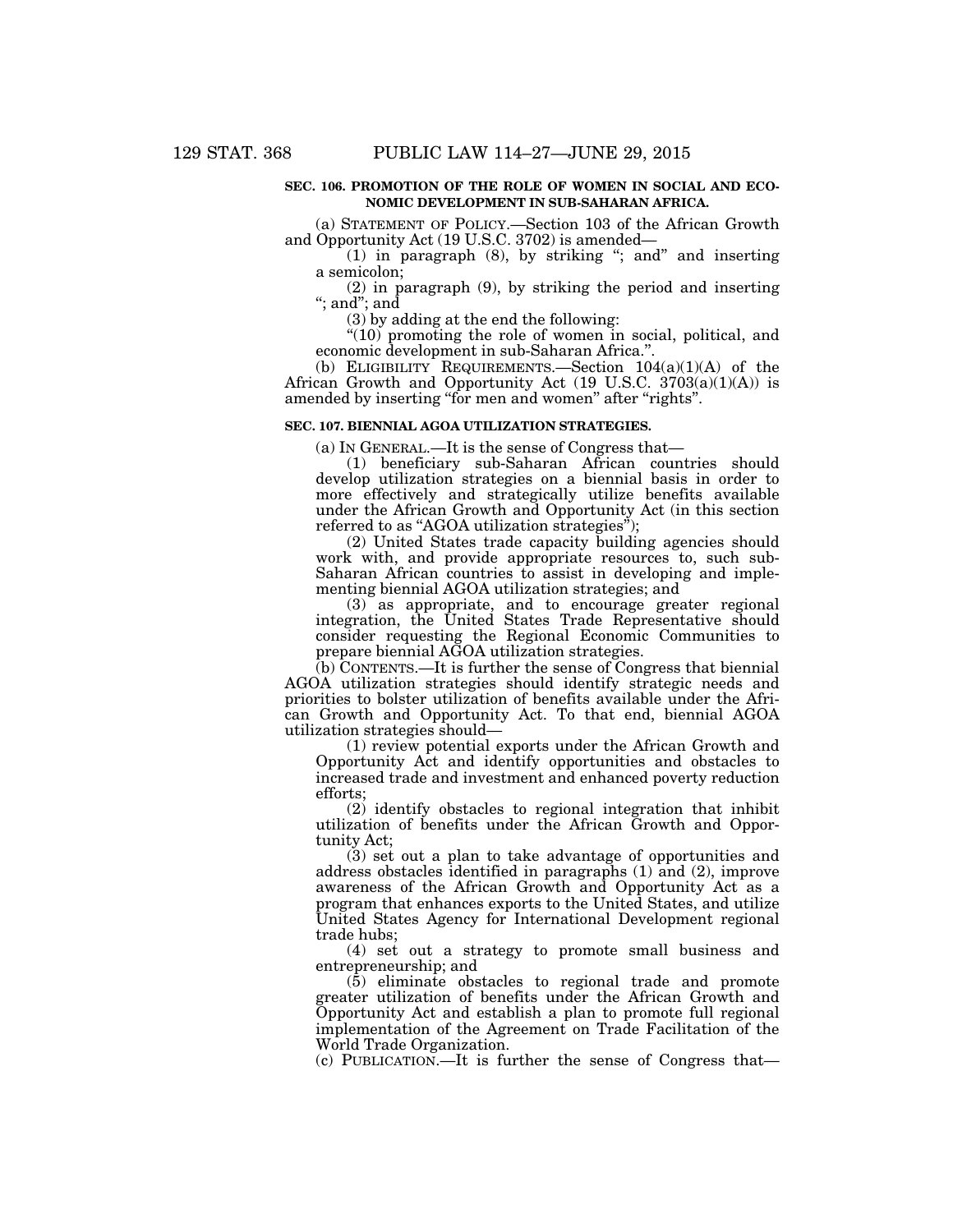(1) each beneficiary sub-Saharan African country should publish on an appropriate Internet website of such country public versions of its AGOA utilization strategy; and

(2) the United States Trade Representative should publish on the Internet website of the Office of the United States Trade Representative public versions of all AGOA utilization strategies described in paragraph (1).

#### **SEC. 108. DEEPENING AND EXPANDING TRADE AND INVESTMENT TIES**  19 USC 3701 **BETWEEN SUB-SAHARAN AFRICA AND THE UNITED STATES.**

It is the policy of the United States to continue to—

(1) seek to deepen and expand trade and investment ties between sub-Saharan Africa and the United States, including through the negotiation of accession by sub-Saharan African countries to the World Trade Organization and the negotiation of trade and investment framework agreements, bilateral investment treaties, and free trade agreements, as such agreements have the potential to catalyze greater trade and investment, facilitate additional investment in sub-Saharan Africa, further poverty reduction efforts, and promote economic growth;

(2) seek to negotiate agreements with individual sub-Saharan African countries as well as with the Regional Economic Communities, as appropriate;

(3) promote full implementation of commitments made under the WTO Agreement (as such term is defined in section 2(9) of the Uruguay Round Agreements Act (19 U.S.C. 3501(9)) because such actions are likely to improve utilization of the African Growth and Opportunity Act and promote trade and investment and because regular review to ensure continued compliance helps to maximize the benefits of the African Growth and Opportunity Act; and

(4) promote the negotiation of trade agreements that cover substantially all trade between parties to such agreements and, if other countries seek to negotiate trade agreements that do not cover substantially all trade, continue to object in all appropriate forums.

#### **SEC. 109. AGRICULTURAL TECHNICAL ASSISTANCE FOR SUB-SAHARAN AFRICA.**

Section 13 of the AGOA Acceleration Act of 2004 (19 U.S.C. 3701 note) is amended—

 $(1)$  in subsection  $(a)$ 

(A) by striking ''shall identify not fewer than 10 eligible sub-Saharan African countries as having the greatest'' and inserting '', through the Secretary of Agriculture, shall identify eligible sub-Saharan African countries that have''; and

(B) by striking ''and complying with sanitary and phytosanitary rules of the United States'' and inserting complying with sanitary and phytosanitary rules of the United States, and developing food safety standards'';

 $(2)$  in subsection  $(b)$ –

 $(A)$  by striking "20" and inserting "30"; and

(B) by inserting after ''from those countries'' the following: ", particularly from businesses and sectors that engage women farmers and entrepreneurs,''; and (3) by adding at the end the following:

note.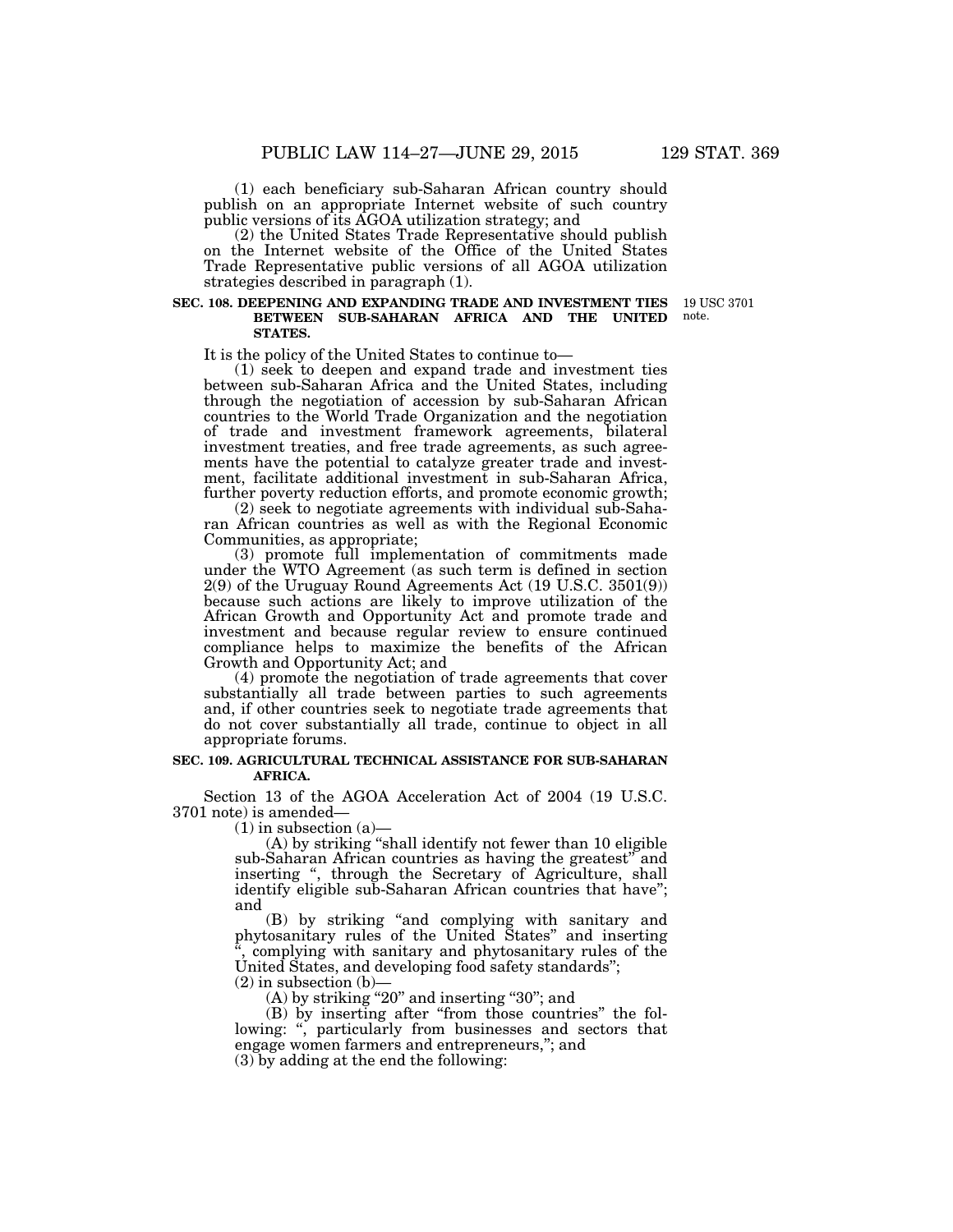President.

''(c) COORDINATION.—The President shall take such measures as are necessary to ensure adequate coordination of similar activities of agencies of the United States Government relating to agricultural technical assistance for sub-Saharan Africa.''.

**SEC. 110. REPORTS.** 

(a) IMPLEMENTATION REPORT.—

(1) IN GENERAL.—Not later than 1 year after the date of the enactment of this Act, and biennially thereafter, the President shall submit to Congress a report on the trade and investment relationship between the United States and sub-Saharan African countries and on the implementation of this title and the amendments made by this title.

(2) MATTERS TO BE INCLUDED.—The report required by paragraph (1) shall include the following:

(A) A description of the status of trade and investment between the United States and sub-Saharan Africa, including information on leading exports to the United States from sub-Saharan African countries.

(B) Any changes in eligibility of sub-Saharan African countries during the period covered by the report.

(C) A detailed analysis of whether each such beneficiary sub-Saharan African country is continuing to meet the eligibility requirements set forth in section 104 of the African Growth and Opportunity Act and the eligibility criteria set forth in section 502 of the Trade Act of 1974.

(D) A description of the status of regional integration efforts in sub-Saharan Africa.

(E) A summary of United States trade capacity building efforts.

(F) Any other initiatives related to enhancing the trade and investment relationship between the United States and sub-Saharan African countries.

(b) POTENTIAL TRADE AGREEMENTS REPORT.—Not later than 1 year after the date of the enactment of this Act, and every 5 years thereafter, the United States Trade Representative shall submit to Congress a report that—

(1) identifies sub-Saharan African countries that have a expressed an interest in entering into a free trade agreement with the United States;

(2) evaluates the viability and progress of such sub-Saharan African countries and other sub-Saharan African countries toward entering into a free trade agreement with the United States; and

(3) describes a plan for negotiating and concluding such agreements, which includes the elements described in subparagraphs (A) through (E) of section 116(b)(2) of the African Growth and Opportunity Act.

(c) TERMINATION.—The reporting requirements of this section shall cease to have any force or effect after September 30, 2025.

#### **SEC. 111. TECHNICAL AMENDMENTS.**

Section 104 of the African Growth and Opportunity Act (19 U.S.C. 3703), as amended by section 106, is further amended—

(1) in subsection (a), by striking " $(a)$  In GENERAL.—"; and (2) by striking subsection (b).

President.

19 USC 3705 note.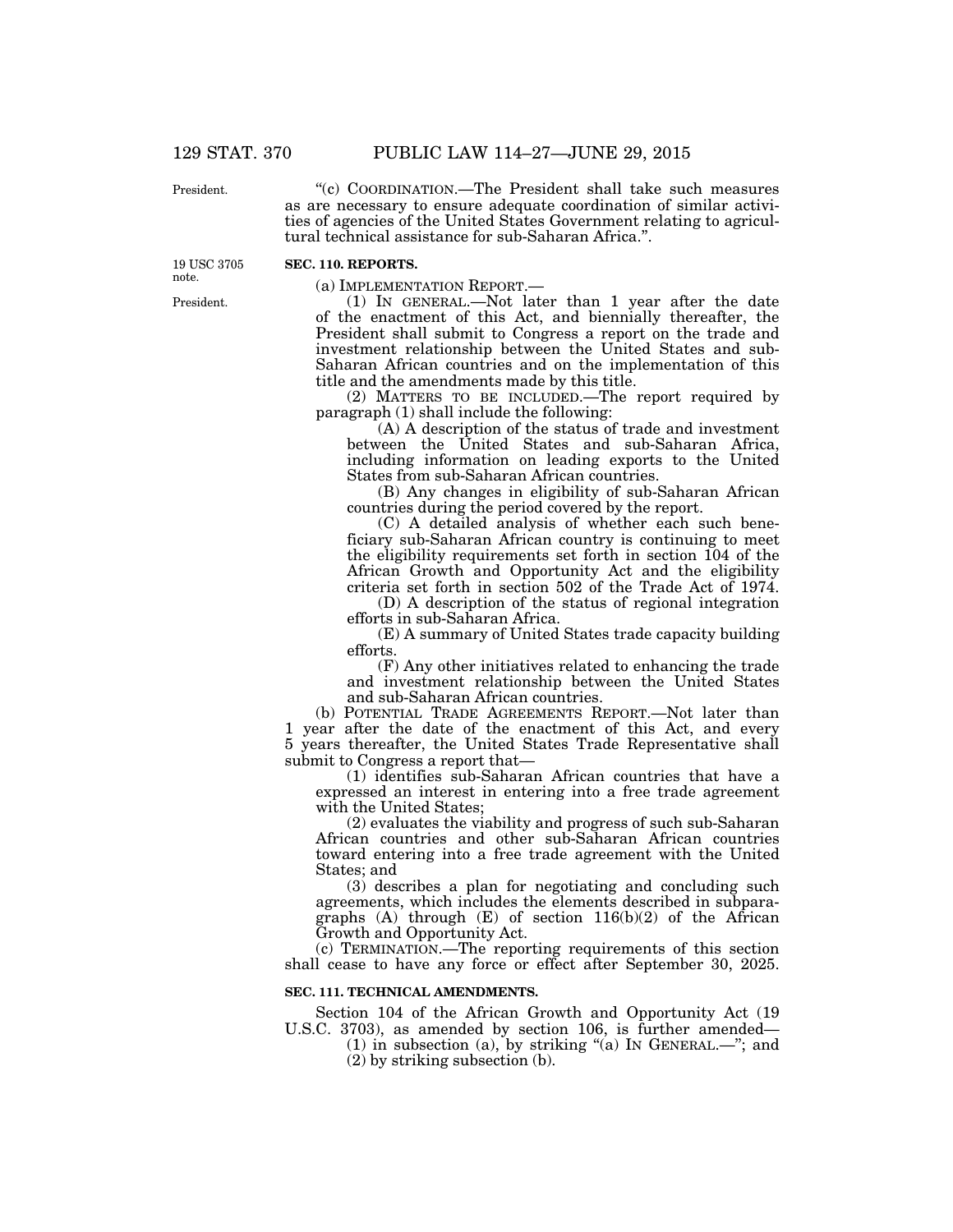#### **SEC. 112. DEFINITIONS.**

In this title:

(1) BENEFICIARY SUB-SAHARAN AFRICAN COUNTRY.—The term ''beneficiary sub-Saharan African country'' means a beneficiary sub-Saharan African country described in subsection (e) of section 506A of the Trade Act of 1974 (as redesignated by this Act).

(2) SUB-SAHARAN AFRICAN COUNTRY.—The term ''sub-Saharan African country'' has the meaning given the term in section 107 of the African Growth and Opportunity Act.

## **TITLE II—EXTENSION OF GENERALIZED SYSTEM OF PREFERENCES**

#### **SEC. 201. EXTENSION OF GENERALIZED SYSTEM OF PREFERENCES.**

(a) IN GENERAL.—Section 505 of the Trade Act of 1974 (19 U.S.C. 2465) is amended by striking ''July 31, 2013'' and inserting ''December 31, 2017''.

(b) EFFECTIVE DATE.—

(1) IN GENERAL.—The amendment made by subsection (a) shall apply to articles entered on or after the 30th day after the date of the enactment of this Act.

(2) RETROACTIVE APPLICATION FOR CERTAIN LIQUIDATIONS AND RELIQUIDATIONS.—

(A) IN GENERAL.—Notwithstanding section 514 of the Tariff Act of 1930 (19 U.S.C. 1514) or any other provision of law and subject to subparagraph (B), any entry of a covered article to which duty-free treatment or other preferential treatment under title V of the Trade Act of 1974 (19 U.S.C. 2461 et seq.) would have applied if the entry had been made on July 31, 2013, that was made-

(i) after July 31, 2013; and

(ii) before the effective date specified in paragraph (1),

shall be liquidated or reliquidated as though such entry occurred on the effective date specified in paragraph (1).

(B) REQUESTS.—A liquidation or reliquidation may be Deadline. made under subparagraph (A) with respect to an entry only if a request therefor is filed with U.S. Customs and Border Protection not later than 180 days after the date of the enactment of this Act that contains sufficient information to enable U.S. Customs and Border Protection—

(i) to locate the entry; or

(ii) to reconstruct the entry if it cannot be located.

(C) PAYMENT OF AMOUNTS OWED.—Any amounts owed Deadline. by the United States pursuant to the liquidation or reliquidation of an entry of a covered article under subparagraph (A) shall be paid, without interest, not later than 90 days after the date of the liquidation or reliquidation (as the case may be).

(3) DEFINITIONS.—In this subsection:

(A) COVERED ARTICLE.—The term ''covered article'' means an article from a country that is a beneficiary developing country under title V of the Trade Act of 1974 (19

Applicability. 19 USC 2465 note.

19 USC 3701 note.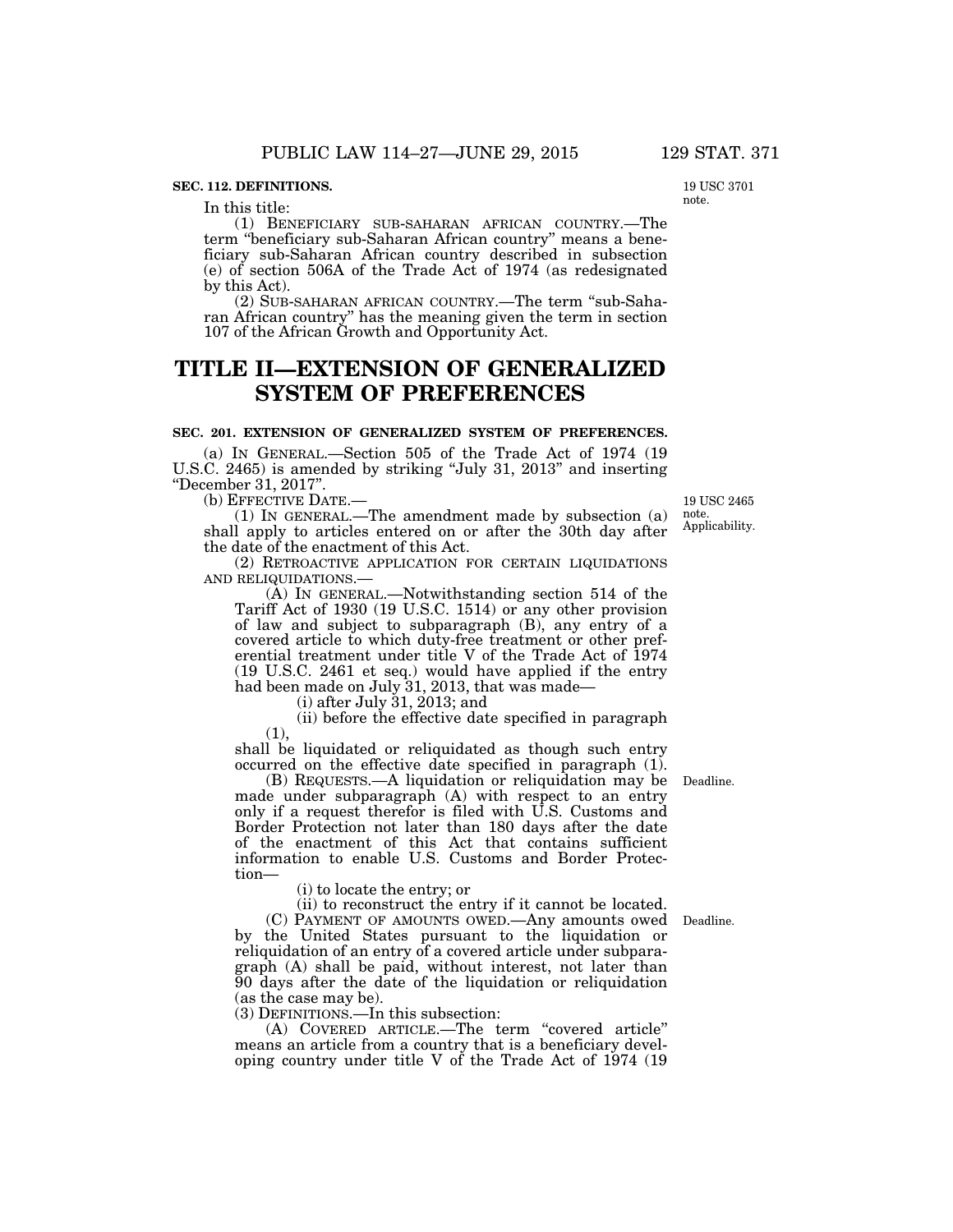U.S.C. 2461 et seq.) as of the effective date specified in paragraph (1).

 $(B)$  ENTER; ENTRY.—The terms "enter" and "entry" include a withdrawal from warehouse for consumption.

#### **SEC. 202. AUTHORITY TO DESIGNATE CERTAIN COTTON ARTICLES AS ELIGIBLE ARTICLES ONLY FOR LEAST-DEVELOPED BENE-FICIARY DEVELOPING COUNTRIES UNDER GENERALIZED SYSTEM OF PREFERENCES.**

Section 503(b) of the Trade Act of 1974 (19 U.S.C. 2463(b)) is amended by adding at the end the following:

"(5) CERTAIN COTTON ARTICLES.—Notwithstanding paragraph (3), the President may designate as an eligible article or articles under subsection  $(a)(1)(B)$  only for countries designated as least-developed beneficiary developing countries under section  $502(a)(2)$  cotton articles classifiable under subheading 5201.00.18, 5201.00.28, 5201.00.38, 5202.99.30, or 5203.00.30 of the Harmonized Tariff Schedule of the United States.''.

19 USC 2463 note.

#### **SEC. 203. APPLICATION OF COMPETITIVE NEED LIMITATION AND WAIVER UNDER GENERALIZED SYSTEM OF PREFERENCES WITH RESPECT TO ARTICLES OF BENEFICIARY DEVEL-OPING COUNTRIES EXPORTED TO THE UNITED STATES DURING CALENDAR YEAR 2014.**

(a) IN GENERAL.—For purposes of applying and administering subsections  $(c)(2)$  and  $(d)$  of section 503 of the Trade Act of 1974 (19 U.S.C. 2463) with respect to an article described in subsection (b) of this section, subsections  $(c)(2)$  and  $(d)$  of section 503 of such Act shall be applied and administered by substituting ''October 1'' for ''July 1'' each place such date appears.

(b) ARTICLE DESCRIBED.—An article described in this subsection is an article of a beneficiary developing country that is designated by the President as an eligible article under subsection (a) of section 503 of the Trade Act of 1974 (19 U.S.C. 2463) and with respect to which a determination described in subsection  $(c)(2)(A)$  of such section was made with respect to exports (directly or indirectly) to the United States of such eligible article during calendar year 2014 by the beneficiary developing country.

#### **SEC. 204. ELIGIBILITY OF CERTAIN LUGGAGE AND TRAVEL ARTICLES FOR DUTY-FREE TREATMENT UNDER THE GENERALIZED SYSTEM OF PREFERENCES.**

Section 503(b)(1) of the Trade Act of 1974 (19 U.S.C. 2463(b)(1)) is amended—

 $(1)$  in subparagraph  $(A)$ , by striking "paragraph  $(4)$ " and inserting "paragraphs (4) and (5)";

(2) in subparagraph (E), by striking ''Footwear'' and inserting ''Except as provided in paragraph (5), footwear''; and (3) by adding at the end the following:

''(5) CERTAIN LUGGAGE AND TRAVEL ARTICLES.—Notwithstanding subparagraph (A) or (E) of paragraph (1), the President may designate the following as eligible articles under subsection (a):

''(A) Articles classifiable under subheading 4202.11.00, 4202.12.40, 4202.21.60, 4202.21.90, 4202.22.15, 4202.22.45, 4202.31.60, 4202.32.40, 4202.32.80, 4202.92.15, 4202.92.20,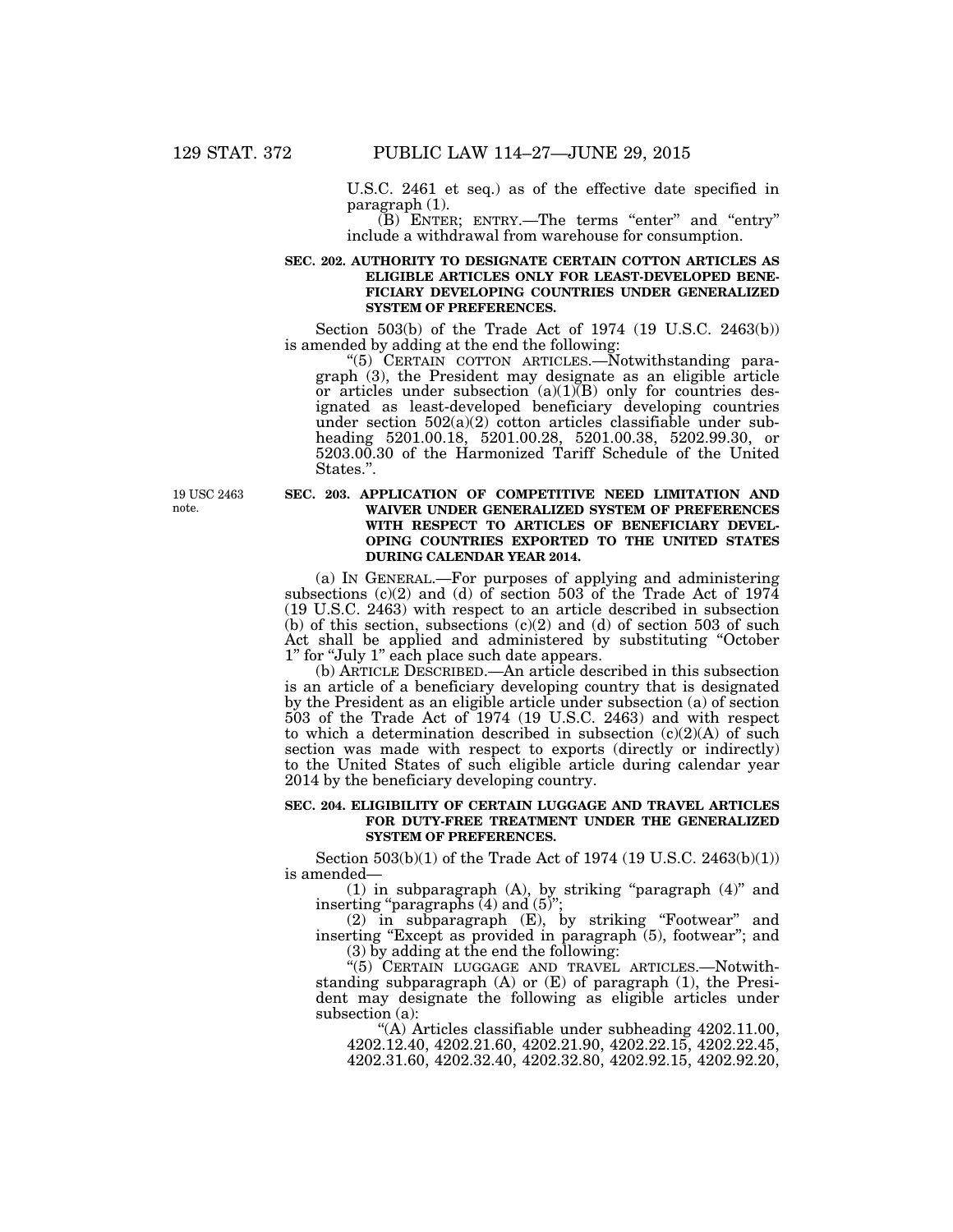4202.92.45, or 4202.99.90 of the Harmonized Tariff Schedule of the United States.

''(B) Articles classifiable under statistical reporting number 4202.12.2020, 4202.12.2050, 4202.12.8030, 4202.12.8070, 4202.22.8050, 4202.32.9550, 4202.32.9560, 4202.91.0030, 4202.91.0090, 4202.92.3020, 4202.92.3031, 4202.92.3091, 4202.92.9026, or 4202.92.9060 of the Harmonized Tariff Schedule of the United States, as such statistical reporting numbers are in effect on the date of the enactment of the Trade Preferences Extension Act of 2015.''.

# **TITLE III—EXTENSION OF PREF-ERENTIAL DUTY TREATMENT PRO-GRAM FOR HAITI**

#### **SEC. 301. EXTENSION OF PREFERENTIAL DUTY TREATMENT PROGRAM FOR HAITI.**

Section 213A of the Caribbean Basin Economic Recovery Act (19 U.S.C. 2703a) is amended as follows:

(1) Subsection (b) is amended as follows:

(A) Paragraph (1) is amended—

(i) in subparagraph  $(B)(v)(I)$ , by amending item Time periods. (cc) to read as follows:

''(cc) 60 percent or more during the 1 year period beginning on December 20, 2017, and each of the 7 succeeding 1-year periods.''; and

 $(ii)$  in subparagraph  $(C)$ —

(I) in the table, by striking ''succeeding 11 1-year periods" and inserting "16 succeeding 1year periods''; and

(II) by striking ''December 19, 2018'' and inserting ''December 19, 2025''.

(B) Paragraph (2) is amended—

 $(i)$  in subparagraph  $(A)(ii)$ , by striking "11 succeeding 1-year periods'' and inserting ''16 succeeding 1-year periods''; and

 $(ii)$  in subparagraph  $(B)(iii)$ , by striking "11 succeeding 1-year periods'' and inserting ''16 succeeding 1-year periods''.

(2) Subsection (h) is amended by striking ''September 30, 2020'' and inserting ''September 30, 2025''.

# **TITLE IV—EXTENSION OF TRADE ADJUSTMENT ASSISTANCE**

#### **SEC. 401. SHORT TITLE.**

This title may be cited as the ''Trade Adjustment Assistance Reauthorization Act of 2015''.

19 USC 2101 note. Trade Adjustment Assistance Reauthorization Act of 2015.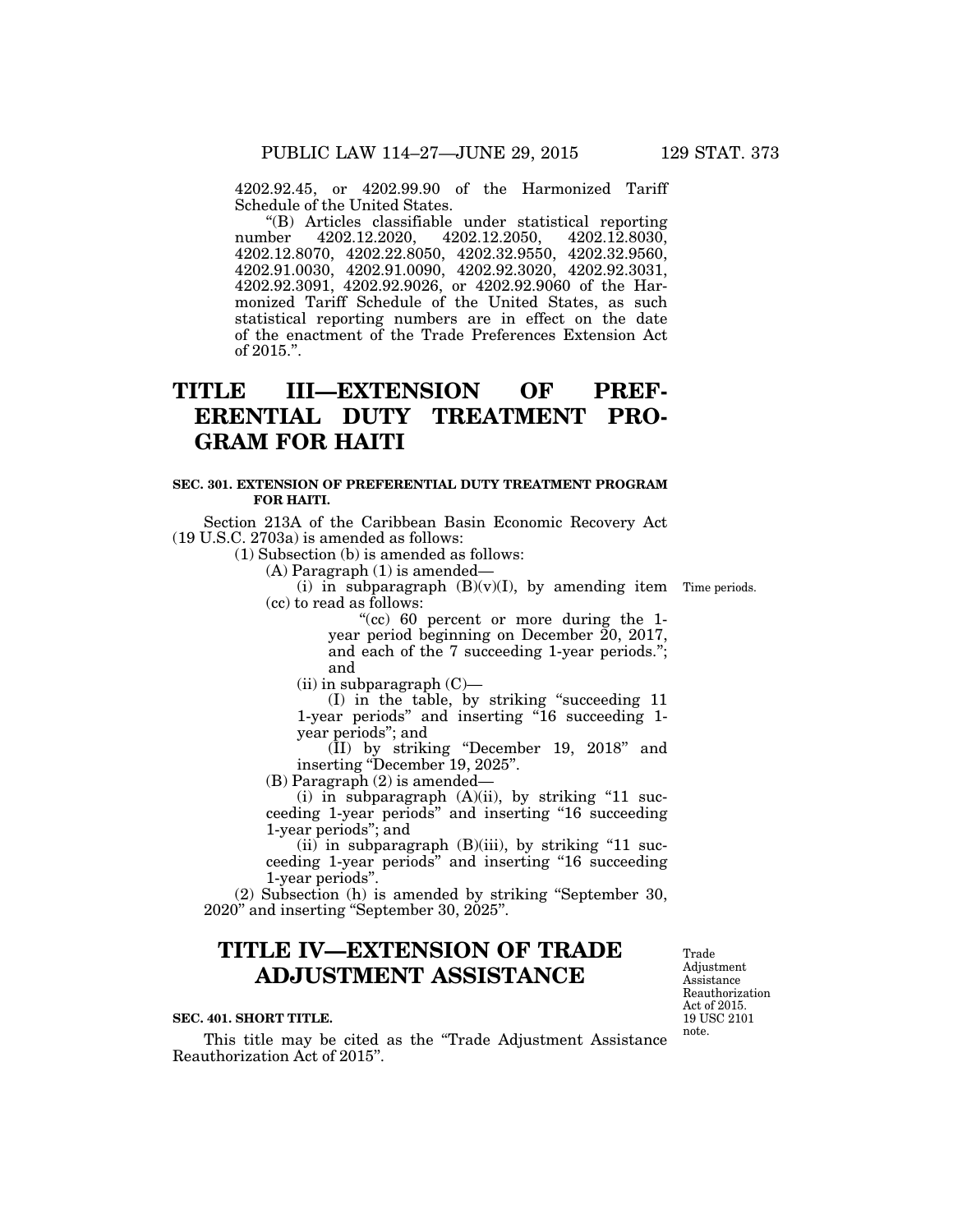#### **SEC. 402. APPLICATION OF PROVISIONS RELATING TO TRADE ADJUST-MENT ASSISTANCE.**

(a) REPEAL OF SNAPBACK.—Section 233 of the Trade Adjustment Assistance Extension Act of 2011 (Public Law 112–40; 125 Stat. 416) is repealed.

(b) APPLICABILITY OF CERTAIN PROVISIONS.—Except as otherwise provided in this title, the provisions of chapters 2 through 6 of title II of the Trade Act of 1974, as in effect on December 31, 2013, and as amended by this title, shall—

(1) take effect on the date of the enactment of this Act; and

(2) apply to petitions for certification filed under chapter 2, 3, or 6 of title II of the Trade Act of 1974 on or after such date of enactment.

(c) REFERENCES.—Except as otherwise provided in this title, whenever in this title an amendment or repeal is expressed in terms of an amendment to, or repeal of, a provision of chapters 2 through 6 of title II of the Trade Act of 1974, the reference shall be considered to be made to a provision of any such chapter, as in effect on December 31, 2013.

#### **SEC. 403. EXTENSION OF TRADE ADJUSTMENT ASSISTANCE PROGRAM.**

(a) EXTENSION OF TERMINATION PROVISIONS.—Section 285 of the Trade Act of 1974 (19 U.S.C. 2271 note) is amended by striking ''December 31, 2013'' each place it appears and inserting ''June 30, 2021''.

(b) TRAINING FUNDS.—Section 236(a)(2)(A) of the Trade Act of 1974 (19 U.S.C.  $2296(a)(2)(A)$ ) is amended by striking "shall not exceed'' and all that follows and inserting ''shall not exceed \$450,000,000 for each of fiscal years 2015 through 2021.''.

(c) REEMPLOYMENT TRADE ADJUSTMENT ASSISTANCE.—Section 246(b)(1) of the Trade Act of 1974 (19 U.S.C. 2318(b)(1)) is amended by striking "December 31, 2013" and inserting "June 30, 2021".<br>(d) AUTHORIZATIONS OF APPROPRIATIONS.—

(1) TRADE ADJUSTMENT ASSISTANCE FOR WORKERS.—Section 245(a) of the Trade Act of 1974 (19 U.S.C. 2317(a)) is amended by striking ''December 31, 2013'' and inserting ''June 30, 2021''.

(2) TRADE ADJUSTMENT ASSISTANCE FOR FIRMS.—Section 255(a) of the Trade Act of 1974 (19 U.S.C. 2345(a)) is amended by striking ''fiscal years 2012 and 2013'' and all that follows through ''December 31, 2013'' and inserting ''fiscal years 2015 through 2021''.

(3) TRADE ADJUSTMENT ASSISTANCE FOR FARMERS.—Section  $298(a)$  of the Trade Act of 1974 (19 U.S.C. 2401 $g(a)$ ) is amended by striking ''fiscal years 2012 and 2013'' and all that follows through "December 31, 2013" and inserting "fiscal years 2015 through 2021''.

#### **SEC. 404. PERFORMANCE MEASUREMENT AND REPORTING.**

(a) PERFORMANCE MEASURES.—Section 239(j) of the Trade Act of 1974 (19 U.S.C. 2311(j)) is amended—

(1) in the subsection heading, by striking ''DATA REPORTING'' and inserting ''PERFORMANCE MEASURES'';

 $(2)$  in paragraph  $(1)$ –

 $(A)$  in the matter preceding subparagraph  $(A)$ —

(i) by striking ''a quarterly'' and inserting ''an annual''; and

19 USC 2271 note prec. 19 USC 2271 and note prec., 2272– 2275, 2291–2298, 2311, 2315–2323, 2341, 2343–2352, 2354–2356, 2371–2374, 2393, 2395, 2397a, 2401–2401b, 2401e–2401g. Effective date. 19 USC 2271 and note prec., 2272– 2275, 2291–2298, 2311, 2315–2323, 2341, 2343–2352, 2354–2356, 2371–2374, 2393, 2395, 2397a, 2401–2401b, 2401e–2401g. 19 USC 2271 note prec.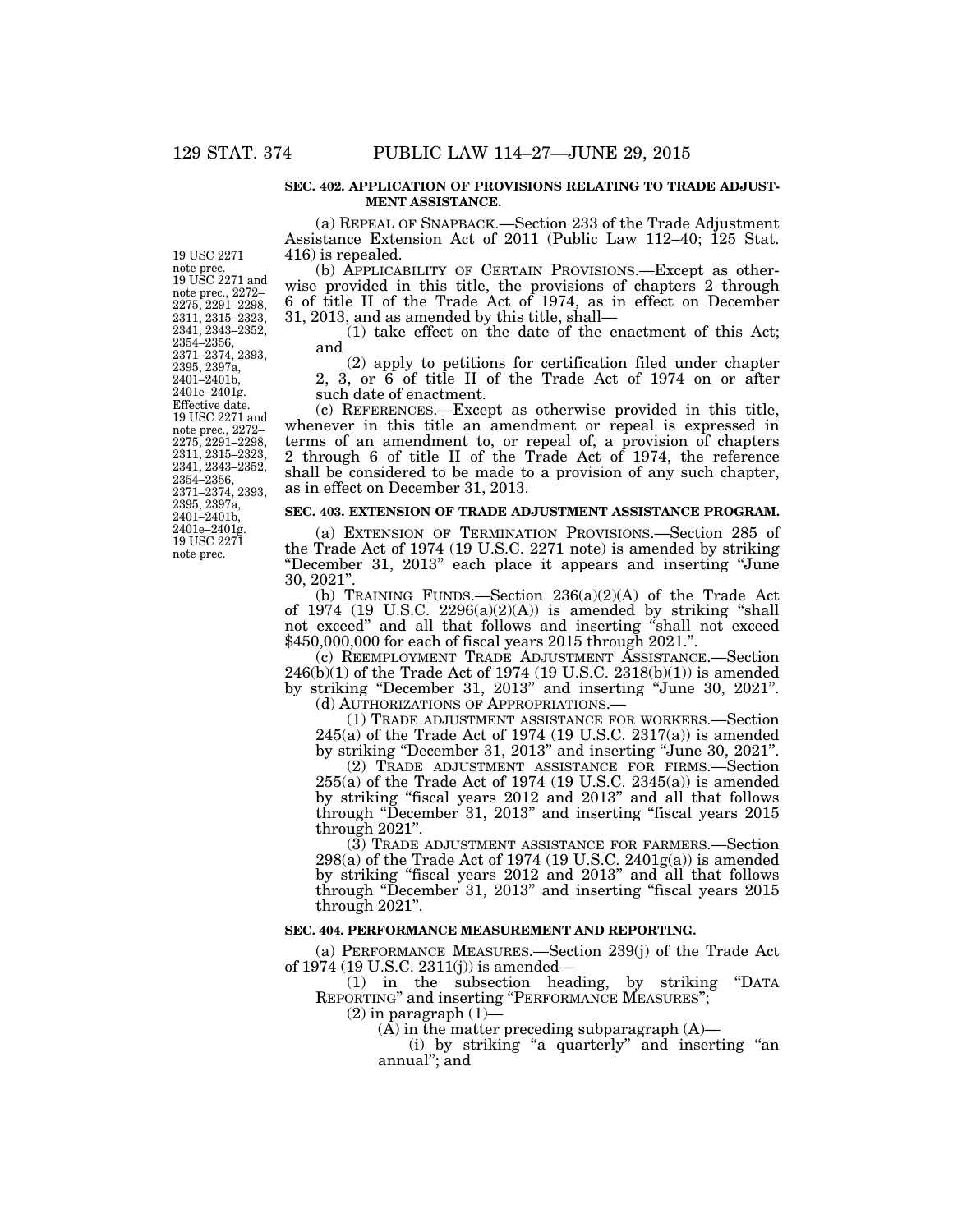(ii) by striking ''data'' and inserting ''measures''; (B) in subparagraph (A), by striking "core" and inserting "primary"; and

(C) in subparagraph (C), by inserting ''that promote efficiency and effectiveness'' after ''assistance program'';  $(3)$  in paragraph  $(2)$ —

(A) in the paragraph heading, by striking ''CORE INDICATORS DESCRIBED'' and inserting ''INDICATORS OF PERFORMANCE''; and

(B) by striking subparagraph (A) and inserting the following:<br> $\binom{4}{A}$ 

PRIMARY INDICATORS OF PERFORMANCE DESCRIBED.—

''(i) IN GENERAL.—The primary indicators of performance referred to in paragraph  $(1)(A)$  shall consist of—

''(I) the percentage and number of workers who received benefits under the trade adjustment assistance program who are in unsubsidized employment during the second calendar quarter after exit from the program;

''(II) the percentage and number of workers who received benefits under the trade adjustment assistance program and who are in unsubsidized employment during the fourth calendar quarter after exit from the program;

''(III) the median earnings of workers described in subclause (I);

"(IV) the percentage and number of workers who received benefits under the trade adjustment assistance program who, subject to clause (ii), obtain a recognized postsecondary credential or a secondary school diploma or its recognized equivalent, during participation in the program or within 1 year after exit from the program; and

 $\degree$ (V) the percentage and number of workers who received benefits under the trade adjustment assistance program who, during a year while receiving such benefits, are in an education or training program that leads to a recognized postsecondary credential or employment and who are achieving measurable gains in skills toward such a credential or employment.

"(ii) INDICATOR RELATING TO CREDENTIAL.—For Deadline. purposes of clause  $(i)(IV)$ , a worker who received benefits under the trade adjustment assistance program who obtained a secondary school diploma or its recognized equivalent shall be included in the percentage counted for purposes of that clause only if the worker, in addition to obtaining such a diploma or its recognized equivalent, has obtained or retained employment or is in an education or training program leading to a recognized postsecondary credential within 1 year after exit from the program."

 $(4)$  in paragraph  $(3)$ —

 $(A)$  in the paragraph heading, by striking "DATA" and inserting ''MEASURES'';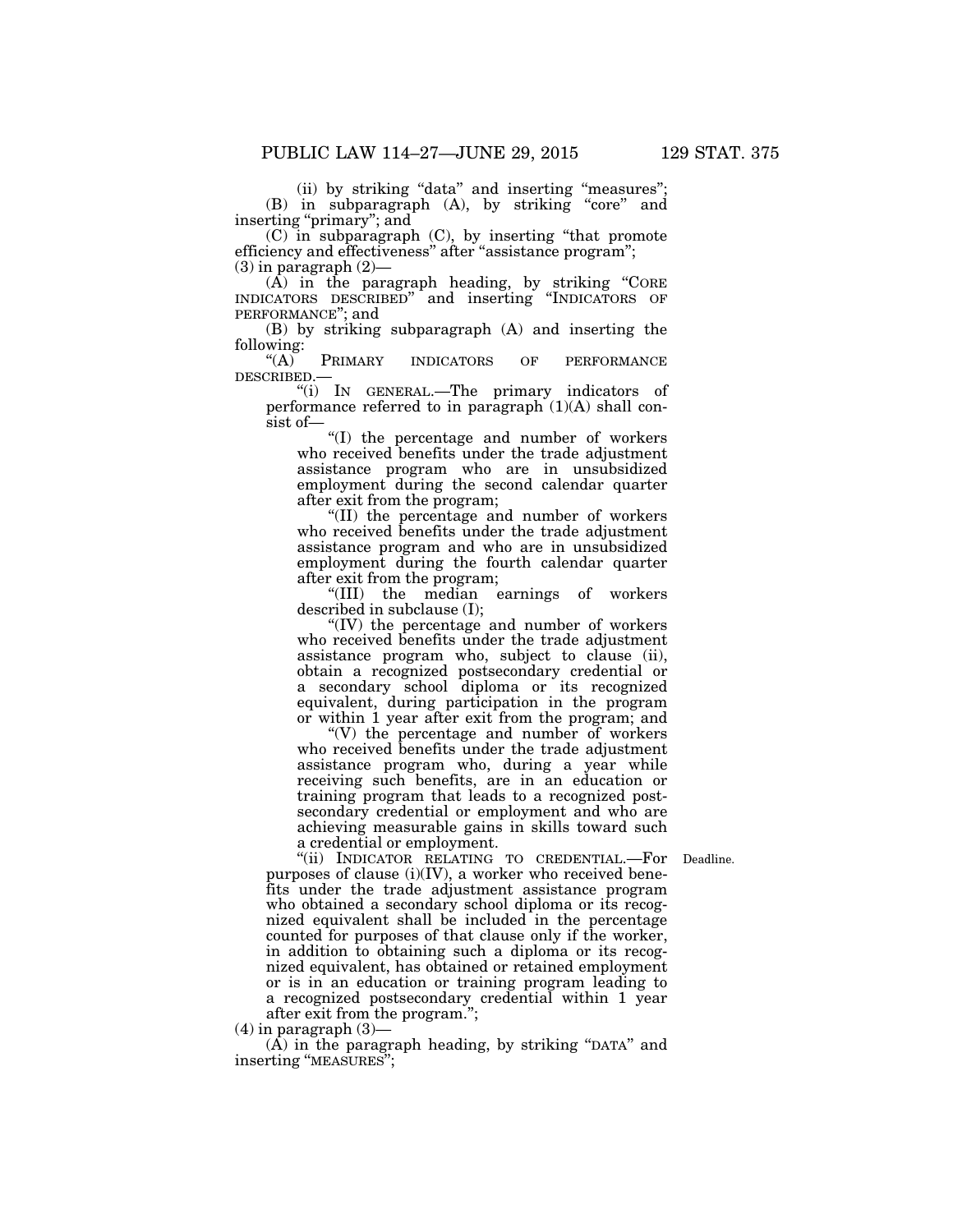(B) by striking "quarterly" and inserting "annual"; and (C) by striking ''data'' and inserting ''measures''; and (5) by adding at the end the following:

"(4) ACCESSIBILITY OF STATE PERFORMANCE REPORTS.—The Secretary shall, on an annual basis, make available (including by electronic means), in an easily understandable format, the reports of cooperating States or cooperating State agencies required by paragraph (1) and the information contained in those reports.''.

(b) COLLECTION AND PUBLICATION OF DATA.—Section 249B of the Trade Act of 1974 (19 U.S.C. 2323) is amended—

 $(1)$  in subsection  $(b)$ 

 $(A)$  in paragraph  $(3)$ —

 $(i)$  in subparagraph  $(A)$ , by striking "enrolled in" and inserting "who received";

 $(ii)$  in subparagraph  $(B)$ —

(I) by striking ''complete'' and inserting "exited"; and

(II) by striking ''who were enrolled in'' and inserting '', including who received'';

(iii) in subparagraph (E), by striking "complete" and inserting "exited";

(iv) in subparagraph (F), by striking ''complete'' and inserting "exit"; and

(v) by adding at the end the following:

"(G) The average cost per worker of receiving training approved under section 236.

''(H) The percentage of workers who received training approved under section 236 and obtained unsubsidized employment in a field related to that training.''; and

 $(B)$  in paragraph  $(4)$ —

 $(i)$  in subparagraphs  $(A)$  and  $(B)$ , by striking "quarterly" each place it appears and inserting "annual"; and

(ii) by striking subparagraph (C) and inserting the following:

''(C) The median earnings of workers described in section 239(j)(2)(A)(i)(III) during the second calendar quarter after exit from the program, expressed as a percentage of the median earnings of such workers before the calendar quarter in which such workers began receiving benefits under this chapter.''; and

 $(2)$  in subsection  $(e)$ 

 $(A)$  in paragraph  $(1)$ —

 $(i)$  by redesignating subparagraphs  $(B)$  and  $(C)$ as subparagraphs (C) and (D), respectively; and

(ii) by inserting after subparagraph (A) the following:

"(B) the reports required under section 239(j);"; and (B) in paragraph (2), by striking ''a quarterly'' and inserting "an annual".

(c) RECOGNIZED POSTSECONDARY CREDENTIAL DEFINED.—Section 247 of the Trade Act of 1974 (19 U.S.C. 2319) is amended by adding at the end the following:

"(19) The term 'recognized postsecondary credential' means a credential consisting of an industry-recognized certificate or certification, a certificate of completion of an apprenticeship,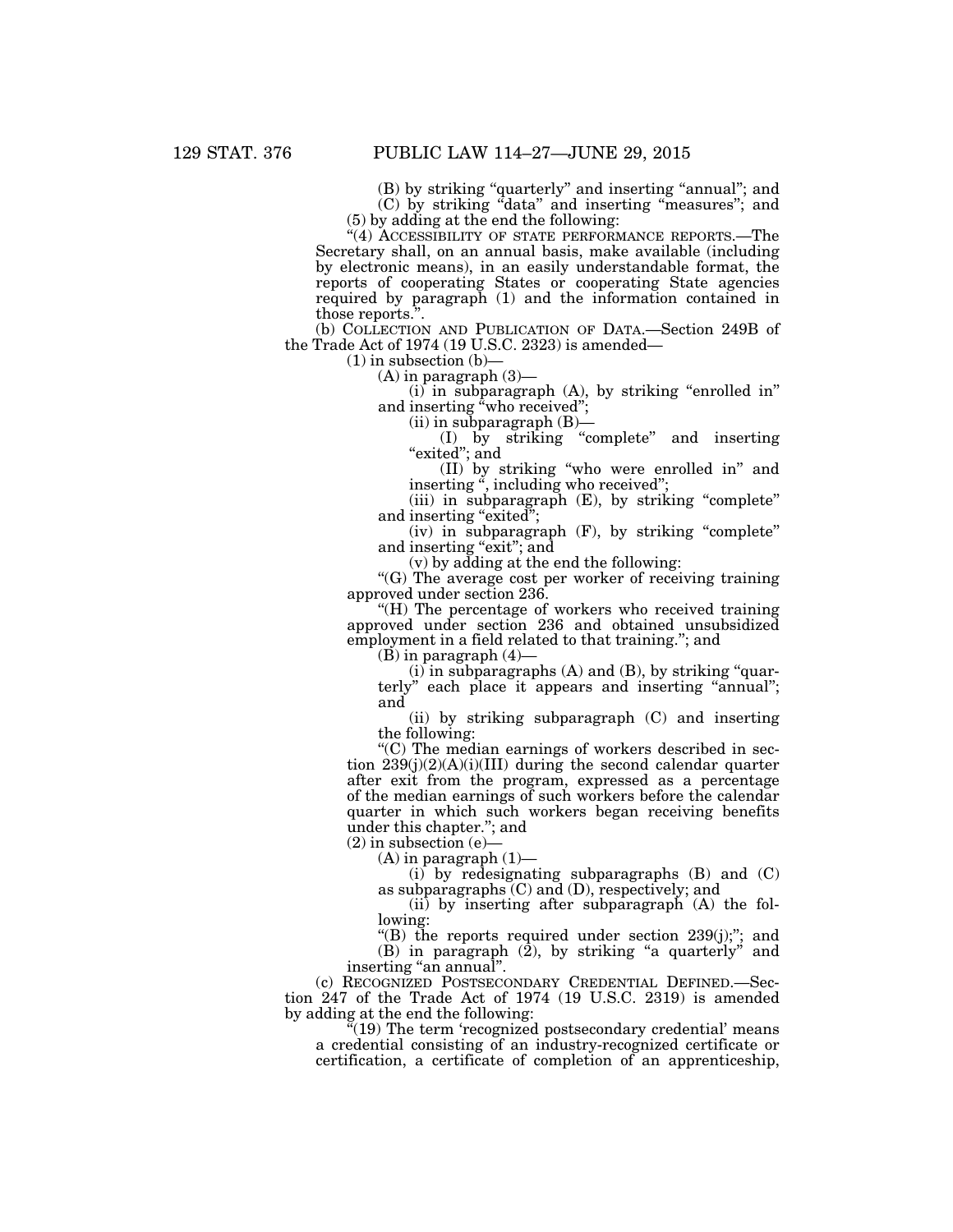a license recognized by a State or the Federal Government, or an associate or baccalaureate degree.''.

#### **SEC. 405. APPLICABILITY OF TRADE ADJUSTMENT ASSISTANCE PROVI-**19 USC 2319. **SIONS.**

(a) TRADE ADJUSTMENT ASSISTANCE FOR WORKERS.—

(1) PETITIONS FILED ON OR AFTER JANUARY 1, 2014, AND BEFORE DATE OF ENACTMENT.—

(A) CERTIFICATIONS OF WORKERS NOT CERTIFIED BEFORE DATE OF ENACTMENT.—

(i) CRITERIA IF A DETERMINATION HAS NOT BEEN MADE.—If, as of the date of the enactment of this Act, the Secretary of Labor has not made a determination with respect to whether to certify a group of workers as eligible to apply for adjustment assistance under section 222 of the Trade Act of 1974 pursuant to a petition described in clause (iii), the Secretary shall make that determination based on the requirements of section 222 of the Trade Act of 1974, as in effect on such date of enactment.

(ii) RECONSIDERATION OF DENIALS OF CERTIFI-CATIONS.—If, before the date of the enactment of this Act, the Secretary made a determination not to certify a group of workers as eligible to apply for adjustment assistance under section 222 of the Trade Act of 1974 pursuant to a petition described in clause (iii), the Secretary shall—

(I) reconsider that determination; and

(II) if the group of workers meets the requirements of section 222 of the Trade Act of 1974, as in effect on such date of enactment, certify the group of workers as eligible to apply for adjustment assistance.

(iii) PETITION DESCRIBED.—A petition described in this clause is a petition for a certification of eligibility for a group of workers filed under section 221 of the Trade Act of 1974 on or after January 1, 2014, and before the date of the enactment of this Act.

(B) ELIGIBILITY FOR BENEFITS.—

(i) IN GENERAL.—Except as provided in clause (ii), a worker certified as eligible to apply for adjustment assistance under section 222 of the Trade Act of 1974 pursuant to a petition described in subparagraph  $(A)(iii)$  shall be eligible, on and after the date that is 90 days after the date of the enactment of this Act, to receive benefits only under the provisions of chapter 2 of title II of the Trade Act of 1974, as in effect on such date of enactment.

(ii) COMPUTATION OF MAXIMUM BENEFITS.—Benefits received by a worker described in clause (i) under chapter 2 of title II of the Trade Act of 1974 before the date of the enactment of this Act shall be included in any determination of the maximum benefits for which the worker is eligible under the provisions of chapter 2 of title II of the Trade Act of 1974, as in effect on the date of the enactment of this Act.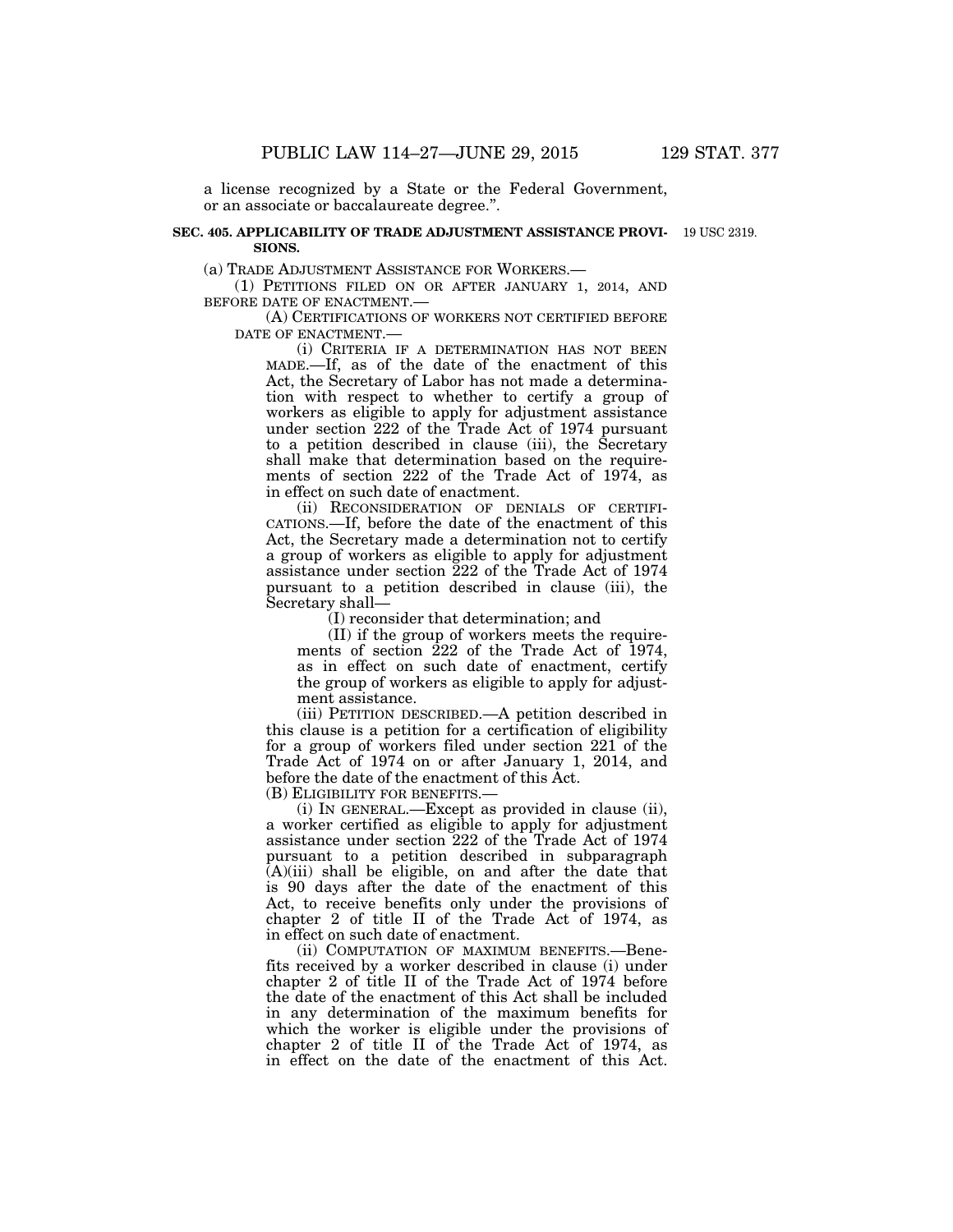(2) PETITIONS FILED BEFORE JANUARY 1, 2014.—A worker certified as eligible to apply for adjustment assistance pursuant to a petition filed under section 221 of the Trade Act of 1974 on or before December 31, 2013, shall continue to be eligible to apply for and receive benefits under the provisions of chapter 2 of title II of such Act, as in effect on December 31, 2013.

(3) QUALIFYING SEPARATIONS WITH RESPECT TO PETITIONS FILED WITHIN 90 DAYS OF DATE OF ENACTMENT.—Section 223(b) of the Trade Act of 1974, as in effect on the date of the enactment of this Act, shall be applied and administered by substituting "before January 1, 2014" for "more than one year before the date of the petition on which such certification was granted'' for purposes of determining whether a worker is eligible to apply for adjustment assistance pursuant to a petition filed under section 221 of the Trade Act of 1974 on or after the date of the enactment of this Act and on or before the date that is 90 days after such date of enactment. (b) TRADE ADJUSTMENT ASSISTANCE FOR FIRMS.—

(1) CERTIFICATION OF FIRMS NOT CERTIFIED BEFORE DATE OF ENACTMENT.—

(A) CRITERIA IF A DETERMINATION HAS NOT BEEN MADE.—If, as of the date of the enactment of this Act, the Secretary of Commerce has not made a determination with respect to whether to certify a firm as eligible to apply for adjustment assistance under section 251 of the Trade Act of 1974 pursuant to a petition described in subparagraph (C), the Secretary shall make that determination based on the requirements of section 251 of the Trade Act of 1974, as in effect on such date of enactment.

(B) RECONSIDERATION OF DENIAL OF CERTAIN PETI-TIONS.—If, before the date of the enactment of this Act, the Secretary made a determination not to certify a firm as eligible to apply for adjustment assistance under section 251 of the Trade Act of 1974 pursuant to a petition described in subparagraph (C), the Secretary shall—

(i) reconsider that determination; and

(ii) if the firm meets the requirements of section 251 of the Trade Act of 1974, as in effect on such date of enactment, certify the firm as eligible to apply for adjustment assistance.

(C) PETITION DESCRIBED.—A petition described in this subparagraph is a petition for a certification of eligibility filed by a firm or its representative under section 251 of the Trade Act of 1974 on or after January 1, 2014, and before the date of the enactment of this Act.

(2) CERTIFICATION OF FIRMS THAT DID NOT SUBMIT PETI-TIONS BETWEEN JANUARY 1, 2014, AND DATE OF ENACTMENT.—

(A) IN GENERAL.—The Secretary of Commerce shall certify a firm described in subparagraph (B) as eligible to apply for adjustment assistance under section 251 of the Trade Act of 1974, as in effect on the date of the enactment of this Act, if the firm or its representative files a petition for a certification of eligibility under section 251 of the Trade Act of 1974 not later than 90 days after such date of enactment.

(B) FIRM DESCRIBED.—A firm described in this subparagraph is a firm that the Secretary determines would have

Deadline.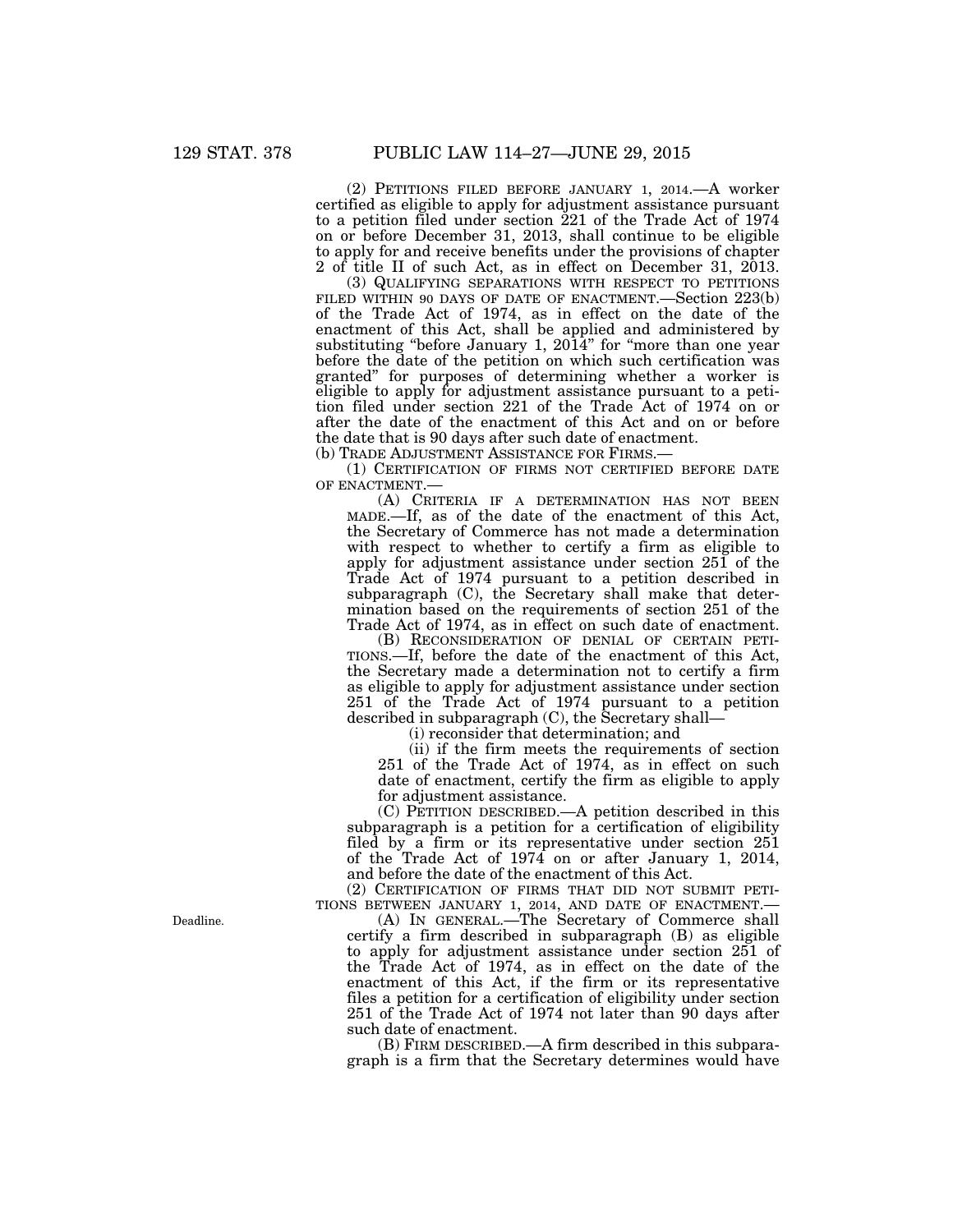been certified as eligible to apply for adjustment assistance if—

(i) the firm or its representative had filed a petition for a certification of eligibility under section 251 of the Trade Act of 1974 on a date during the period beginning on January 1, 2014, and ending on the day before the date of the enactment of this Act; and

(ii) the provisions of chapter 3 of title II of the Trade Act of 1974, as in effect on such date of enactment, had been in effect on that date during the period described in clause (i).

#### **SEC. 406. SUNSET PROVISIONS.**

(a) APPLICATION OF PRIOR LAW.—Subject to subsection (b), beginning on July 1, 2021, the provisions of chapters 2, 3, 5, and 6 of title II of the Trade Act of 1974 (19 U.S.C. 2271 et seq.), as in effect on January 1, 2014, shall be in effect and apply, except that in applying and administering such chapters—

(1) paragraph (1) of section  $231(c)$  of that Act shall be applied and administered as if subparagraphs (A), (B), and (C) of that paragraph were not in effect;

(2) section 233 of that Act shall be applied and administered—

(A) in subsection (a)—

(i) in paragraph (2), by substituting ''104-week period" for "104-week period" and all that follows through "130-week period)"; and

 $(ii)$  in paragraph  $(3)$ —

(I) in the matter preceding subparagraph (A), by substituting "65" for "52"; and

(II) by substituting ''78-week period'' for ''52 week period'' each place it appears; and

(B) by applying and administering subsection (g) as if it read as follows:

"(g) PAYMENT OF TRADE READJUSTMENT ALLOWANCES TO COM-PLETE TRAINING.—Notwithstanding any other provision of this section, in order to assist an adversely affected worker to complete training approved for the worker under section 236 that leads to the completion of a degree or industry-recognized credential, payments may be made as trade readjustment allowances for not more than 13 weeks within such period of eligibility as the Secretary may prescribe to account for a break in training or for justifiable cause that follows the last week for which the worker is otherwise entitled to a trade readjustment allowance under this chapter if—

''(1) payment of the trade readjustment allowance for not more than 13 weeks is necessary for the worker to complete the training;

 $(2)$  the worker participates in training in each such week; and

"(3) the worker-

''(A) has substantially met the performance benchmarks established as part of the training approved for the worker;

''(B) is expected to continue to make progress toward the completion of the training; and

" $(C)$  will complete the training during that period of eligibility.'';

Time periods.

19 USC prec. 2271 note.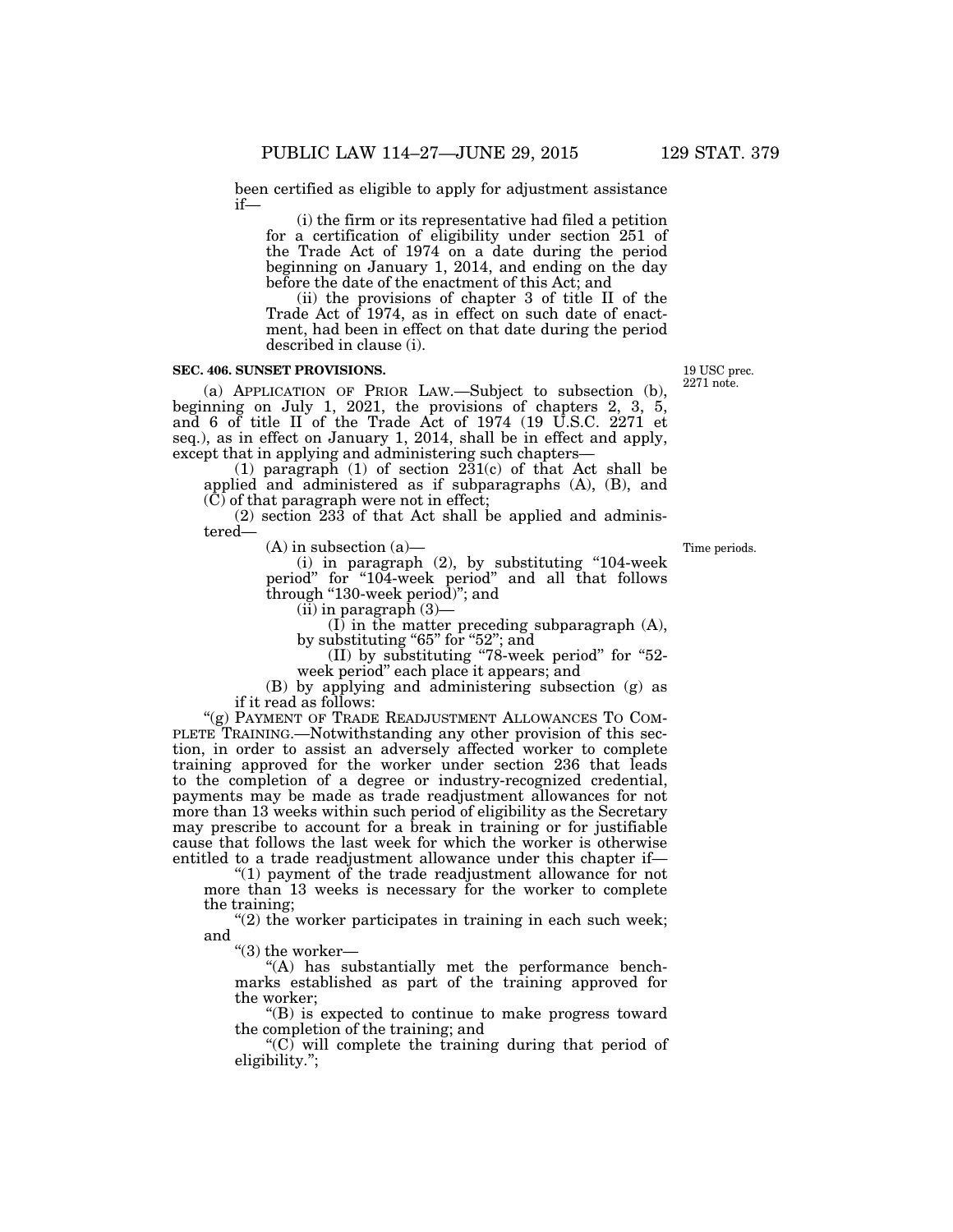(3) section 245(a) of that Act shall be applied and administered by substituting "June 30, 2022" for "December 31, 2007";

 $(4)$  section 246(b)(1) of that Act shall be applied and administered by substituting "June 30, 2022" for "the date that is 5 years" and all that follows through "State";

(5) section 256(b) of that Act shall be applied and administered by substituting ''the 1-year period beginning on July 1, 2021" for "each of fiscal years 2003 through 2007, and  $\frac{$4,000,000}{4}$  for the 3-month period beginning on October 1, 2007'';

 $(6)$  section 298 $(a)$  of that Act shall be applied and administered by substituting ''the 1-year period beginning on July 1, 2021" for "each of the fiscal years" and all that follows through "October 1, 2007"; and

 $(7)$  section 285 of that Act shall be applied and administered—

(A) in subsection (a), by substituting ''June 30, 2022'' for ''December 31, 2007'' each place it appears; and

(B) by applying and administering subsection (b) as if it read as follows:

''(b) OTHER ASSISTANCE.—

''(1) ASSISTANCE FOR FIRMS.—

''(A) IN GENERAL.—Except as provided in subparagraph (B), assistance may not be provided under chapter 3 after June 30, 2022.

''(B) EXCEPTION.—Notwithstanding subparagraph (A), any assistance approved under chapter 3 pursuant to a petition filed under section 251 on or before June 30, 2022, may be provided—

''(i) to the extent funds are available pursuant to such chapter for such purpose; and

"(ii) to the extent the recipient of the assistance" is otherwise eligible to receive such assistance.

''(2) FARMERS.—

"(A) IN GENERAL.—Except as provided in subparagraph (B), assistance may not be provided under chapter 6 after June 30, 2022.

''(B) EXCEPTION.—Notwithstanding subparagraph (A), any assistance approved under chapter 6 on or before June 30, 2022, may be provided—

''(i) to the extent funds are available pursuant to such chapter for such purpose; and

"(ii) to the extent the recipient of the assistance" is otherwise eligible to receive such assistance.''.

(b) EXCEPTIONS.—The provisions of chapters 2, 3, 5, and 6 of title II of the Trade Act of 1974, as in effect on the date of the enactment of this Act, shall continue to apply on and after July 1, 2021, with respect to—

(1) workers certified as eligible for trade adjustment assistance benefits under chapter 2 of title II of that Act pursuant to petitions filed under section 221 of that Act before July 1, 2021;

(2) firms certified as eligible for technical assistance or grants under chapter 3 of title II of that Act pursuant to petitions filed under section 251 of that Act before July 1, 2021; and

Applicability.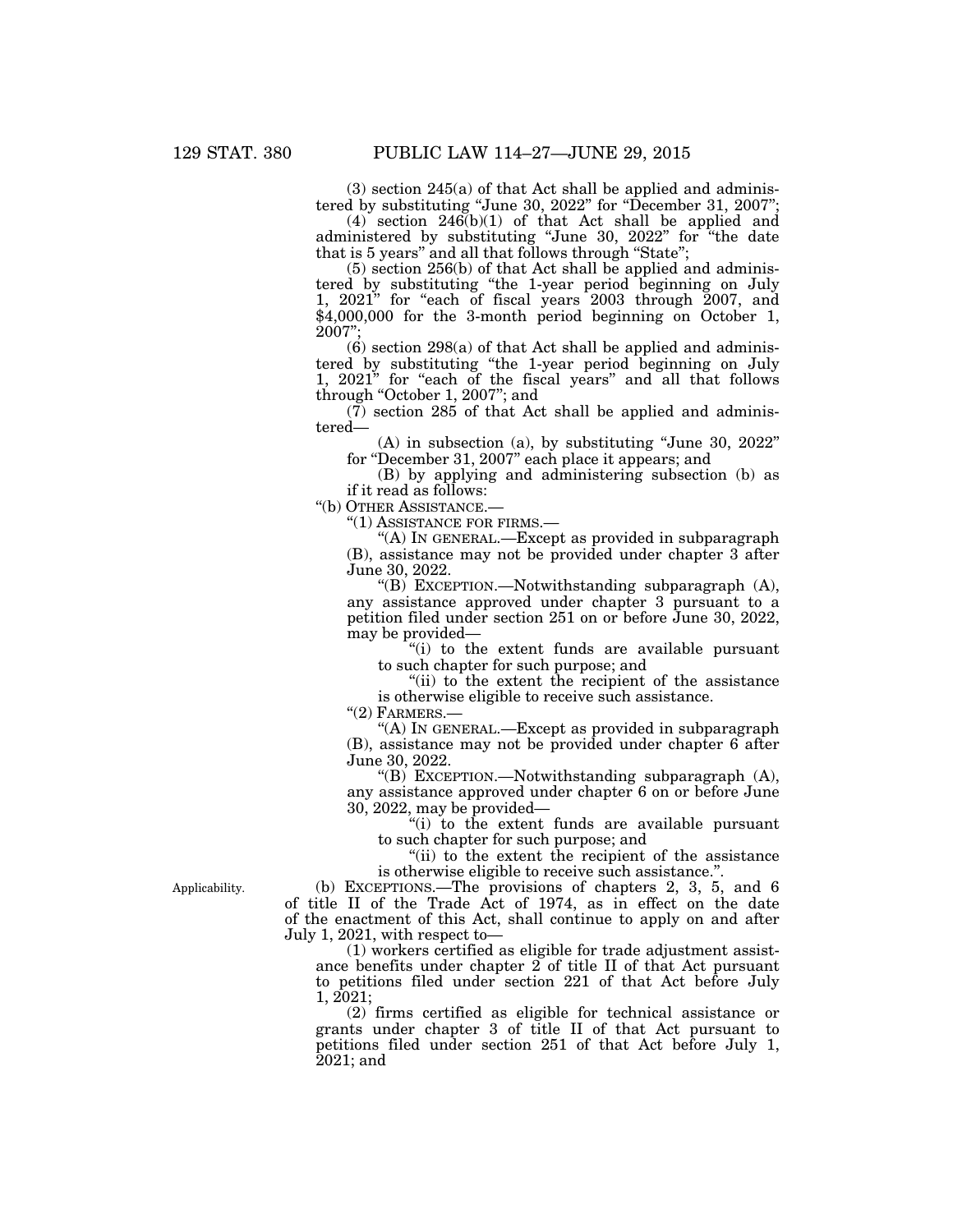(3) agricultural commodity producers certified as eligible for technical or financial assistance under chapter 6 of title II of that Act pursuant to petitions filed under section 292 of that Act before July 1, 2021.

#### **SEC. 407. EXTENSION AND MODIFICATION OF HEALTH COVERAGE TAX CREDIT.**

(a) EXTENSION.—Subparagraph  $(B)$  of section  $35(b)(1)$  of the Internal Revenue Code of 1986 is amended by striking "before 26 USC 35. January 1, 2014'' and inserting ''before January 1, 2020''.

(b) COORDINATION WITH CREDIT FOR COVERAGE UNDER A QUALI- FIED HEALTH PLAN.—Subsection (g) of section 35 of the Internal Revenue Code of 1986 is amended—

(1) by redesignating paragraph (11) as paragraph (13); and

(2) by inserting after paragraph (10) the following new paragraphs:

 $\sqrt[G(11)]$  Election.—

''(A) IN GENERAL.—This section shall not apply to any taxpayer for any eligible coverage month unless such taxpayer elects the application of this section for such month.

"(B) TIMING AND APPLICABILITY OF ELECTION.—Except as the Secretary may provide—

"(i) an election to have this section apply for any Deadline. eligible coverage month in a taxable year shall be made not later than the due date (including extensions) for the return of tax for the taxable year; and

''(ii) any election for this section to apply for an eligible coverage month shall apply for all subsequent eligible coverage months in the taxable year and, once made, shall be irrevocable with respect to such months. "(12) COORDINATION WITH PREMIUM TAX CREDIT.-

''(A) IN GENERAL.—An eligible coverage month to which the election under paragraph (11) applies shall not be treated as a coverage month (as defined in section  $36B(c)(2)$  for purposes of section 36B with respect to the taxpayer.

''(B) COORDINATION WITH ADVANCE PAYMENTS OF PRE-MIUM TAX CREDIT.—In the case of a taxpayer who makes the election under paragraph (11) with respect to any eligible coverage month in a taxable year or on behalf of whom any advance payment is made under section 7527 with respect to any month in such taxable year—

''(i) the tax imposed by this chapter for the taxable year shall be increased by the excess, if any, of—

''(I) the sum of any advance payments made on behalf of the taxpayer under section 1412 of the Patient Protection and Affordable Care Act and section 7527 for months during such taxable year, over

''(II) the sum of the credits allowed under this section (determined without regard to paragraph (1)) and section 36B (determined without regard to subsection  $(f)(1)$  thereof) for such taxable year; and

"(ii) section  $36B(f)(2)$  shall not apply with respect Applicability. to such taxpayer for such taxable year, except that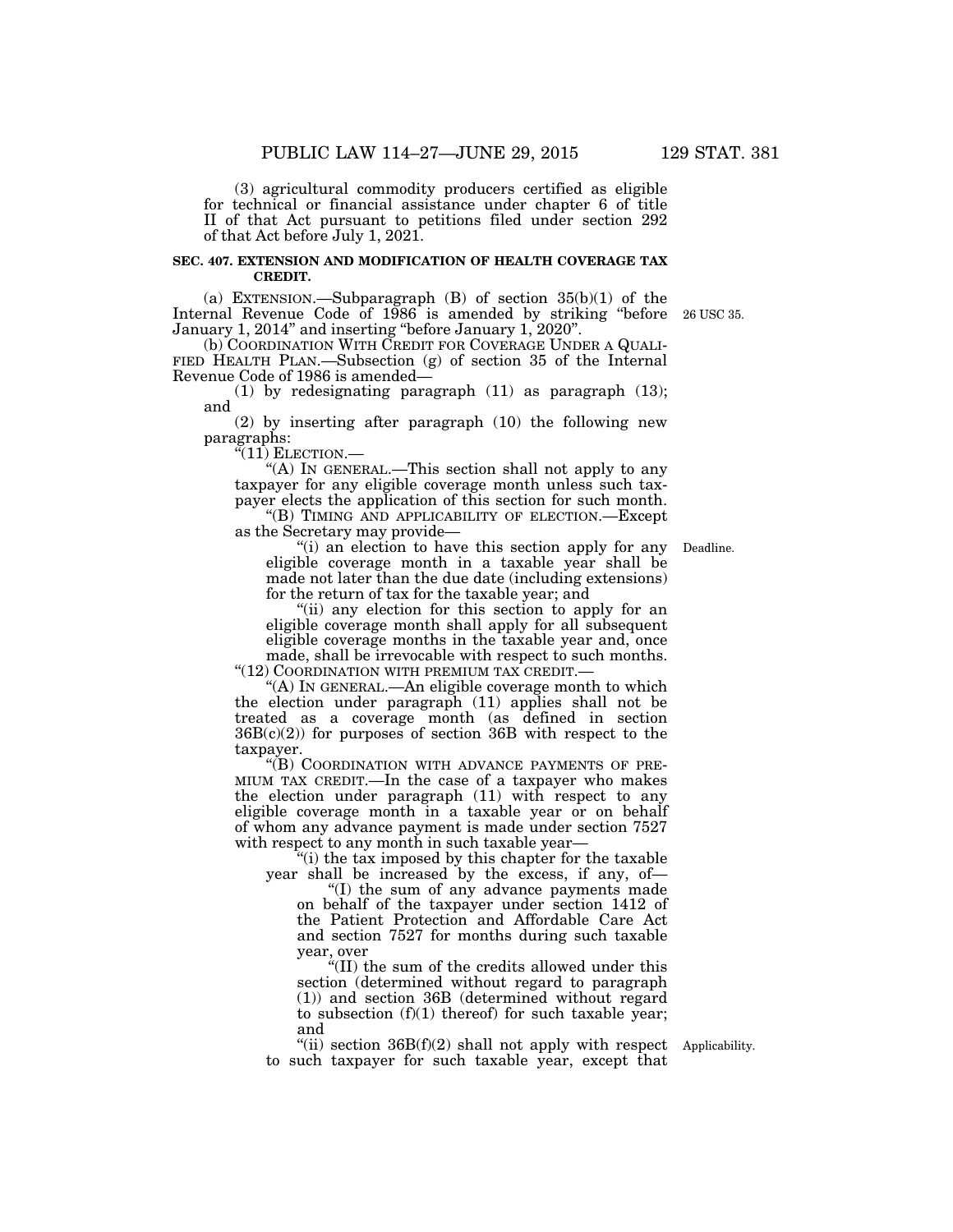if such taxpayer received any advance payments under section 7527 for any month in such taxable year and is later allowed a credit under section 36B for such taxable year, then section  $36B(f)(2)(B)$  shall be applied by substituting the amount determined under clause (i) for the amount determined under section

 $36B(f)(2)(A)$ .".<br>(c) Extension of Advance Payment Program.—

(1) IN GENERAL.—Subsection (a) of section  $7527$  of the Internal Revenue Code of 1986 is amended by striking ''August 1, 2003'' and inserting ''the date that is 1 year after the date of the enactment of the Trade Adjustment Assistance Reauthorization Act of 2015''.

(2) CONFORMING AMENDMENT.—Paragraph (1) of section 7527(e) of such Code is amended by striking ''occurring'' and all that follows and inserting ''occurring—

"(A) after the date that is  $\overline{1}$  year after the date of the enactment of the Trade Adjustment Assistance Reauthorization Act of 2015; and

''(B) prior to the first month for which an advance payment is made on behalf of such individual under subsection (a).".

(d) INDIVIDUAL INSURANCE TREATED AS QUALIFIED HEALTH INSURANCE WITHOUT REGARD TO ENROLLMENT DATE.—

(1) IN GENERAL.—Subparagraph (J) of section 35(e)(1) of the Internal Revenue Code of 1986 is amended by striking "insurance if the eligible individual" and all that follows through "For purposes of" and inserting "insurance. For purposes of''.

(2) SPECIAL RULE.—Subparagraph (J) of section 35(e)(1) of such Code, as amended by paragraph (1), is amended by striking "insurance." and inserting "insurance (other than coverage enrolled in through an Exchange established under the Patient Protection and Affordable Care Act).''.

(e) CONFORMING AMENDMENT.—Subsection (m) of section 6501 of the Internal Revenue Code of 1986 is amended by inserting  $\frac{1}{2}$ , 35(g)(11)" after "30D(e)(4)".

(f) EFFECTIVE DATE.—

(1) IN GENERAL.—Except as provided in paragraph (2), the amendments made by this section shall apply to coverage months in taxable years beginning after December 31, 2013.

(2) PLANS AVAILABLE ON INDIVIDUAL MARKET FOR USE OF TAX CREDIT.—The amendment made by subsection (d)(2) shall apply to coverage months in taxable years beginning after December 31, 2015.

(3) TRANSITION RULE.—Notwithstanding section 35(g)(11)(B)(i) of the Internal Revenue Code of 1986 (as added by this title), an election to apply section 35 of such Code to an eligible coverage month (as defined in section 35(b) of such Code) (and not to claim the credit under section 36B of such Code with respect to such month) in a taxable year beginning after December 31, 2013, and before the date of the enactment of this Act—

(A) may be made at any time on or after such date of enactment and before the expiration of the 3-year period of limitation prescribed in section 6511(a) with respect to such taxable year; and

Applicability. 26 USC 35 note.

Time periods.

26 USC 7527.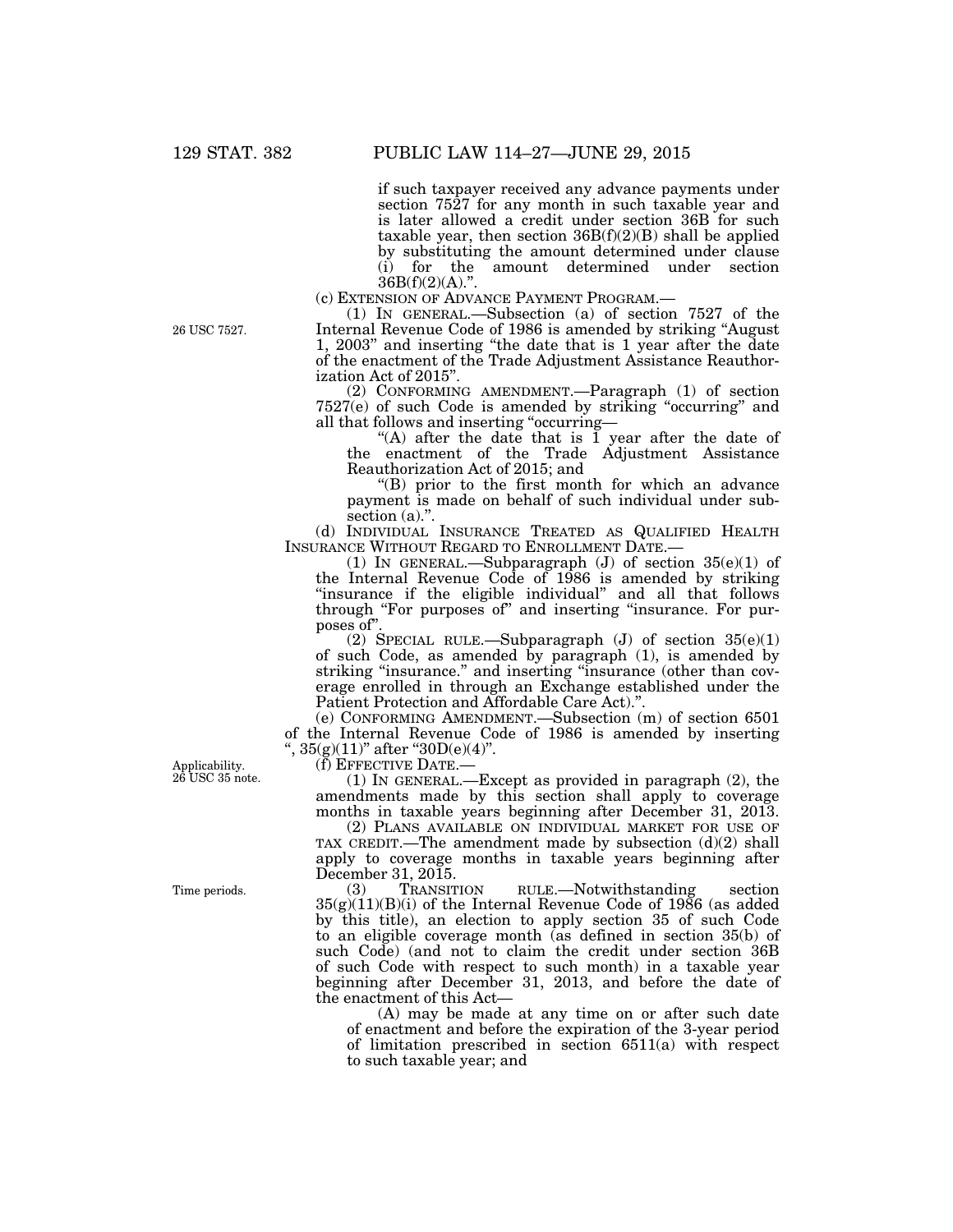(B) may be made on an amended return.

(g) AGENCY OUTREACH.—As soon as possible after the date 26 USC 35 note. of the enactment of this Act, the Secretaries of the Treasury, Health and Human Services, and Labor (or such Secretaries' delegates) and the Director of the Pension Benefit Guaranty Corporation (or the Director's delegate) shall carry out programs of public outreach, including on the Internet, to inform potential eligible individuals (as defined in section  $35(c)(1)$  of the Internal Revenue Code of 1986) of the extension of the credit under section 35 of the Internal Revenue Code of 1986 and the availability of the election to claim such credit retroactively for coverage months beginning after December 31, 2013.

# **TITLE V—IMPROVEMENTS TO ANTI-DUMPING AND COUNTERVAILING DUTY LAWS**

**SEC. 501. SHORT TITLE.** 

This title may be cited as the ''American Trade Enforcement Effectiveness Act''.

#### **SEC. 502. CONSEQUENCES OF FAILURE TO COOPERATE WITH A REQUEST FOR INFORMATION IN A PROCEEDING.**

Section 776 of the Tariff Act of 1930 (19 U.S.C. 1677e) is amended—

(1) in subsection (b)—

(A) by redesignating paragraphs (1) through (4) as subparagraphs  $(A)$  through  $(D)$ , respectively, and by moving such subparagraphs, as so redesignated, 2 ems to the right;

(B) by striking ''ADVERSE INFERENCES.—If'' and inserting the following: ''ADVERSE INFERENCES.—

" $(1)$  In GENERAL.—If";

(C) by striking ''under this title, may use'' and inserting the following: "under this title—

''(A) may use''; and

(D) by striking ''facts otherwise available. Such adverse inference may include'' and inserting the following: ''facts otherwise available; and

''(B) is not required to determine, or make any adjustments to, a countervailable subsidy rate or weighted average dumping margin based on any assumptions about information the interested party would have provided if the interested party had complied with the request for information.

''(2) POTENTIAL SOURCES OF INFORMATION FOR ADVERSE INFERENCES.—An adverse inference under paragraph (1)(A) may include'';

 $(2)$  in subsection  $(c)$ —

(A) by striking ''CORROBORATION OF SECONDARY INFORMATION.—When the'' and inserting the following: ''CORROBORATION OF SECONDARY INFORMATION.—

"(1) IN GENERAL.—Except as provided in paragraph  $(2)$ , when the''; and

 $(\hat{B})$  by adding at the end the following:

American Trade Enforcement Effectiveness Act.

19 USC 1654 note.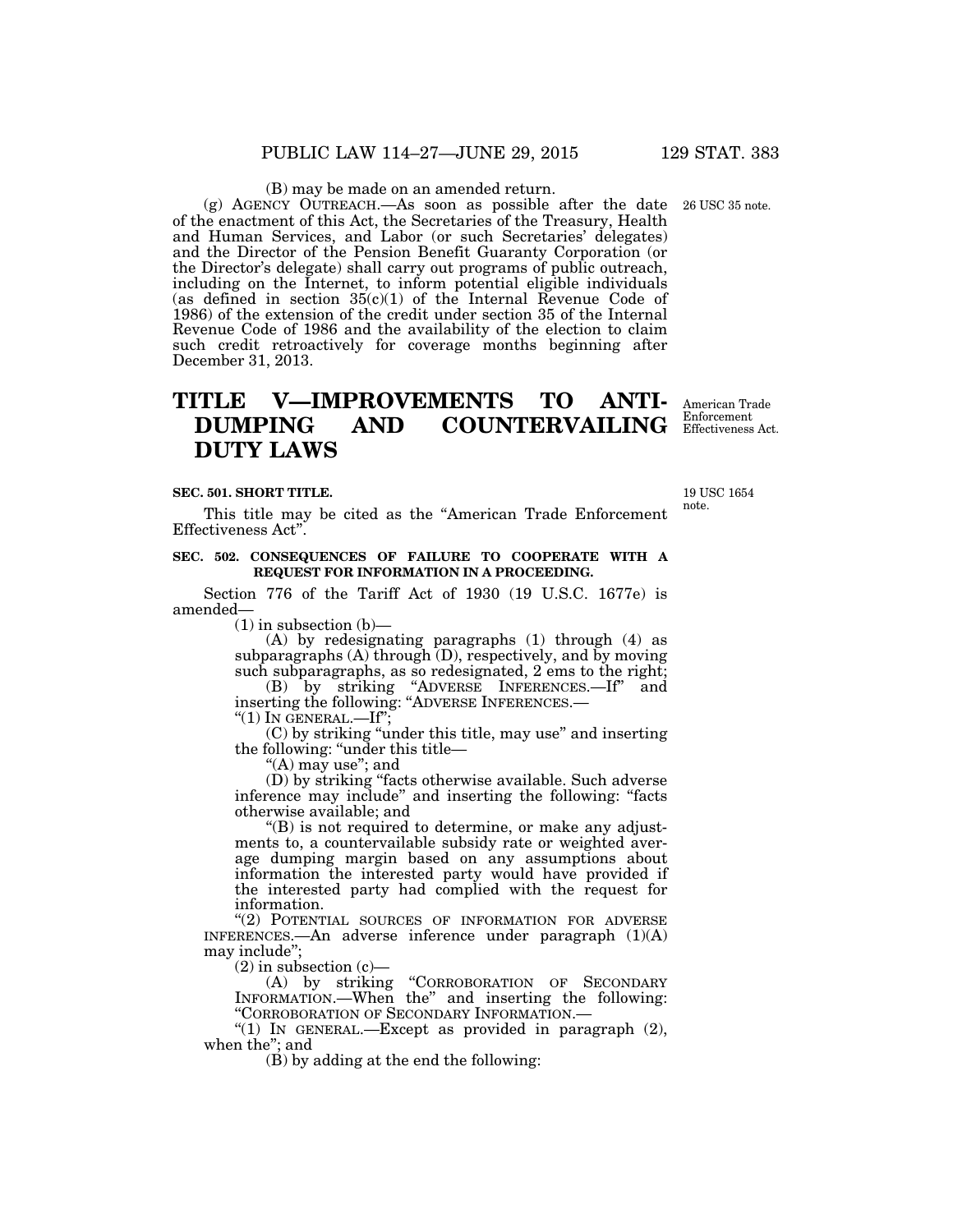"(2) EXCEPTION.—The administrative authority and the Commission shall not be required to corroborate any dumping margin or countervailing duty applied in a separate segment of the same proceeding.''; and

(3) by adding at the end the following:

''(d) SUBSIDY RATES AND DUMPING MARGINS IN ADVERSE INFERENCE DETERMINATIONS.—

''(1) IN GENERAL.—If the administering authority uses an inference that is adverse to the interests of a party under subsection  $(b)(1)(A)$  in selecting among the facts otherwise available, the administering authority may—

"(A) in the case of a countervailing duty proceeding-

''(i) use a countervailable subsidy rate applied for the same or similar program in a countervailing duty proceeding involving the same country; or

"(ii) if there is no same or similar program, use a countervailable subsidy rate for a subsidy program from a proceeding that the administering authority considers reasonable to use; and

''(B) in the case of an antidumping duty proceeding, use any dumping margin from any segment of the proceeding under the applicable antidumping order.

"(2) DISCRETION TO APPLY HIGHEST RATE.—In carrying out paragraph (1), the administering authority may apply any of the countervailable subsidy rates or dumping margins specified under that paragraph, including the highest such rate or margin, based on the evaluation by the administering authority of the situation that resulted in the administering authority using an adverse inference in selecting among the facts otherwise available.

''(3) NO OBLIGATION TO MAKE CERTAIN ESTIMATES OR ADDRESS CERTAIN CLAIMS.—If the administering authority uses an adverse inference under subsection  $(b)(1)(A)$  in selecting among the facts otherwise available, the administering authority is not required, for purposes of subsection (c) or for any other purpose—

''(A) to estimate what the countervailable subsidy rate or dumping margin would have been if the interested party found to have failed to cooperate under subsection  $(b)(1)$ had cooperated; or

 $\mathrm{``(B)}$  to demonstrate that the countervailable subsidy rate or dumping margin used by the administering authority reflects an alleged commercial reality of the interested party.''.

#### **SEC. 503. DEFINITION OF MATERIAL INJURY.**

(a) EFFECT OF PROFITABILITY OF DOMESTIC INDUSTRIES.—Section 771(7) of the Tariff Act of 1930 (19 U.S.C. 1677(7)) is amended by adding at the end the following:

''(J) EFFECT OF PROFITABILITY.—The Commission may not determine that there is no material injury or threat of material injury to an industry in the United States merely because that industry is profitable or because the performance of that industry has recently improved.''.

(b) EVALUATION OF IMPACT ON DOMESTIC INDUSTRY IN DETER-MINATION OF MATERIAL INJURY.—Subclause (I) of section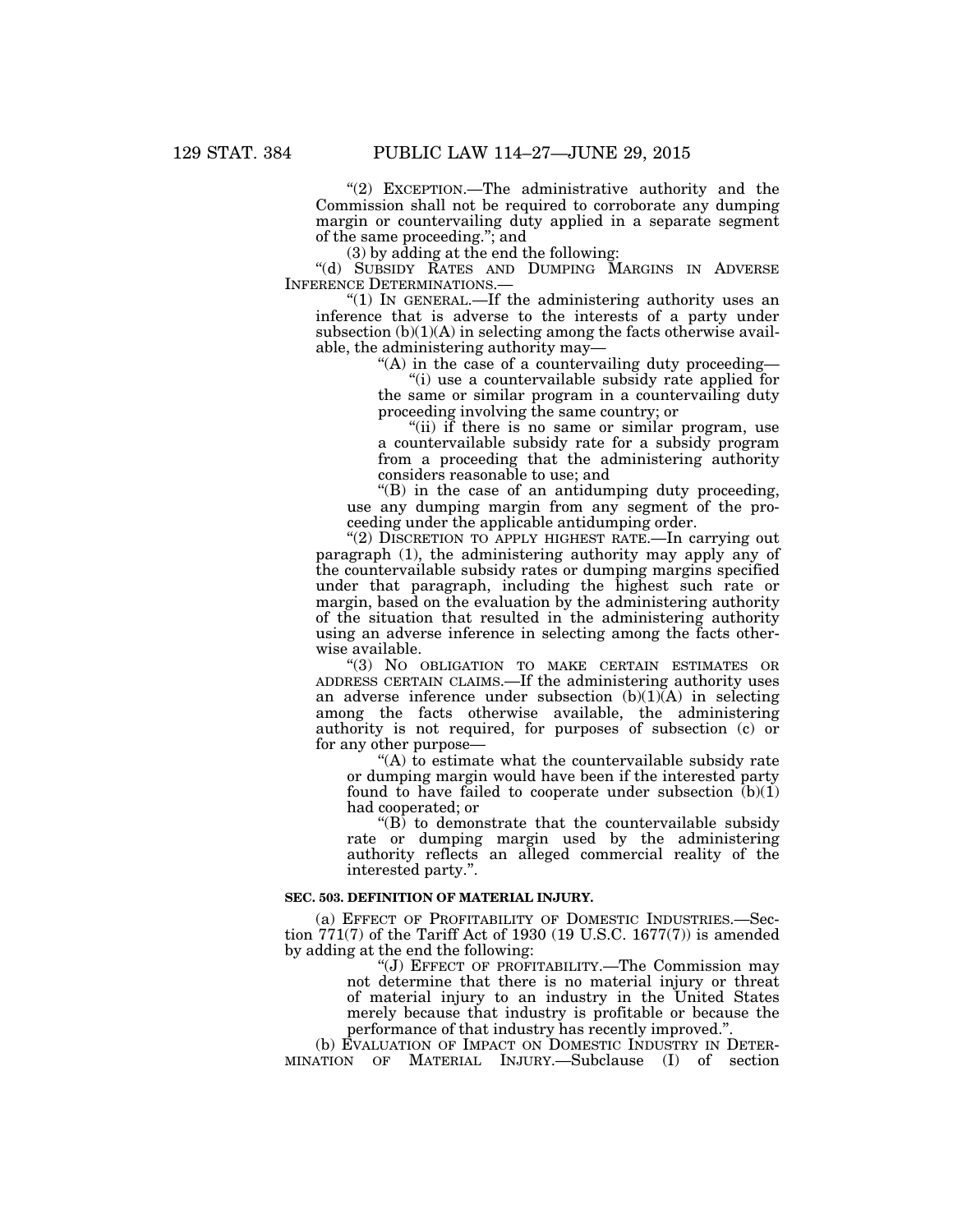771(7)(C)(iii) of the Tariff Act of 1930 (19 U.S.C. 1677(7)(C)(iii)) is amended to read as follows:

''(I) actual and potential decline in output, sales, market share, gross profits, operating profits, net profits, ability to service debt, productivity, return on investments, return on assets, and utilization of capacity,''.

(c) CAPTIVE PRODUCTION.—Section  $771(7)(C)(iv)$  of the Tariff Act of 1930 (19 U.S.C. 1677(7)(C)(iv)) is amended—

(1) in subclause (I), by striking the comma and inserting  $^{\mathsf{i}},$  and";

 $(2)$  in subclause (II), by striking ", and" and inserting a comma; and

(3) by striking subclause (III).

#### **SEC. 504. PARTICULAR MARKET SITUATION.**

(a) DEFINITION OF ORDINARY COURSE OF TRADE.—Section 771(15) of the Tariff Act of 1930 (19 U.S.C. 1677(15)) is amended by adding at the end the following:

''(C) Situations in which the administering authority determines that the particular market situation prevents a proper comparison with the export price or constructed export price."

(b) DEFINITION OF NORMAL VALUE.—Section  $773(a)(1)(B)(ii)(III)$ of the Tariff Act of 1930 (19 U.S.C.  $1677b(a)(1)(B)(ii)(III)$ ) is amended by striking ''in such other country.''.

(c) DEFINITION OF CONSTRUCTED VALUE.—Section 773(e) of the Tariff Act of 1930 (19 U.S.C. 1677b(e)) is amended—

(1) in paragraph (1), by striking ''business'' and inserting ''trade''; and

(2) by striking the flush text at the end and inserting the following:

''For purposes of paragraph (1), if a particular market situation exists such that the cost of materials and fabrication or other processing of any kind does not accurately reflect the cost of production in the ordinary course of trade, the administering authority may use another calculation methodology under this subtitle or any other calculation methodology. For purposes of paragraph (1), the cost of materials shall be determined without regard to any internal tax in the exporting country imposed on such materials or their disposition that is remitted or refunded upon exportation of the subject merchandise produced from such materials.''.

#### **SEC. 505. DISTORTION OF PRICES OR COSTS.**

(a) INVESTIGATION OF BELOW-COST SALES.—Section 773(b)(2) of the Tariff Act of 1930 (19 U.S.C. 1677b(b)(2)) is amended by striking subparagraph (A) and inserting the following:

''(A) REASONABLE GROUNDS TO BELIEVE OR SUSPECT.—

''(i) REVIEW.—In a review conducted under section 751 involving a specific exporter, there are reasonable grounds to believe or suspect that sales of the foreign like product have been made at prices that are less than the cost of production of the product if the administering authority disregarded some or all of the exporter's sales pursuant to paragraph (1) in the investigation or, if a review has been completed, in the most recently completed review.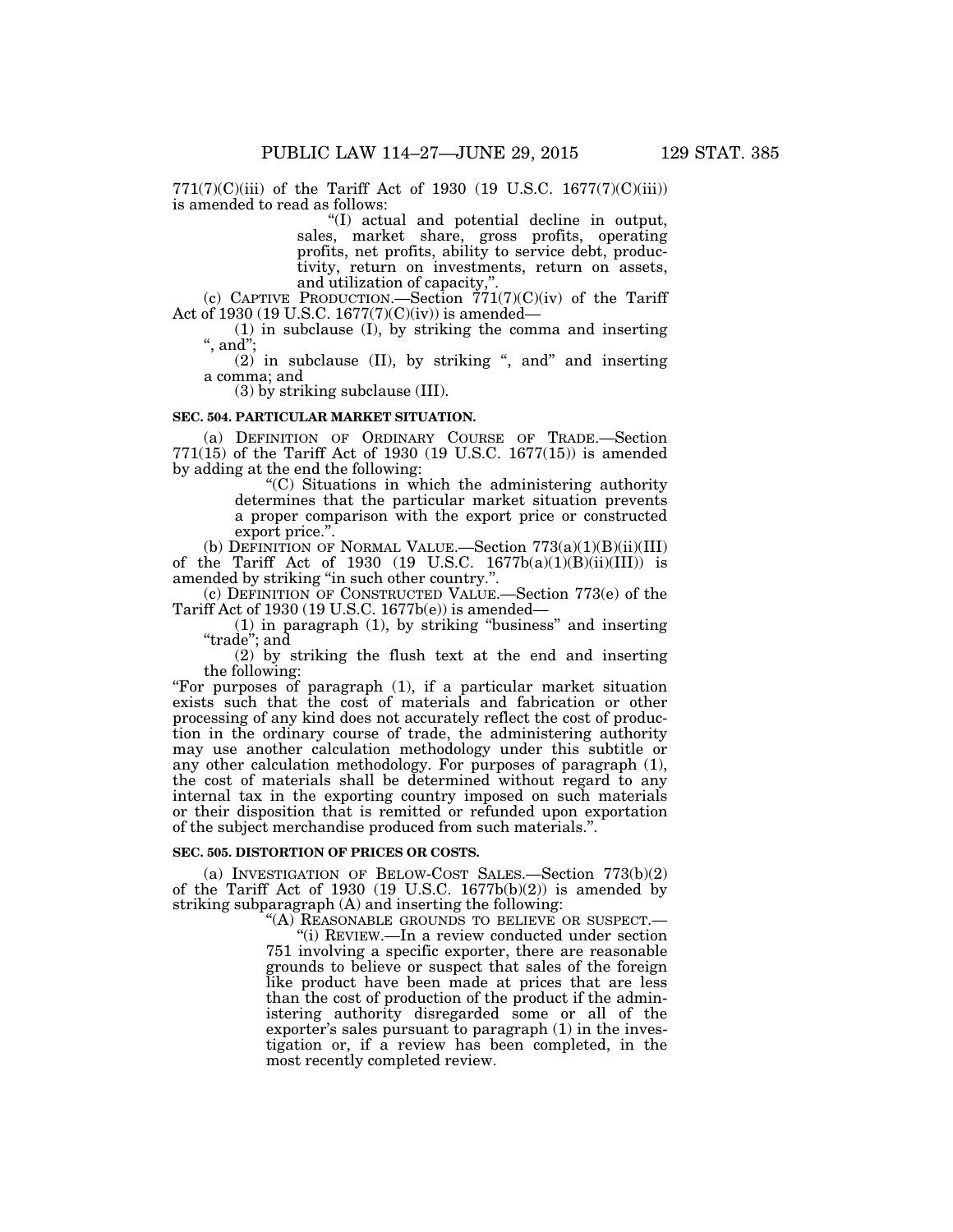''(ii) REQUESTS FOR INFORMATION.—In an investigation initiated under section 732 or a review conducted under section 751, the administering authority shall request information necessary to calculate the constructed value and cost of production under subsections (e) and (f) to determine whether there are reasonable grounds to believe or suspect that sales of the foreign like product have been made at prices that represent less than the cost of production of the product.".

(b) PRICES AND COSTS IN NONMARKET ECONOMIES.—Section  $773(c)$  of the Tariff Act of 1930 (19 U.S.C. 1677b $(c)$ ) is amended by adding at the end the following:

''(5) DISCRETION TO DISREGARD CERTAIN PRICE OR COST VALUES.—In valuing the factors of production under paragraph (1) for the subject merchandise, the administering authority may disregard price or cost values without further investigation if the administering authority has determined that broadly available export subsidies existed or particular instances of subsidization occurred with respect to those price or cost values or if those price or cost values were subject to an antidumping order.''.

#### **SEC. 506. REDUCTION IN BURDEN ON DEPARTMENT OF COMMERCE BY REDUCING THE NUMBER OF VOLUNTARY RESPOND-ENTS.**

Section 782(a) of the Tariff Act of 1930 (19 U.S.C. 1677m(a)) is amended—

(1) in paragraph (1), by redesignating subparagraphs (A) and (B) as clauses (i) and (ii), respectively, and by moving such clauses, as so redesignated, 2 ems to the right;

(2) by redesignating paragraphs (1) and (2) as subparagraphs  $(A)$  and  $(B)$ , respectively, and by moving such subparagraphs, as so redesignated, 2 ems to the right;

(3) by striking ''INVESTIGATIONS AND REVIEWS.—In'' and inserting the following: "INVESTIGATIONS AND REVIEWS.—<br>"(1) IN GENERAL.—In";

(4) in paragraph (1), as designated by paragraph (3), by amending subparagraph (B), as redesignated by paragraph (2), to read as follows:

''(B) the number of exporters or producers subject to the investigation or review is not so large that any additional individual examination of such exporters or producers would be unduly burdensome to the administering authority and inhibit the timely completion of the investigation or review.''; and

(5) by adding at the end the following:

"(2) DETERMINATION OF UNDULY BURDENSOME.—In determining if an individual examination under paragraph  $(1)(B)$ would be unduly burdensome, the administering authority may consider the following:

"(A) The complexity of the issues or information presented in the proceeding, including questionnaires and any responses thereto.

''(B) Any prior experience of the administering authority in the same or similar proceeding.

 $(C)$  The total number of investigations under subtitle A or B and reviews under section 751 being conducted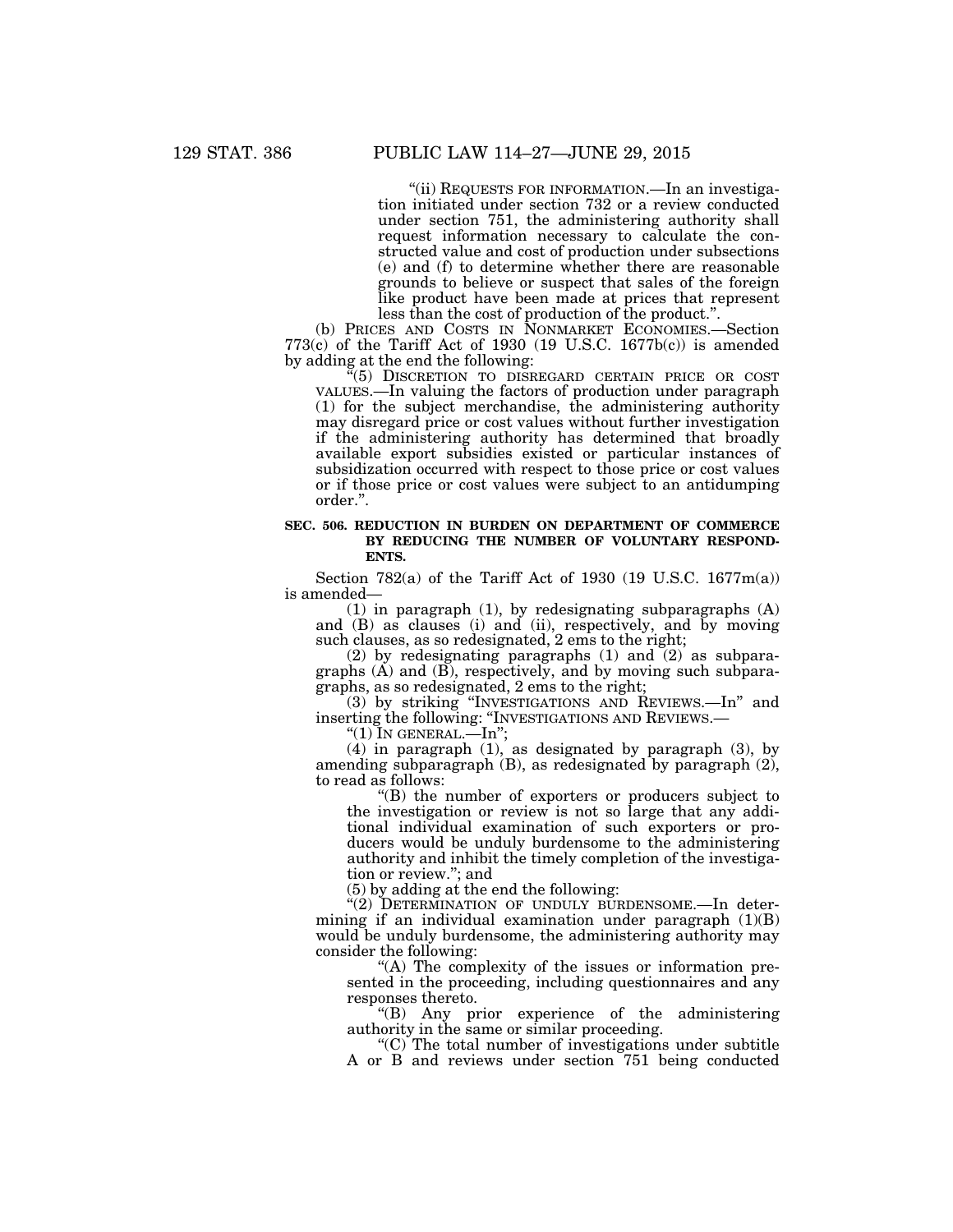by the administering authority as of the date of the determination.

''(D) Such other factors relating to the timely completion of each such investigation and review as the administering authority considers appropriate.''.

#### **SEC. 507. APPLICATION TO CANADA AND MEXICO.**

19 USC 3438 note.

Pursuant to article 1902 of the North American Free Trade Agreement and section 408 of the North American Free Trade Agreement Implementation Act (19 U.S.C. 3438), the amendments made by this title shall apply with respect to goods from Canada and Mexico.

# **TITLE VI—TARIFF CLASSIFICATION OF CERTAIN ARTICLES**

#### **SEC. 601. TARIFF CLASSIFICATION OF RECREATIONAL PERFORMANCE OUTERWEAR.**

(a) AMENDMENTS TO ADDITIONAL U.S. NOTES.—The Additional U.S. Notes to chapter 62 of the Harmonized Tariff Schedule of the United States are amended—

(1) in Additional U.S. Note 2—

(A) by striking ''For the purposes of subheadings'' and all that follows through " $6211.20.15$ " and inserting "For purposes of this chapter'';

(B) by striking ''garments classifiable in those subheadings" and inserting "a garment"; and

 $(C)$  by striking "D 3600-81" and inserting "D 3779– 81''; and

 $(2)$  by adding at the end the following new notes:

Definition.

"(c) For purposes of this chapter, the term 'recreational performance outerwear' means trousers (including, but not limited to, paddling pants, ski or snowboard pants, and ski or snowboard pants intended for sale as parts of ski-suits), coveralls and bib overalls, and jackets (including, but not limited to, full zip jackets, paddling jackets, ski jackets, and ski jackets intended for sale as parts of ski-suits), windbreakers, and similar articles (including padded, sleeveless jackets) composed of fabrics of cotton, wool, hemp, bamboo, silk, or manmade fiber, or a combination of such fibers, that are either water resistant or treated with plastics, or both, with critically sealed seams, and with five or more of the following features:

''(1) Insulation for cold weather protection.

"(2) Pockets, at least one of which has a zippered, hook and loop, or other type of closure.

''(3) Elastic, drawcord, or other means of tightening around the waist or leg hems, including hidden leg sleeves with a means of tightening at the ankle for trousers and tightening around the waist or bottom hem for jackets.

''(4) Venting, not including grommet(s).

"(5) Articulated elbows or knees.

''(6) Reinforcement in one of the following areas: the elbows, shoulders, seat, knees, ankles, or cuffs.

"(7) Weatherproof closure at the waist or front.

''(8) Multi-adjustable hood or adjustable collar.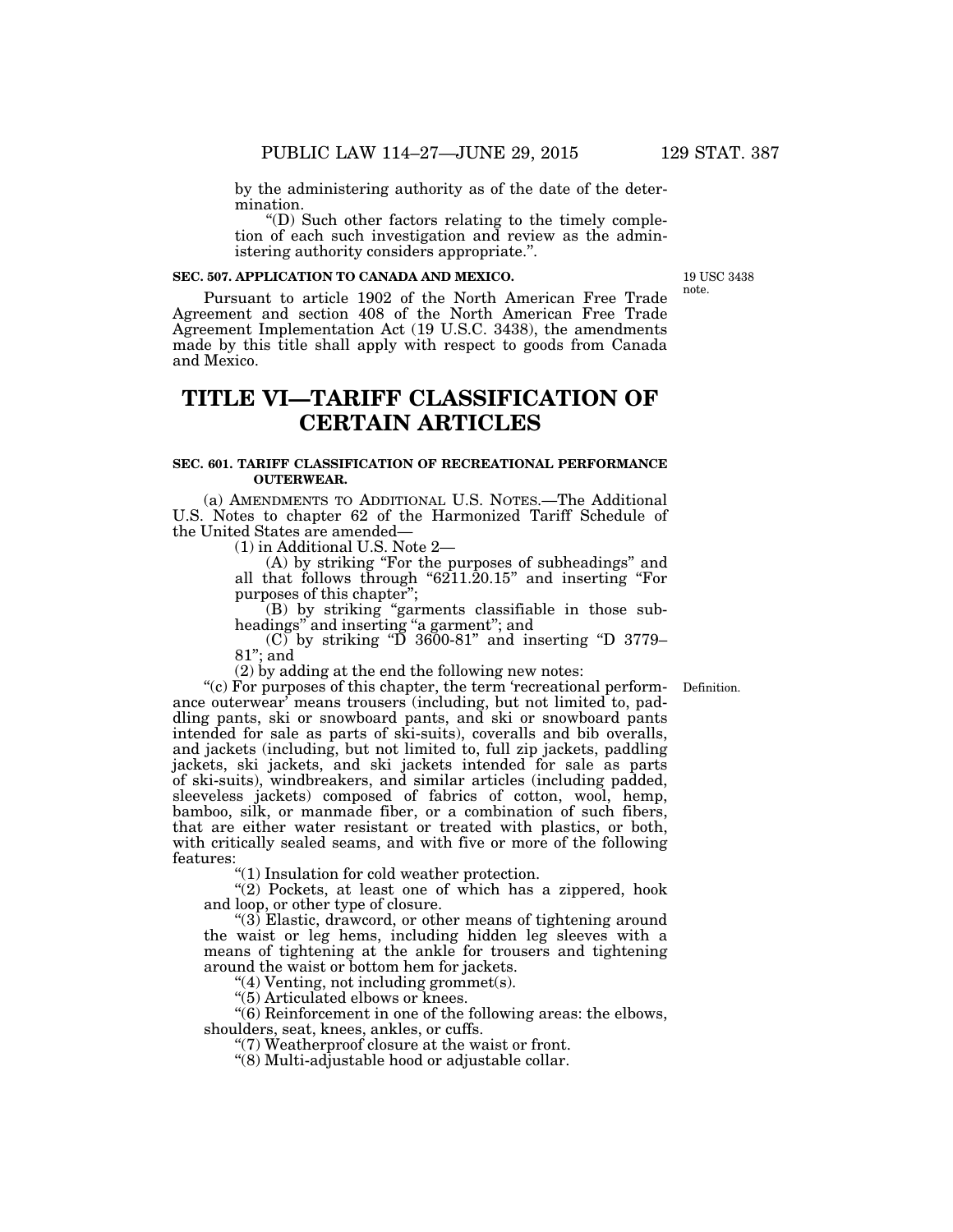''(9) Adjustable powder skirt, inner protective skirt, or adjustable inner protective cuff at sleeve hem.

''(10) Construction at the arm gusset that utilizes fabric, design, or patterning to allow radial arm movement.

 $\sqrt[4]{(11)}$  Odor control technology.

The term 'recreational performance outerwear' does not include occupational outerwear.

 $\mathbf{F}^{\mathsf{r}}(d)$  For purposes of this Note, the following terms have the following meanings:

 $(1)$  The term 'treated with plastics' refers to textile fabrics impregnated, coated, covered, or laminated with plastics, as described in Note 2 to chapter 59.

" $(2)$  The term 'sealed seams' means seams that have been covered by means of taping, gluing, bonding, cementing, fusing, welding, or a similar process so that water cannot pass through the seams when tested in accordance with the current version of AATCC Test Method 35.

''(3) The term 'critically sealed seams' means—

"(A) for jackets, windbreakers, and similar articles (including padded, sleeveless jackets), sealed seams that are sealed at the front and back yokes, or at the shoulders, arm holes, or both, where applicable; and

''(B) for trousers, overalls and bib overalls and similar articles, sealed seams that are sealed at the front (up

to the zipper or other means of closure) and back rise.

"(4) The term 'insulation for cold weather protection' means insulation with either synthetic fill, down, a laminated thermal backing, or other lining for thermal protection from cold weather.

"(5) The term 'venting' refers to closeable or permanent constructed openings in a garment (excluding front, primary zipper closures and grommet(s)) to allow increased expulsion of built-up heat during outdoor activities. In a jacket, such openings are often positioned on the underarm seam of a garment but may also be placed along other seams in the front or back of a garment. In trousers, such openings are often positioned on the inner or outer leg seams of a garment but may also be placed along other seams in the front or back of a garment.

 $\cdot$ <sup>"</sup>(6) The term 'articulated elbows or knees' refers to the construction of a sleeve (or pant leg) to allow improved mobility at the elbow (or knee) through the use of extra seams, darts, gussets, or other means.

" $(7)$  The term 'reinforcement' refers to the use of a double layer of fabric or section(s) of fabric that is abrasion-resistant or otherwise more durable than the face fabric of the garment.

"(8) The term 'weatherproof closure' means a closure (including, but not limited to, laminated or coated zippers, storm flaps, or other weatherproof construction) that has been reinforced or engineered in a manner to reduce the penetration or absorption of moisture or air through an opening in the garment.

''(9) The term 'multi-adjustable hood or adjustable collar' means, in the case of a hood, a hood into which is incorporated two or more draw cords, adjustment tabs, or elastics, or, in the case of a collar, a collar into which is incorporated at

Definitions.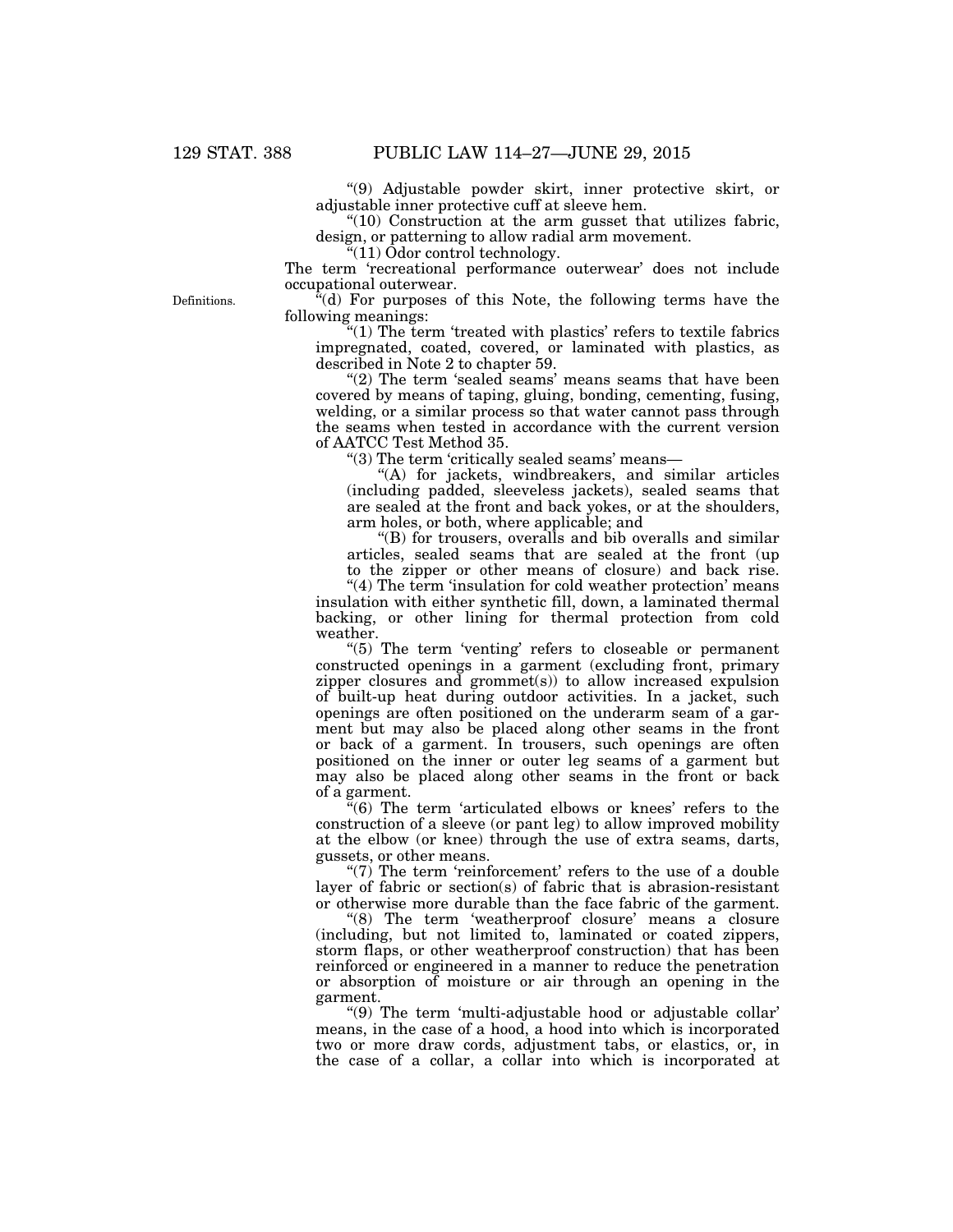least one draw cord, adjustment tab, elastic, or similar component, to allow volume adjustments around a helmet, or the crown of the head, neck, or face.

" $(10)$  The terms 'adjustable powder skirt' and 'inner protective skirt' refer to a partial lower inner lining with means of tightening around the waist for additional protection from the elements.

" $(11)$  The term 'arm gusset' means construction at the arm of a gusset that utilizes an extra fabric piece in the underarm, usually diamond- or triangular-shaped, designed, or patterned to allow radial arm movement.

"(12) The term 'radial arm movement' refers to unrestricted, 180-degree range of motion for the arm while wearing performance outerwear.

"(13) The term 'odor control technology' means the incorporation into a fabric or garment of materials, including, but not limited to, activated carbon, silver, copper, or any combination thereof, capable of adsorbing, absorbing, or reacting with human odors, or effective in reducing the growth of odor-causing bacteria.

"(14) The term 'occupational outerwear' means outerwear garments, including uniforms, designed or marketed for use in the workplace or at a worksite to provide durable protection from cold or inclement weather and/or workplace hazards, such as fire, electrical, abrasion, or chemical hazards, or impacts, cuts, punctures, or similar hazards.

 $(e)$  Notwithstanding subdivision  $(b)(i)$  of this Note, for purposes of this chapter, Notes  $\tilde{1}$  and  $2(a)(1)$  to chapter 59 and Note 1(c) to chapter 60 shall be disregarded in classifying goods as 'recreational performance outerwear'.

Records.

"(f) For purposes of this chapter, the importer of record shall maintain internal import records that specify upon entry whether garments claimed as recreational performance outerwear have an outer surface that is water resistant, treated with plastics, or a combination thereof, and shall further enumerate the specific features that make the garments eligible to be classified as recreational performance outerwear.''.

(b) TARIFF CLASSIFICATIONS.—Chapter 62 of the Harmonized Tariff Schedule of the United States is amended as follows:

(1) By striking subheading 6201.11.00 and inserting the following, with the article description for subheading 6201.11 having the same degree of indentation as the article description for subheading 6201.11.00 (as in effect on the day before the date of the enactment of this Act):

| $\mathcal{U}$ | 6201.11    | Of wool or fine ani-<br>mal hair:    |                                           |                                                                                                                     |                     |
|---------------|------------|--------------------------------------|-------------------------------------------|---------------------------------------------------------------------------------------------------------------------|---------------------|
|               | 6201.11.05 | Recreational per-<br>formance outer- |                                           |                                                                                                                     |                     |
|               |            | wear                                 | $41\frac{\epsilon}{\text{kg}}$ +<br>16.3% | Free (BH,<br>CA, CL, CO,<br>IL, JO, KR,<br>MA, MX, P,<br>PA, PE, SG)<br>8% (AU)<br>$16.4\ell$ /kg +<br>$6.5\%$ (OM) | $52.9$ c/kg + 58.5% |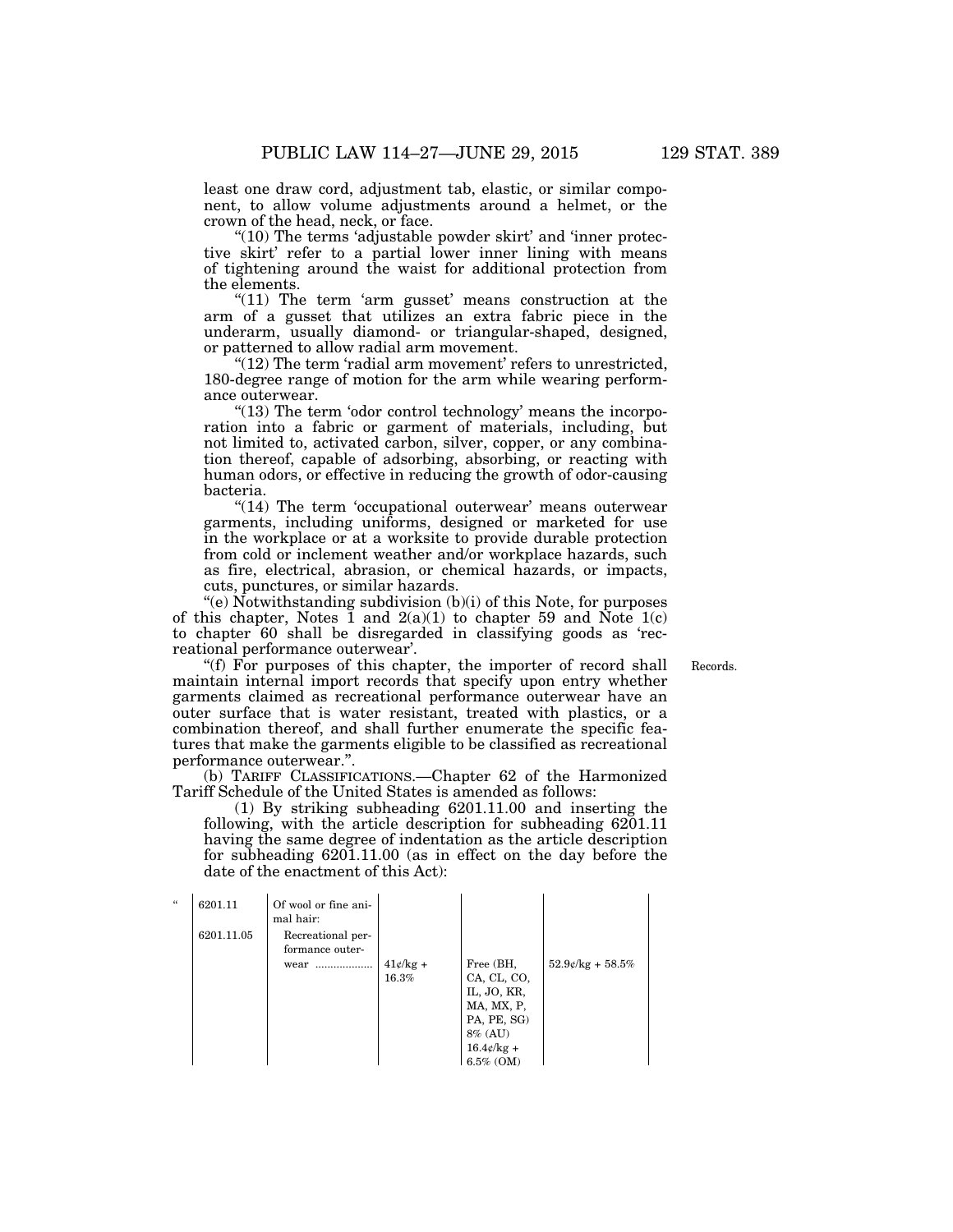| 6201.11.10 | Other | $41¢/kg +$<br>16.3% | Free (BH,<br>CA, CL, CO,<br>IL, JO, KR,<br>MA, MX, P,<br>PA, PE, SG) |                        |     |
|------------|-------|---------------------|----------------------------------------------------------------------|------------------------|-----|
|            |       |                     | $8\%$ (AU)                                                           |                        |     |
|            |       |                     | $16.4\ell$ /kg +                                                     |                        |     |
|            |       |                     | $6.5\%$ (OM)                                                         | $52.9$ e/kg + $58.5\%$ | , , |

(2) By striking subheadings 6201.12.10 and 6201.12.20 and inserting the following, with the article description for subheading 6201.12.05 having the same degree of indentation as the article description for subheading 6201.12.10 (as in effect on the day before the date of the enactment of this Act):

| $\epsilon$ | 6201.12.05 | Recreational perform-<br>ance outerwear                                                                                                                                                              | 9.4%         | Free (BH,<br>CA, CL, CO,<br>IL, JO, KR,<br>MA, MX,<br>OM, P, PA,<br>PE, SG)<br>8% (AU)                                                                                                | 60%        |   |
|------------|------------|------------------------------------------------------------------------------------------------------------------------------------------------------------------------------------------------------|--------------|---------------------------------------------------------------------------------------------------------------------------------------------------------------------------------------|------------|---|
|            |            | Other:                                                                                                                                                                                               |              |                                                                                                                                                                                       |            |   |
|            | 6201.12.10 | Containing 15 per-<br>cent or more by<br>weight of down and<br>waterfowl plumage<br>and of which down<br>comprises 35 percent<br>or more by weight;<br>containing 10 percent<br>or more by weight of |              |                                                                                                                                                                                       |            |   |
|            | 6201.12.20 | down<br>Other                                                                                                                                                                                        | 4.4%<br>9.4% | Free (BH,<br>CA, CL, CO,<br>IL, JO, KR,<br>MA, MX,<br>OM, P, PA,<br>PE, SG)<br>$3.9\%$ (AU)<br>Free (BH,<br>CA, CL, CO,<br>IL, JO, KR,<br>MA, MX,<br>OM, P, PA,<br>PE, SG)<br>8% (AU) | 60%<br>90% | " |

(3) By striking subheadings 6201.13.10 through 6201.13.40 and inserting the following, with the article description for subheading 6201.13.05 having the same degree of indentation as the article description for subheading 6201.13.10 (as in effect on the day before the date of the enactment of this Act):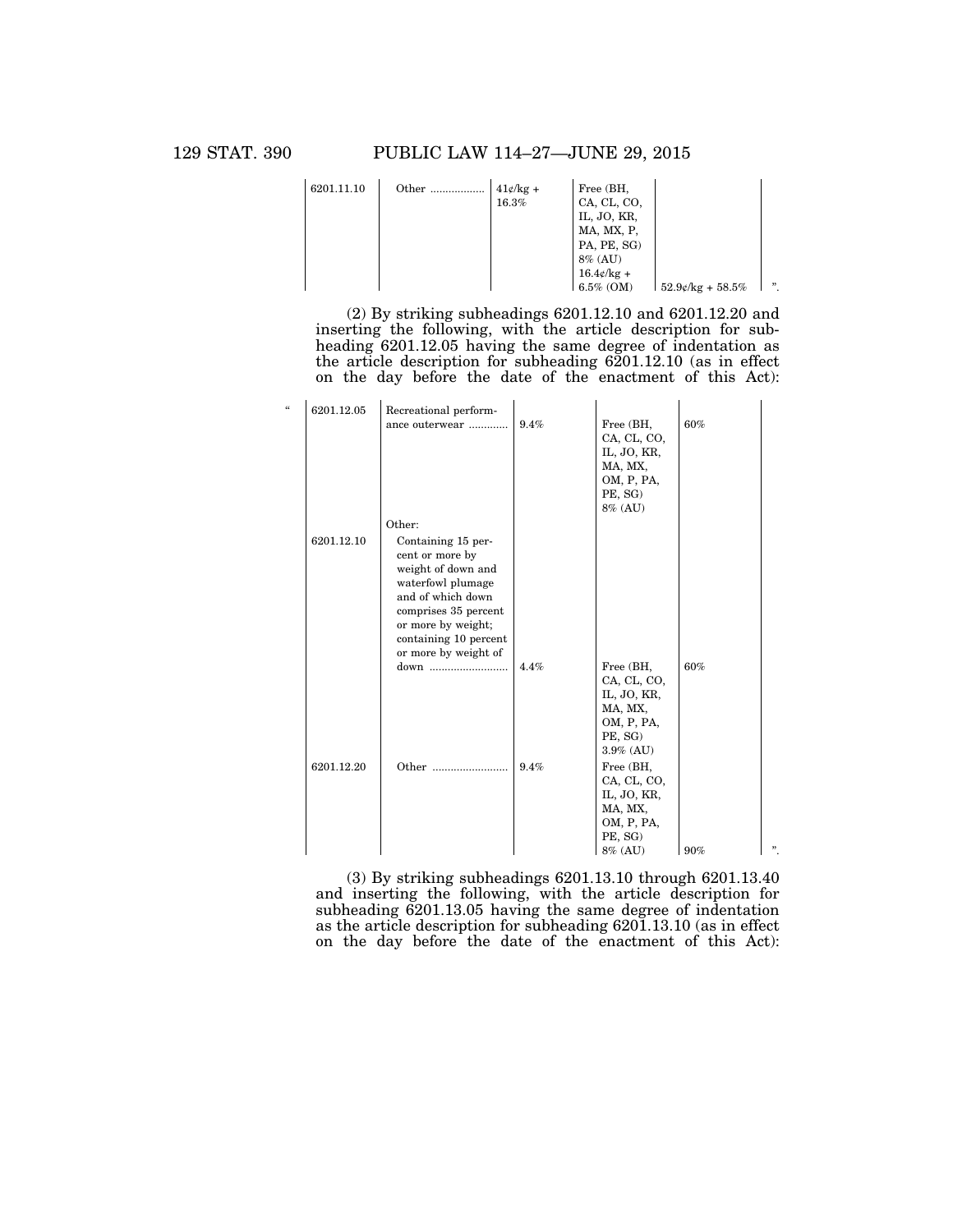### PUBLIC LAW 114-27-JUNE 29, 2015 129 STAT. 391

| $\epsilon$ | 6201.13.05 | Recreational per-<br>formance outer-<br>wear                                                                                                                                                                            | 27.7%                  | Free (BH,<br>CA, CL, CO,<br>IL, JO, KR,<br>MA, MX,                                       | 90%                   |   |
|------------|------------|-------------------------------------------------------------------------------------------------------------------------------------------------------------------------------------------------------------------------|------------------------|------------------------------------------------------------------------------------------|-----------------------|---|
|            |            |                                                                                                                                                                                                                         |                        | OM, P, PA,<br>PE, SG)<br>8% (AU)                                                         |                       |   |
|            | 6201.13.10 | Other:<br>Containing 15<br>percent or more<br>by weight of<br>down and water-<br>fowl plumage<br>and of which<br>down comprises<br>35 percent or<br>more by weight;<br>containing 10<br>percent or more<br>by weight of |                        |                                                                                          |                       |   |
|            |            | down                                                                                                                                                                                                                    | 4.4%                   | Free (BH,<br>CA, CL, CO,<br>IL, JO, KR,<br>MA, MX,<br>OM, P, PA,<br>PE, SG)<br>3.9% (AU) | 60%                   |   |
|            | 6201.13.30 | Other:<br>Containing 36<br>percent or<br>more by<br>weight of wool<br>or fine animal                                                                                                                                    |                        |                                                                                          |                       |   |
|            |            | hair                                                                                                                                                                                                                    | $49.7$ ¢/kg +<br>19.7% | Free (BH,<br>CA, CL, CO,<br>IL, JO, KR,<br>MA, MX,<br>OM, P, PA,<br>PE, SG)<br>8% (AU)   | $52.9$ e/kg + $58.5%$ |   |
|            | 6201.13.40 | Other                                                                                                                                                                                                                   | 27.7%                  | Free (BH,<br>CA, CL, CO,<br>IL, JO, KR,<br>MA, MX,<br>OM, P, PA,<br>PE, SG)<br>8% (AU)   | $\frac{90\%}{2}$      | " |

(4) By striking subheadings 6201.19.10 and 6201.19.90 and inserting the following, with the article description for subheading 6201.19.05 having the same degree of indentation as the article description for subheading 6201.19.10 (as in effect on the day before the date of the enactment of this Act):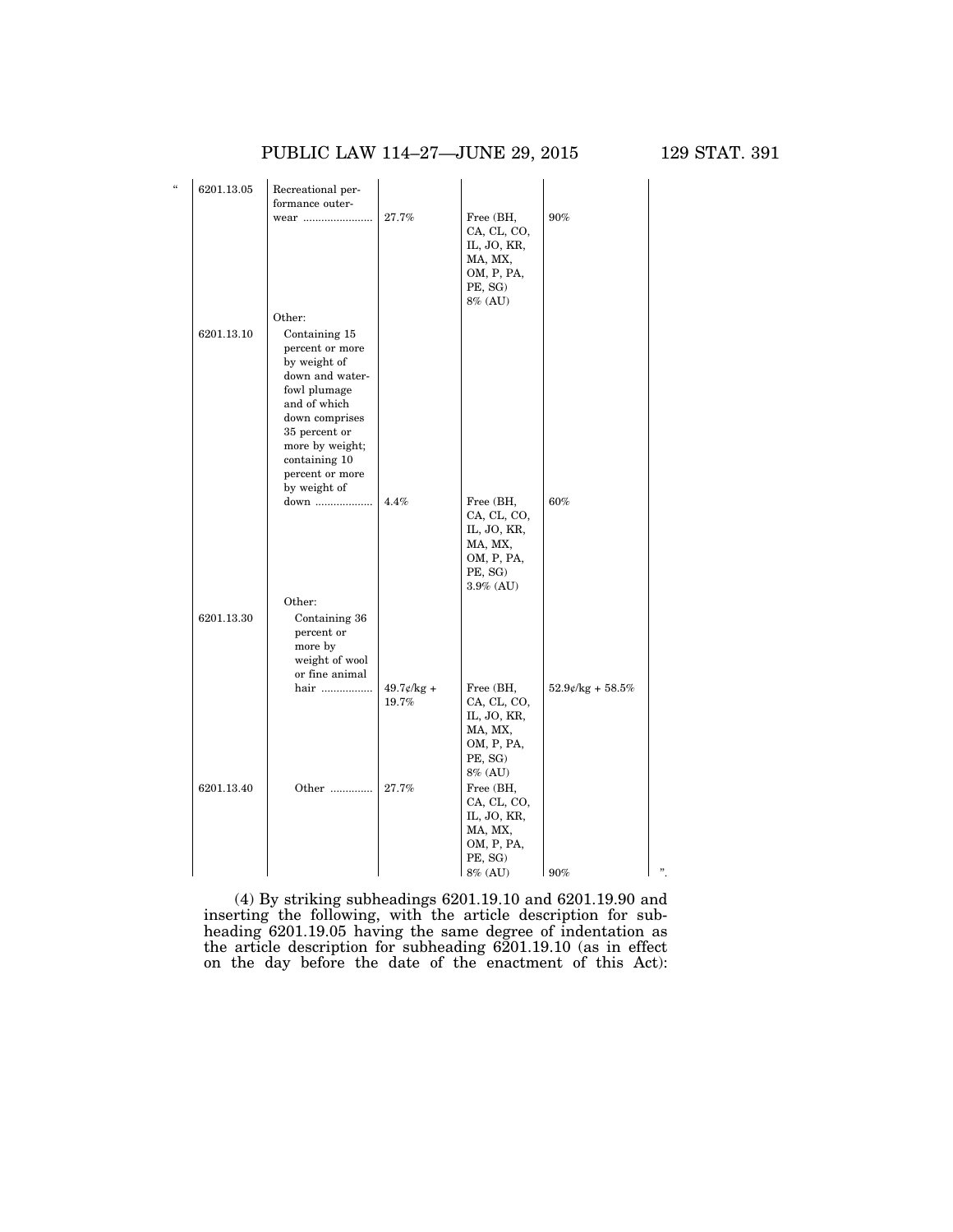129 STAT. 392 PUBLIC LAW 114–27—JUNE 29, 2015

| $\epsilon$ | 6201.19.05 | Recreational perform-  |      |                |     |   |
|------------|------------|------------------------|------|----------------|-----|---|
|            |            | ance outerwear         | 2.8% | Free (AU,      | 35% |   |
|            |            |                        |      | BH, CA, CL,    |     |   |
|            |            |                        |      | $CO, E^*, IL,$ |     |   |
|            |            |                        |      | JO, KR, MA,    |     |   |
|            |            |                        |      | MX, OM, P,     |     |   |
|            |            |                        |      | PA, PE, SG)    |     |   |
|            |            | Other:                 |      |                |     |   |
|            | 6201.19.10 | Containing 70 per-     |      |                |     |   |
|            |            | cent or more by        |      |                |     |   |
|            |            | weight of silk or silk |      |                |     |   |
|            |            | waste                  | Free |                | 35% |   |
|            | 6201.19.90 |                        | 2.8% | Free (AU,      |     |   |
|            |            |                        |      | BH, CA, CL,    |     |   |
|            |            |                        |      | $CO, E^*, IL,$ |     |   |
|            |            |                        |      | JO, KR, MA,    |     |   |
|            |            |                        |      | MX, OM, P,     |     |   |
|            |            |                        |      | PA, PE, SG)    | 35% | " |

(5) By striking subheadings 6201.91.10 and 6201.91.20 and inserting the following, with the article description for subheading 6201.91.05 having the same degree of indentation as the article description for subheading 6201.91.10 (as in effect on the day before the date of the enactment of this Act):

| $\epsilon$ | 6201.91.05 | Recreational per-<br>formance outer- |                                                  |                                                                                                                 |                     |    |
|------------|------------|--------------------------------------|--------------------------------------------------|-----------------------------------------------------------------------------------------------------------------|---------------------|----|
|            |            | wear                                 | $49.7 \frac{\cancel{0}}{\cancel{18}}$ +<br>19.7% | Free (BH,<br>CA, CL, CO,<br>IL, JO, KR,<br>MA, MX, P,<br>PA, PE, SG)<br>8% (AU)<br>$19.8¢/kg +$<br>$7.8\%$ (OM) | 58.5%               |    |
|            |            | Other:                               |                                                  |                                                                                                                 |                     |    |
|            | 6201.91.10 | Padded, sleeve-                      |                                                  |                                                                                                                 |                     |    |
|            |            | less jackets                         | 8.5%                                             | Free (BH,                                                                                                       | 58.5%               |    |
|            |            |                                      |                                                  | CA, CL, CO,                                                                                                     |                     |    |
|            |            |                                      |                                                  | IL, JO, KR,                                                                                                     |                     |    |
|            |            |                                      |                                                  | MA, MX, P,                                                                                                      |                     |    |
|            |            |                                      |                                                  | PA, PE, SG)<br>$7.6\%$ (AU)                                                                                     |                     |    |
|            |            |                                      |                                                  | $3.4\%$ (OM)                                                                                                    |                     |    |
|            | 6201.91.20 |                                      | $49.7$ c/kg +                                    | Free (BH,                                                                                                       |                     |    |
|            |            |                                      | 19.7%                                            | CA, CL, CO,                                                                                                     |                     |    |
|            |            |                                      |                                                  | IL, JO, KR,                                                                                                     |                     |    |
|            |            |                                      |                                                  | MA, MX, P,                                                                                                      |                     |    |
|            |            |                                      |                                                  | PA, PE, SG)                                                                                                     |                     |    |
|            |            |                                      |                                                  | 8% (AU)                                                                                                         |                     |    |
|            |            |                                      |                                                  | $19.8¢/kg +$<br>7.8% (OM)                                                                                       | $52.9$ e/kg + 58.5% | ". |
|            |            |                                      |                                                  |                                                                                                                 |                     |    |

(6) By striking subheadings 6201.92.10 through 6201.92.20 and inserting the following, with the article description for subheading 6201.92.05 having the same degree of indentation as the article description for subheading 6201.92.10 (as in effect on the day before the date of the enactment of this Act):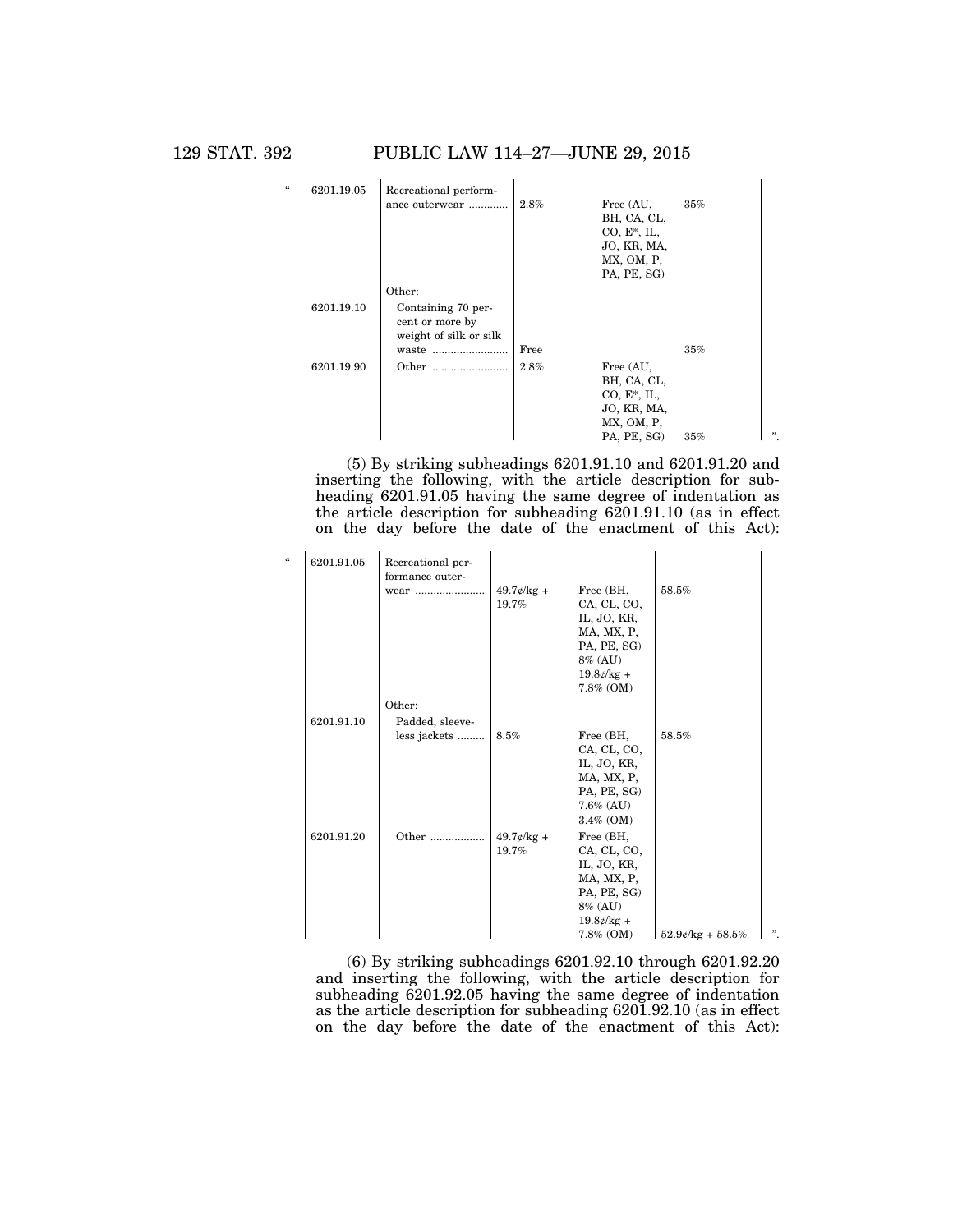### PUBLIC LAW 114-27-JUNE 29, 2015 129 STAT. 393

| a | 6201.92.05 | Recreational perform-                                                                                                                                                                                        |      |                                                                                          |       |  |
|---|------------|--------------------------------------------------------------------------------------------------------------------------------------------------------------------------------------------------------------|------|------------------------------------------------------------------------------------------|-------|--|
|   |            | ance outerwear                                                                                                                                                                                               | 9.4% | Free (BH,<br>CA, CL, CO,<br>IL, JO, KR,<br>MA, MX,<br>OM, P, PA,<br>PE, SG)<br>8% (AU)   | 90%   |  |
|   |            | Other:                                                                                                                                                                                                       |      |                                                                                          |       |  |
|   | 6201.92.10 | Containing 15 per-<br>cent or more by<br>weight of down and<br>waterfowl plumage<br>and of which down<br>comprises 35 percent<br>or more by weight;<br>containing 10 percent<br>or more by weight of<br>down | 4.4% | Free (BH,<br>CA, CL, CO,<br>IL, JO, KR,                                                  | 60%   |  |
|   |            |                                                                                                                                                                                                              |      | MA, MX,<br>OM, P, PA,<br>PE, SG)<br>$3.9\%$ (AU)                                         |       |  |
|   |            | Other:                                                                                                                                                                                                       |      |                                                                                          |       |  |
|   | 6201.92.15 | Water resistant                                                                                                                                                                                              | 6.2% | Free (BH,<br>CA, CL, CO,<br>IL, JO, KR,<br>MA, MX,<br>OM, P, PA,<br>PE, SG)<br>5.5% (AU) | 37.5% |  |
|   | 6201.92.20 | Other                                                                                                                                                                                                        | 9.4% | Free (BH,<br>CA, CL, CO,<br>IL, JO, KR,<br>MA, MX,<br>OM, P, PA,<br>PE, SG)<br>8% (AU)   | 90%   |  |

(7) By striking subheadings 6201.93.10 through 6201.93.35 and inserting the following, with the article description for subheading 6201.93.05 having the same degree of indentation as the article description for subheading 6201.93.10 (as in effect on the day before the date of the enactment of this Act):

| $\epsilon$ | 6201.93.05 | Recreational per-<br>formance outer-<br>wear<br> | 27.7% | Free (BH,<br>CA, CL, CO,<br>IL, JO, KR,<br>MA, MX,<br>OM, P, PA,<br>PE, SG)<br>8% (AU) | 90% |
|------------|------------|--------------------------------------------------|-------|----------------------------------------------------------------------------------------|-----|
|            |            | ther:                                            |       |                                                                                        |     |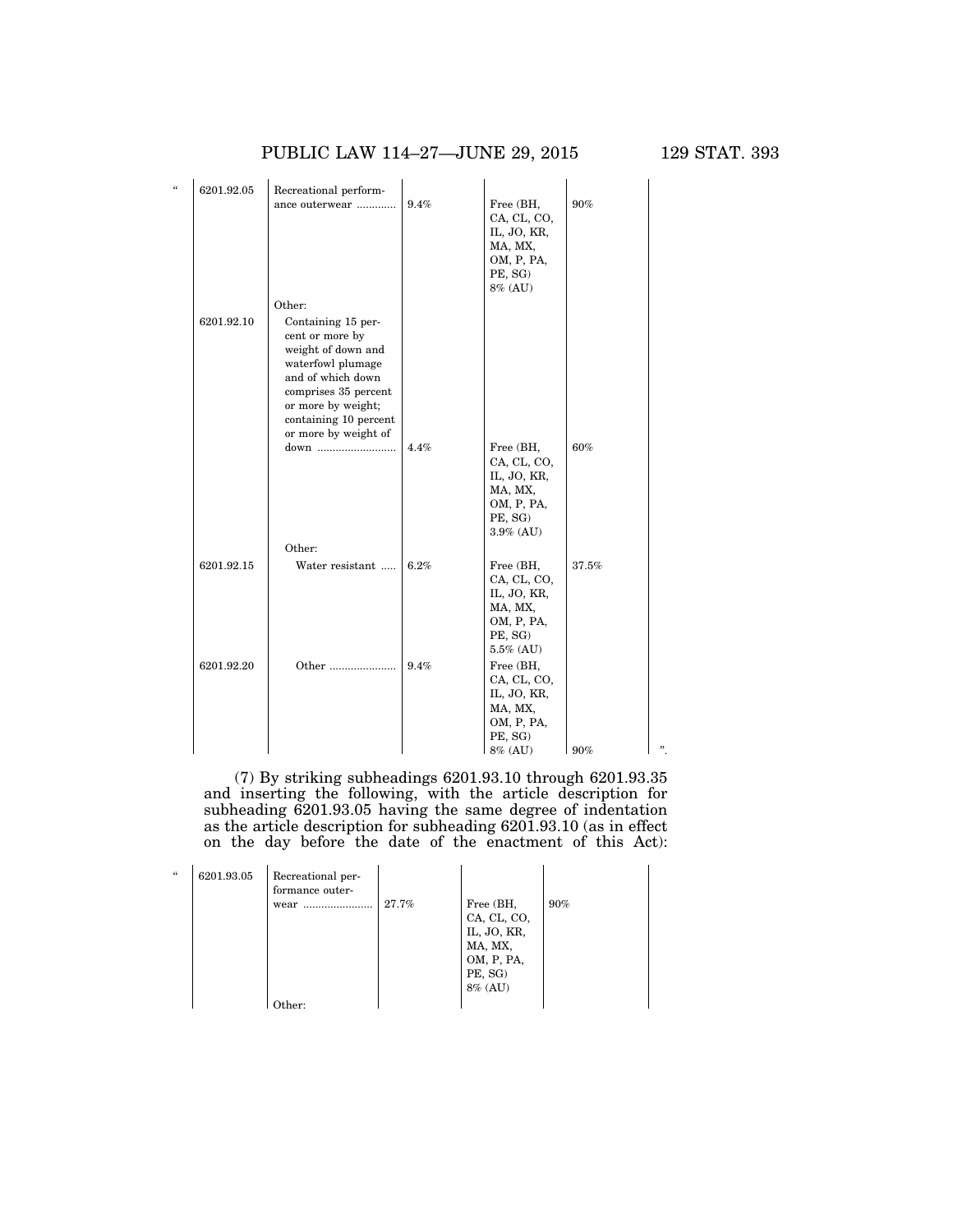129 STAT. 394 PUBLIC LAW 114–27—JUNE 29, 2015

| 6201.93.10 | Containing 15<br>percent or more<br>by weight of<br>down and water-<br>fowl plumage<br>and of which<br>down comprises<br>35 percent or<br>more by weight;<br>containing 10<br>percent or more<br>by weight of<br>down | 4.4%                   | Free (BH,                                                                                   | 60%                   |   |
|------------|-----------------------------------------------------------------------------------------------------------------------------------------------------------------------------------------------------------------------|------------------------|---------------------------------------------------------------------------------------------|-----------------------|---|
|            | Other:                                                                                                                                                                                                                |                        | CA, CL, CO,<br>IL, JO, KR,<br>MA, MX,<br>OM, P, PA,<br>PE, SG)<br>$3.9\%$ (AU)              |                       |   |
| 6201.93.20 | Padded,                                                                                                                                                                                                               |                        |                                                                                             |                       |   |
|            | sleeveless jack-                                                                                                                                                                                                      |                        |                                                                                             |                       |   |
|            | ets                                                                                                                                                                                                                   | 14.9%                  | Free (BH,<br>CA, CL, CO,<br>IL, JO, KR,<br>MA, MX,<br>OM, P, PA,<br>PE, SG)<br>8% (AU)      | $76\%$                |   |
|            | Other:                                                                                                                                                                                                                |                        |                                                                                             |                       |   |
| 6201.93.25 | Containing<br>36 percent<br>or more by<br>weight of<br>wool or fine                                                                                                                                                   |                        |                                                                                             |                       |   |
|            | animal hair                                                                                                                                                                                                           | $49.5$ ¢/kg +<br>19.6% | Free (BH,<br>CA, CL, CO,<br>IL, JO, KR,<br>MA, MX,<br>OM, P, PA,<br>PE, SG)<br>8% (AU)      | $52.9$ e/kg + $58.5%$ |   |
|            | Other:                                                                                                                                                                                                                |                        |                                                                                             |                       |   |
| 6201.93.30 | Water re-                                                                                                                                                                                                             |                        |                                                                                             |                       |   |
|            | sistant                                                                                                                                                                                                               | 7.1%                   | Free (BH,<br>CA, CL, CO,<br>IL, JO, KR,<br>MA, MX,<br>OM, P, PA,<br>PE, SG)<br>$6.3\%$ (AU) | 65%                   |   |
| 6201.93.35 | Other                                                                                                                                                                                                                 | 27.7%                  | Free (BH,<br>CA, CL, CO,<br>IL, JO, KR,<br>MA, MX,<br>OM, P, PA,<br>PE, SG)                 |                       |   |
|            |                                                                                                                                                                                                                       |                        | 8% (AU)                                                                                     | 90%                   | " |

(8) By striking subheadings 6201.99.10 and 6201.99.90 and inserting the following, with the article description for subheading 6201.99.05 having the same degree of indentation as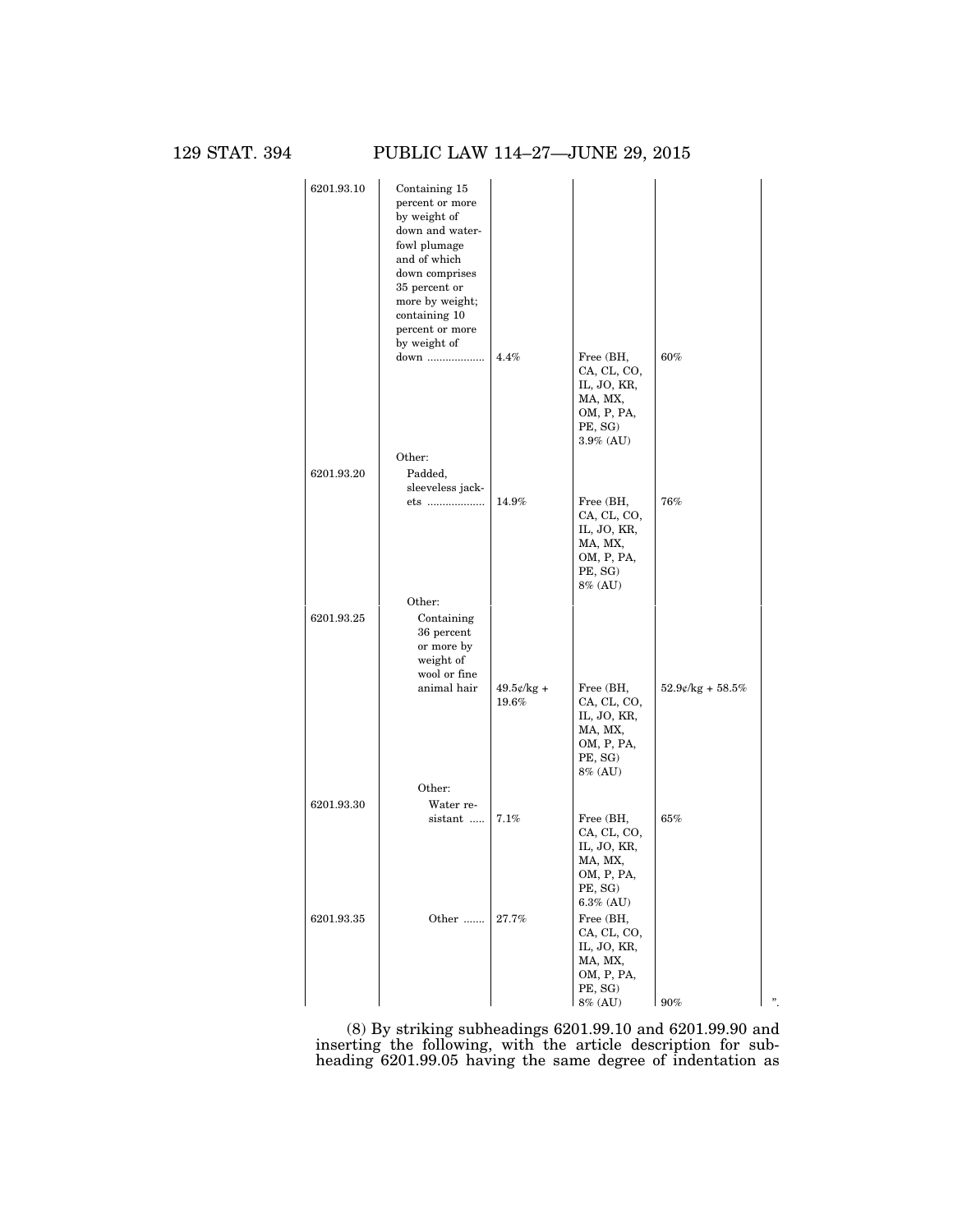the article description for subheading 6201.99.10 (as in effect on the day before the date of the enactment of this Act):

| $\epsilon$ | 6201.99.05 | Recreational perform-                                                    |      |                                                                                     |     |              |
|------------|------------|--------------------------------------------------------------------------|------|-------------------------------------------------------------------------------------|-----|--------------|
|            |            | ance outerwear                                                           | 4.2% | Free (BH,<br>CA, CL, CO,<br>$E^*$ , IL, JO,<br>KR, MA, MX,<br>OM, P, PA,<br>PE, SG) | 35% |              |
|            |            | Other:                                                                   |      | $3.7\%$ (AU)                                                                        |     |              |
|            | 6201.99.10 | Containing 70 per-<br>cent or more by<br>weight of silk or silk<br>waste | Free |                                                                                     | 35% |              |
|            | 6201.99.90 |                                                                          | 4.2% | Free (BH,<br>CA, CL, CO,<br>$E^*$ , IL, JO,<br>KR, MA, MX,<br>OM, P, PA,<br>PE, SG) |     |              |
|            |            |                                                                          |      | $3.7\%$ (AU)                                                                        | 35% | $\mathbf{v}$ |

(9) By striking subheading 6202.11.00 and inserting the following, with the article description for subheading 6202.11 having the same degree of indentation as the article description for subheading 6202.11.00 (as in effect on the day before the date of the enactment of this Act):

| $\epsilon$ | 6202.11    | Of wool or fine ani-<br>mal hair:    |                     |                                                                                                                     |                    |     |
|------------|------------|--------------------------------------|---------------------|---------------------------------------------------------------------------------------------------------------------|--------------------|-----|
|            | 6202.11.05 | Recreational per-<br>formance outer- |                     |                                                                                                                     |                    |     |
|            |            | wear                                 | $41¢/kg +$<br>16.3% | Free (BH,<br>CA, CL, CO,<br>IL, JO, KR,<br>MA, MX, P,<br>PA, PE, SG)<br>8% (AU)<br>$16.4$ e/kg +<br>$6.5\%$ (OM)    | $46.3¢/kg + 58.5%$ |     |
|            | 6202.11.10 | Other                                | $41¢/kg +$<br>16.3% | Free (BH,<br>CA, CL, CO,<br>IL, JO, KR,<br>MA, MX, P,<br>PA, PE, SG)<br>8% (AU)<br>$16.4\ell$ /kg +<br>$6.5\%$ (OM) | $46.3¢/kg + 58.5%$ | , , |

(10) By striking subheadings 6202.12.10 and 6202.12.20 and inserting the following, with the article description for subheading 6202.12.05 having the same degree of indentation as the article description for subheading 6202.12.10 (as in effect on the day before the date of the enactment of this Act):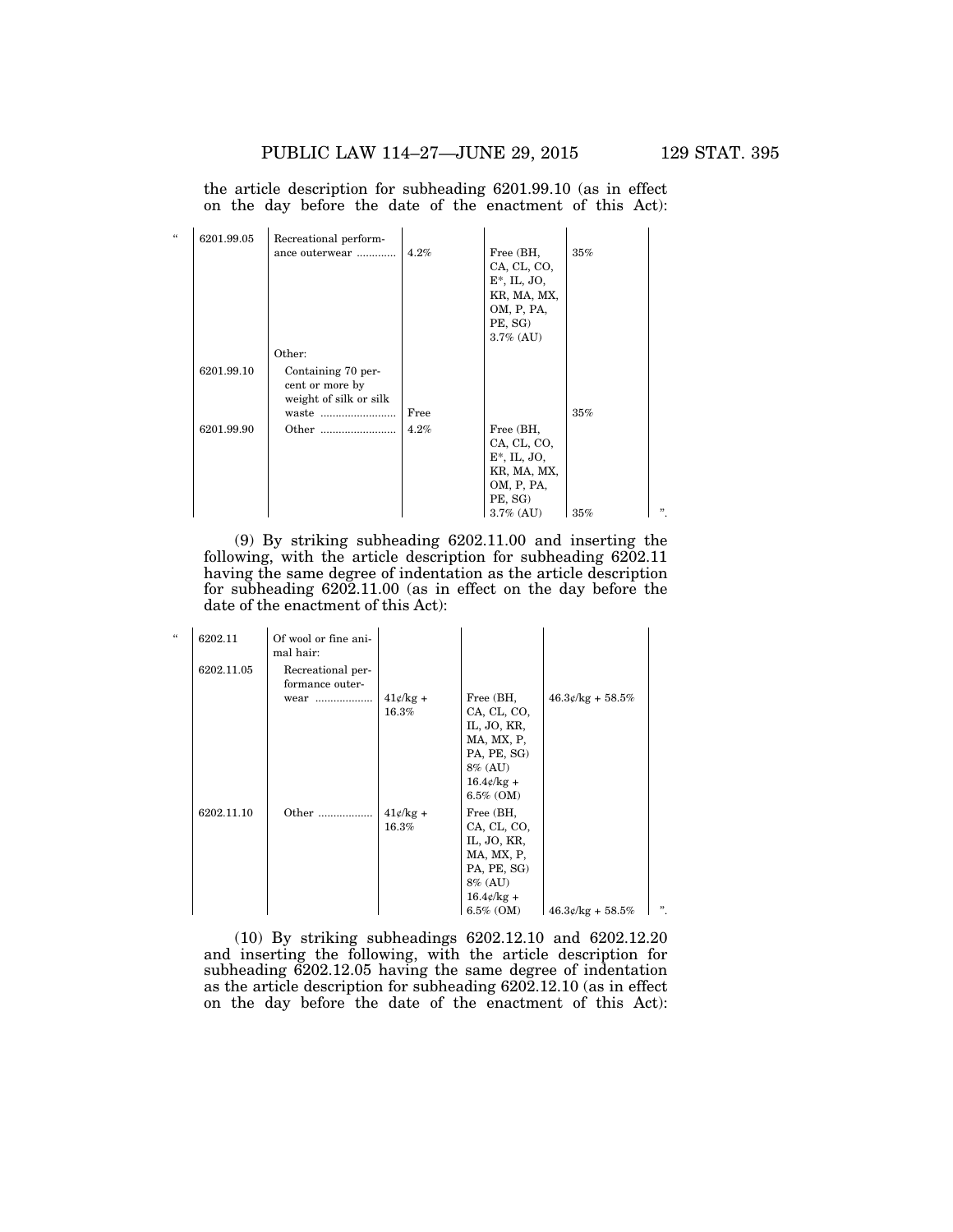129 STAT. 396 PUBLIC LAW 114–27—JUNE 29, 2015

| $\epsilon$ | 6202.12.05 | Recreational perform- |      |                          |     |   |
|------------|------------|-----------------------|------|--------------------------|-----|---|
|            |            | ance outerwear        | 8.9% | Free (BH,                | 90% |   |
|            |            |                       |      | CA, CL, CO,              |     |   |
|            |            |                       |      | IL, JO, KR,              |     |   |
|            |            |                       |      | MA, MX,<br>OM, P, PA,    |     |   |
|            |            |                       |      | PE, SG)                  |     |   |
|            |            |                       |      | 8% (AU)                  |     |   |
|            |            | Other:                |      |                          |     |   |
|            | 6202.12.10 | Containing 15 per-    |      |                          |     |   |
|            |            | cent or more by       |      |                          |     |   |
|            |            | weight of down and    |      |                          |     |   |
|            |            | waterfowl plumage     |      |                          |     |   |
|            |            | and of which down     |      |                          |     |   |
|            |            | comprises 35 percent  |      |                          |     |   |
|            |            | or more by weight;    |      |                          |     |   |
|            |            | containing 10 percent |      |                          |     |   |
|            |            | or more by weight of  |      |                          |     |   |
|            |            | down                  | 4.4% | Free (BH,<br>CA, CL, CO, | 60% |   |
|            |            |                       |      | IL, JO, KR,              |     |   |
|            |            |                       |      | MA, MX,                  |     |   |
|            |            |                       |      | OM, P, PA,               |     |   |
|            |            |                       |      | PE, SG)                  |     |   |
|            |            |                       |      | $3.9\%$ (AU)             |     |   |
|            | 6202.12.20 | Other                 | 8.9% | Free (BH,                |     |   |
|            |            |                       |      | CA, CL, CO,              |     |   |
|            |            |                       |      | IL, JO, KR,              |     |   |
|            |            |                       |      | MA, MX,                  |     |   |
|            |            |                       |      | OM, P, PA,               |     |   |
|            |            |                       |      | PE, SG)                  |     | " |
|            |            |                       |      | 8% (AU)                  | 90% |   |

(11) By striking subheadings 6202.13.10 through 6202.13.40 and inserting the following, with the article description for subheading 6202.13.05 having the same degree of indentation as the article description for subheading 6202.13.10 (as in effect on the day before the date of the enactment of this Act):

| $\epsilon\epsilon$ | 6202.13.05 | Recreational per-<br>formance outer-<br>wear | 27.7% | Free (BH,<br>CA, CL, CO,<br>IL, JO, KR,<br>MA, MX,<br>OM, P, PA,<br>PE, SG)<br>8% (AU) | 90% |
|--------------------|------------|----------------------------------------------|-------|----------------------------------------------------------------------------------------|-----|
|                    |            | วther∙                                       |       |                                                                                        |     |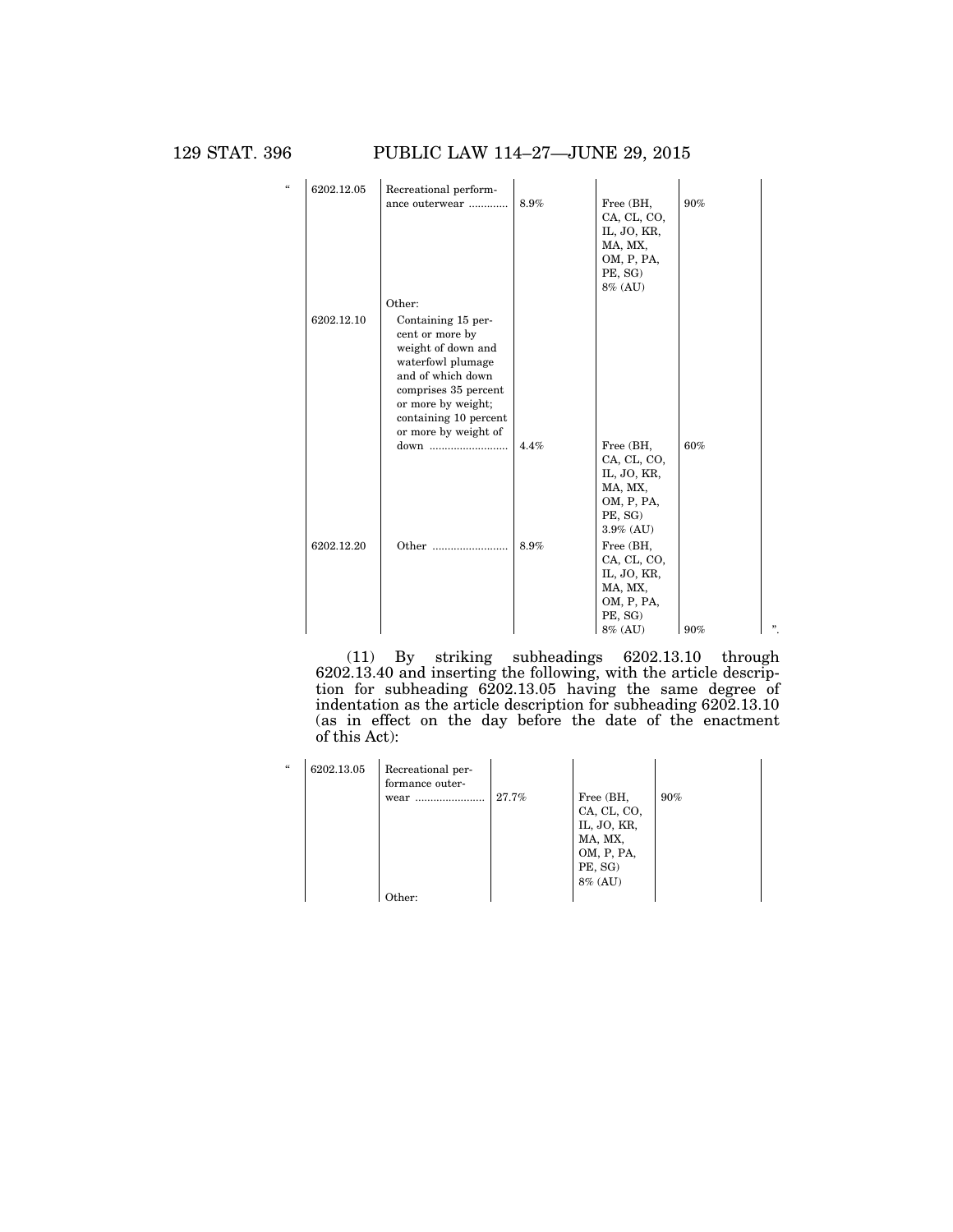### PUBLIC LAW 114–27—JUNE 29, 2015 129 STAT. 397

| 6202.13.10 | Containing 15<br>percent or more<br>by weight of<br>down and water-<br>fowl plumage<br>and of which<br>down comprises<br>35 percent or<br>more by weight;<br>containing 10<br>percent or more<br>by weight of<br>down | 4.4%                   | Free (BH,<br>CA, CL, CO,<br>IL, JO, KR,<br>MA, MX,<br>OM, P, PA,<br>PE, SG)            | 60%                |   |
|------------|-----------------------------------------------------------------------------------------------------------------------------------------------------------------------------------------------------------------------|------------------------|----------------------------------------------------------------------------------------|--------------------|---|
| 6202.13.30 | Other:<br>Containing 36<br>percent or<br>more by<br>weight of wool                                                                                                                                                    |                        | $3.9\%$ (AU)                                                                           |                    |   |
|            | or fine animal<br>hair                                                                                                                                                                                                | $43.5$ ¢/kg +<br>19.7% | Free (BH,<br>CA, CL, CO,<br>IL, JO, KR,<br>MA, MX,<br>OM, P, PA,<br>PE, SG)<br>8% (AU) | $46.3¢/kg + 58.5%$ |   |
| 6202.13.40 | Other                                                                                                                                                                                                                 | 27.7%                  | Free (BH,<br>CA, CL, CO,<br>IL, JO, KR,<br>MA, MX,<br>OM, P, PA,<br>PE, SG)<br>8% (AU) | 90%                | " |

(12) By striking subheadings 6202.19.10 and 6202.19.90 and inserting the following, with the article description for subheading 6202.19.05 having the same degree of indentation as the article description for subheading 6202.19.10 (as in effect on the day before the date of the enactment of this Act):

| $\epsilon$ | 6202.19.05 | Recreational perform-  |      |                |     |
|------------|------------|------------------------|------|----------------|-----|
|            |            | ance outerwear         | 2.8% | Free (AU,      | 35% |
|            |            |                        |      | BH, CA, CL,    |     |
|            |            |                        |      | $CO, E^*, IL,$ |     |
|            |            |                        |      | JO, KR, MA,    |     |
|            |            |                        |      | MX, OM, P.     |     |
|            |            |                        |      | PA, PE, SG)    |     |
|            |            | Other:                 |      |                |     |
|            | 6202.19.10 | Containing 70 per-     |      |                |     |
|            |            | cent or more by        |      |                |     |
|            |            | weight or silk or silk |      |                |     |
|            |            | waste                  | Free |                | 35% |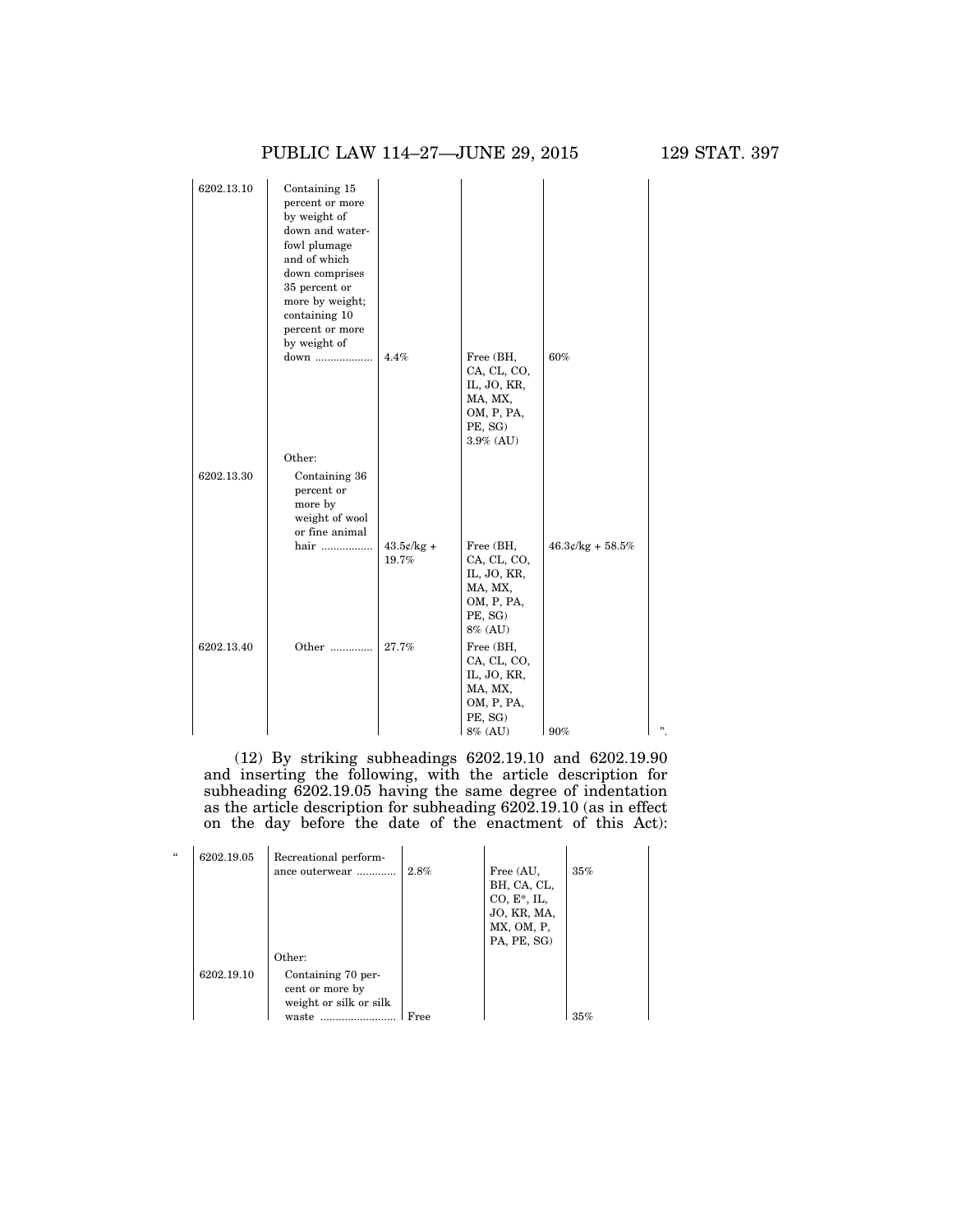| 6202.19.90 | Other | 2.8% | Free (AU,<br>BH, CA, CL,     |     |     |
|------------|-------|------|------------------------------|-----|-----|
|            |       |      | $CO, E^*, IL$<br>JO, KR, MA, |     |     |
|            |       |      | MX, OM, P,                   |     | , , |
|            |       |      | PA, PE, SG)                  | 35% |     |

(13) By striking subheadings 6202.91.10 and 6202.91.20 and inserting the following, with the article description for subheading 6202.91.05 having the same degree of indentation as the article description for subheading 6202.91.10 (as in effect on the day before the date of the enactment of this Act):

| $\epsilon$ | 6202.91.05 | Recreational per-<br>formance outer- |                     |                                                                                                                     |                    |   |
|------------|------------|--------------------------------------|---------------------|---------------------------------------------------------------------------------------------------------------------|--------------------|---|
|            |            | wear                                 | $36¢/kg +$<br>16.3% | Free (BH,<br>CA, CL, CO,<br>IL, JO, KR,<br>MA, MX, P,<br>PA, PE, SG)<br>8% (AU)<br>$14.4\ell$ /kg +<br>$6.5\%$ (OM) | 58.5%              |   |
|            |            | Other:                               |                     |                                                                                                                     |                    |   |
|            | 6202.91.10 | Padded, sleeve-                      |                     |                                                                                                                     |                    |   |
|            |            | less jackets                         | $14\%$              | Free (BH,<br>CA, CL, CO,<br>IL, JO, KR,<br>MA, MX, P,<br>PA, PE, SG)<br>8% (AU)<br>$5.6\%$ (OM)                     | 58.5%              |   |
|            | 6202.91.20 | Other                                | $36¢/kg +$<br>16.3% | Free (BH,<br>CA, CL, CO,<br>IL, JO, KR,<br>MA, MX, P,<br>PA, PE, SG)<br>8% (AU)<br>$14.4¢/kg +$<br>$6.5\%$ (OM)     | $46.3¢/kg + 58.5%$ | " |

(14) By striking subheadings 6202.92.10 through 6202.92.20 and inserting the following, with the article description for subheading 6202.92.05 having the same degree of indentation as the article description for subheading 6202.92.10 (as in effect on the day before the date of the enactment of this Act):

| $\epsilon$ | 6202.92.05 | Recreational perform-<br>ance outerwear | 8.9% | Free (BH,   | 90% |
|------------|------------|-----------------------------------------|------|-------------|-----|
|            |            |                                         |      | CA, CL, CO, |     |
|            |            |                                         |      | IL, JO, KR, |     |
|            |            |                                         |      | MA, MX,     |     |
|            |            |                                         |      | OM, P, PA,  |     |
|            |            |                                         |      | PE, SG)     |     |
|            |            |                                         |      | 8% (AU)     |     |
|            |            | )ther:                                  |      |             |     |

 $\overline{a}$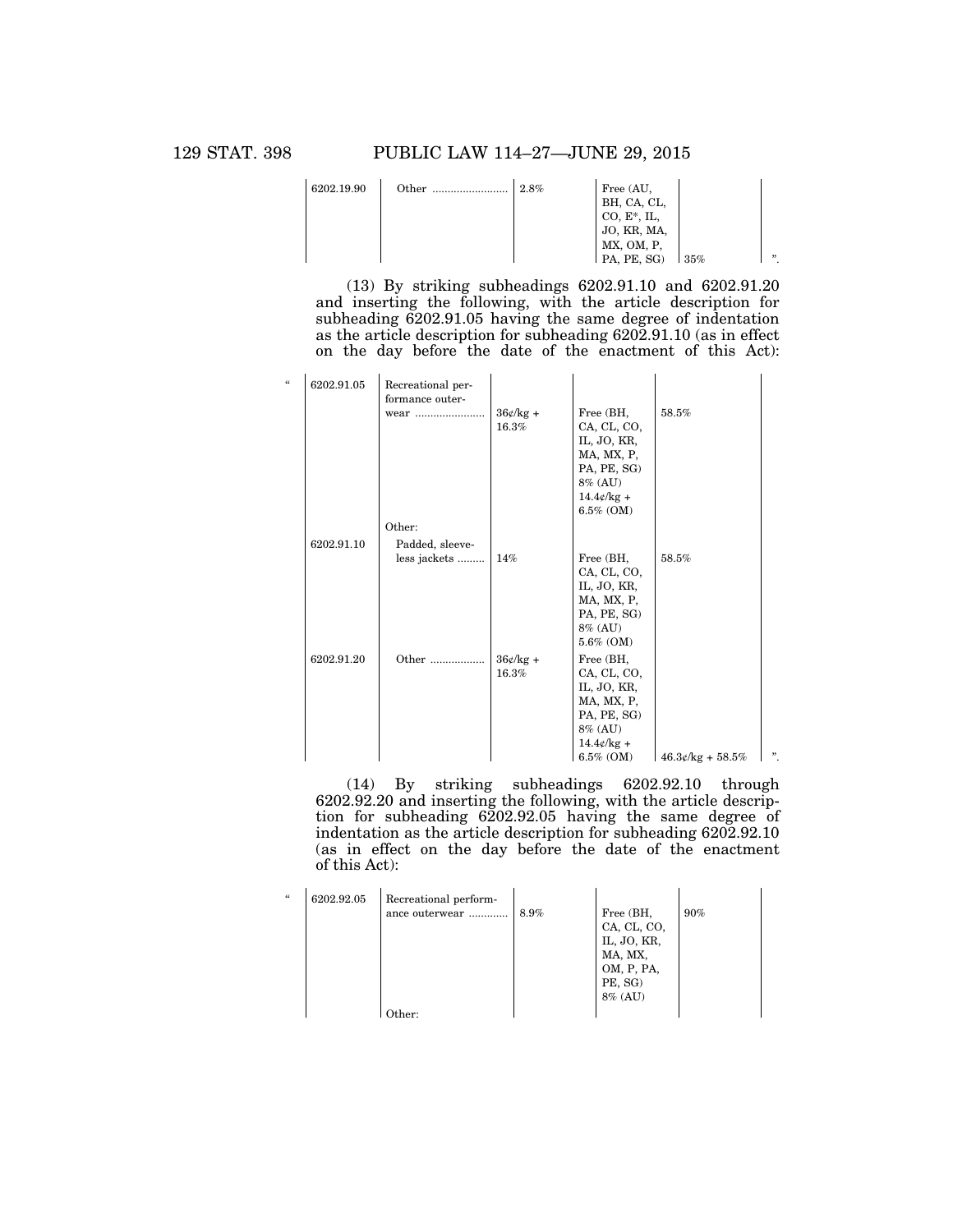| 6202.92.10 | Containing 15 per-<br>cent or more by<br>weight of down and<br>waterfowl plumage<br>and of which down<br>comprises 35 percent<br>or more by weight;<br>containing 10 percent<br>or more by weight of |      |                                                                                             |       |   |
|------------|------------------------------------------------------------------------------------------------------------------------------------------------------------------------------------------------------|------|---------------------------------------------------------------------------------------------|-------|---|
|            | down                                                                                                                                                                                                 | 4.4% | Free (BH,<br>CA, CL, CO,<br>IL, JO, KR,<br>MA, MX,<br>OM, P, PA,<br>PE, SG)<br>$3.9\%$ (AU) | 60%   |   |
|            | Other:                                                                                                                                                                                               |      |                                                                                             |       |   |
| 6202.92.15 | Water resistant                                                                                                                                                                                      | 6.2% | Free (BH,<br>CA, CL, CO,<br>IL, JO, KR,<br>MA, MX,<br>OM, P, PA,<br>PE, SG)<br>$5.5\%$ (AU) | 37.5% |   |
| 6202.92.20 | Other                                                                                                                                                                                                | 8.9% | Free (BH,<br>CA, CL, CO,<br>IL, JO, KR,<br>MA, MX,<br>OM, P, PA,<br>PE, SG)<br>8% (AU)      | 90%   | " |

(15) By striking subheadings 6202.93.10 through 6202.93.50 and inserting the following, with the article description for subheading 6202.93.05 having the same degree of indentation as the article description for subheading 6202.93.10 (as in effect on the day before the date of the enactment of this Act):

| $\mathcal{U}$ | 6202.93.05 | Recreational per-<br>formance outer-<br>wear<br> | 27.7% | Free (BH,<br>CA, CL, CO,<br>IL, JO, KR,<br>MA, MX,<br>OM, P, PA,<br>PE, SG)<br>8% (AU) | 90% |
|---------------|------------|--------------------------------------------------|-------|----------------------------------------------------------------------------------------|-----|
|               |            | Other:                                           |       |                                                                                        |     |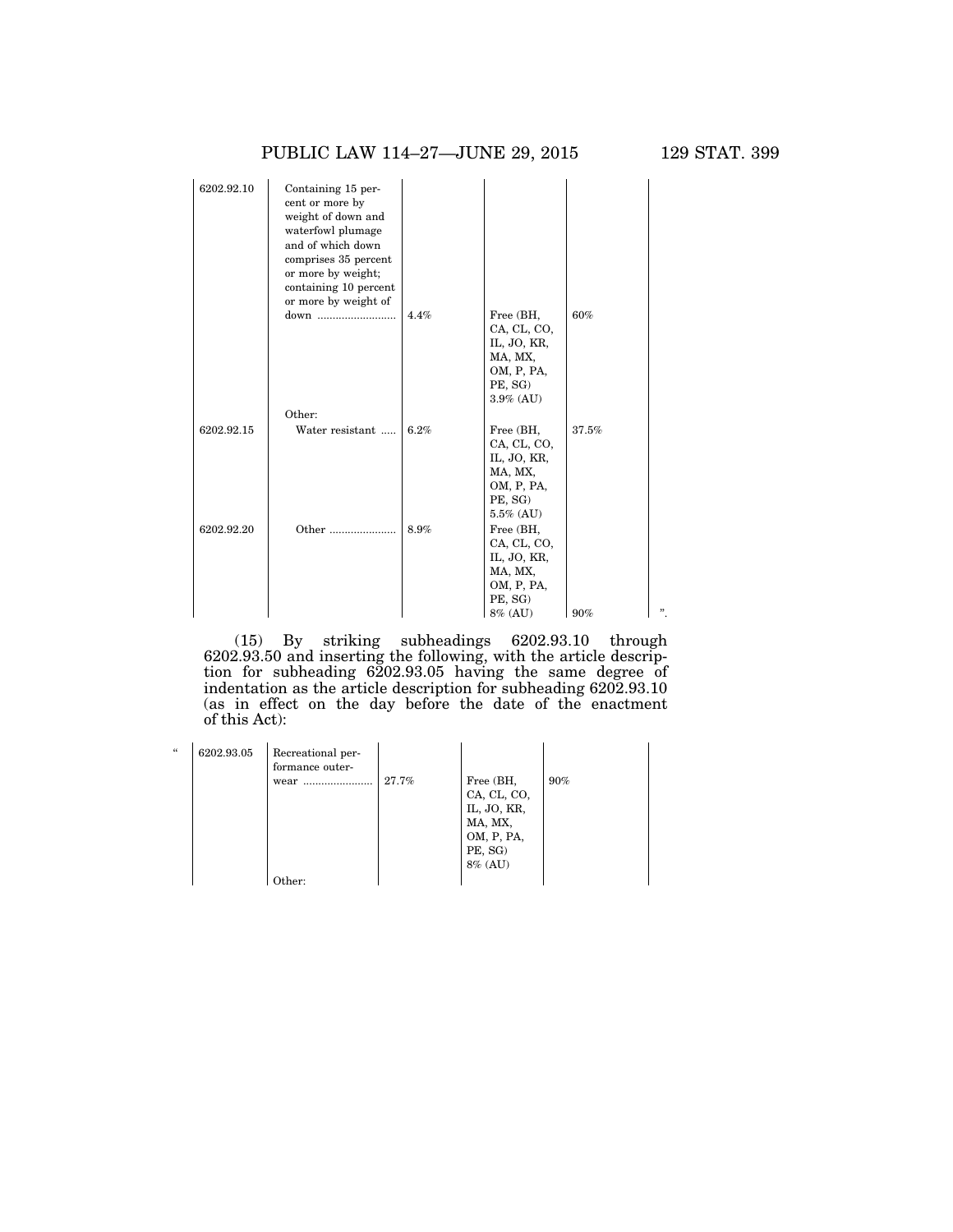129 STAT. 400 PUBLIC LAW 114–27—JUNE 29, 2015

| 6202.93.10 | Containing 15                   |               |                       |                     |   |
|------------|---------------------------------|---------------|-----------------------|---------------------|---|
|            | percent or more<br>by weight of |               |                       |                     |   |
|            | down and water-                 |               |                       |                     |   |
|            | fowl plumage                    |               |                       |                     |   |
|            | and of which                    |               |                       |                     |   |
|            | down comprises                  |               |                       |                     |   |
|            | 35 percent or                   |               |                       |                     |   |
|            | more by weight;                 |               |                       |                     |   |
|            | containing 10                   |               |                       |                     |   |
|            | percent or more                 |               |                       |                     |   |
|            | by weight of                    |               |                       |                     |   |
|            | down                            | 4.4%          | Free (BH,             | 60%                 |   |
|            |                                 |               | CA, CL, CO,           |                     |   |
|            |                                 |               | IL, JO, KR,           |                     |   |
|            |                                 |               | MA, MX,<br>OM, P, PA, |                     |   |
|            |                                 |               | PE, SG)               |                     |   |
|            |                                 |               | $3.9\%$ (AU)          |                     |   |
|            | Other:                          |               |                       |                     |   |
| 6202.93.20 |                                 |               |                       |                     |   |
|            | Padded,<br>sleeveless jack-     |               |                       |                     |   |
|            | ets                             | 14.9%         | Free (BH,             | 76%                 |   |
|            |                                 |               | CA, CL, CO,           |                     |   |
|            |                                 |               | IL, JO, KR,           |                     |   |
|            |                                 |               | MA, MX,               |                     |   |
|            |                                 |               | OM, P, PA,            |                     |   |
|            |                                 |               | PE, SG)               |                     |   |
|            |                                 |               | 8% (AU)               |                     |   |
|            | Other:                          |               |                       |                     |   |
| 6202.93.40 | Containing                      |               |                       |                     |   |
|            | 36 percent                      |               |                       |                     |   |
|            | or more by                      |               |                       |                     |   |
|            | weight of                       |               |                       |                     |   |
|            | wool or fine<br>animal hair     | $43.4$ ¢/kg + | Free (BH,             | $46.3$ ¢/kg + 58.5% |   |
|            |                                 | 19.7%         | CA, CL, CO,           |                     |   |
|            |                                 |               | IL, JO, KR,           |                     |   |
|            |                                 |               | MA, MX,               |                     |   |
|            |                                 |               | OM, P, PA,            |                     |   |
|            |                                 |               | PE, SG)               |                     |   |
|            |                                 |               | 8% (AU)               |                     |   |
|            | Other:                          |               |                       |                     |   |
| 6202.93.45 | Water re-                       |               |                       |                     |   |
|            | sistant                         | 7.1%          | Free (BH,             | 65%                 |   |
|            |                                 |               | CA, CL, CO,           |                     |   |
|            |                                 |               | IL, JO, KR,           |                     |   |
|            |                                 |               | MA, MX,               |                     |   |
|            |                                 |               | OM, P, PA,<br>PE, SG) |                     |   |
|            |                                 |               | $6.3\%$ (AU)          |                     |   |
| 6202.93.50 | Other                           | 27.7%         | Free (BH,             |                     |   |
|            |                                 |               | CA, CL, CO,           |                     |   |
|            |                                 |               | IL, JO, KR,           |                     |   |
|            |                                 |               | MA, MX,               |                     |   |
|            |                                 |               | OM, P, PA,            |                     |   |
|            |                                 |               | PE, SG)               |                     |   |
|            |                                 |               | $8\%$ (AU)            | 90%                 | " |

(16) By striking subheadings 6202.99.10 and 6202.99.90 and inserting the following, with the article description for subheading 6202.99.05 having the same degree of indentation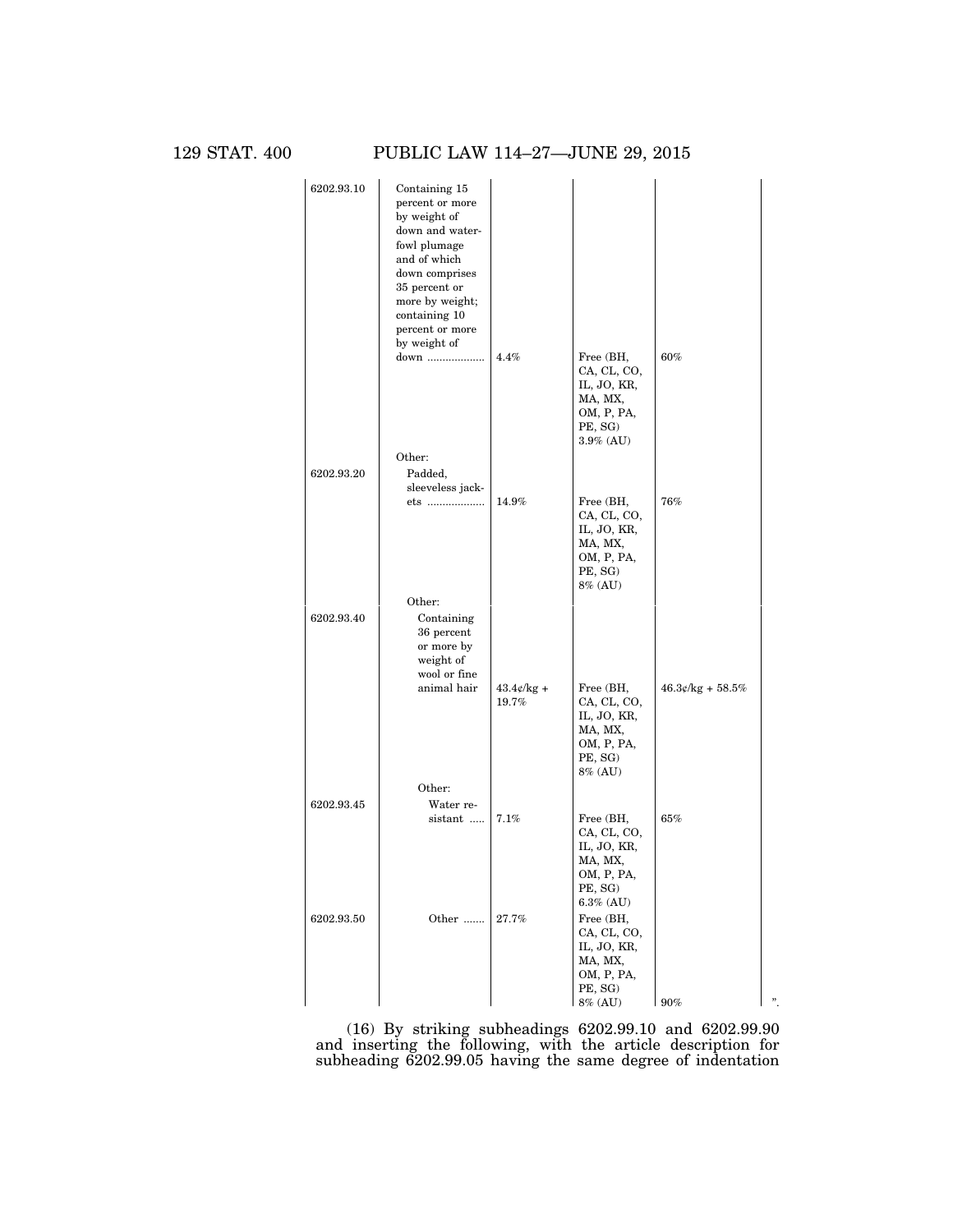as the article description for subheading 6202.99.10 (as in effect on the day before the date of the enactment of this Act):

| $\epsilon$ | 6202.99.05 | Recreational perform-  |      |                |     |   |
|------------|------------|------------------------|------|----------------|-----|---|
|            |            | ance outerwear         | 2.8% | Free (AU,      | 35% |   |
|            |            |                        |      | BH, CA, CL,    |     |   |
|            |            |                        |      | $CO, E^*, IL,$ |     |   |
|            |            |                        |      | JO, KR, MA,    |     |   |
|            |            |                        |      | MX, OM, P,     |     |   |
|            |            |                        |      | PA, PE, SG)    |     |   |
|            |            | Other:                 |      |                |     |   |
|            | 6202.99.10 | Containing 70 per-     |      |                |     |   |
|            |            | cent or more by        |      |                |     |   |
|            |            | weight of silk or silk |      |                |     |   |
|            |            | waste                  | Free |                | 35% |   |
|            | 6202.99.90 | Other                  | 2.8% | Free (AU,      |     |   |
|            |            |                        |      | BH, CA, CL,    |     |   |
|            |            |                        |      | $CO, E^*, IL,$ |     |   |
|            |            |                        |      | JO, KR, MA,    |     |   |
|            |            |                        |      | MX, OM, P,     |     |   |
|            |            |                        |      | PA, PE, SG)    | 35% | " |

(17) By striking subheadings 6203.41 and 6203.41.05, and the superior text to subheading 6203.41.05, and inserting the following, with the article description for subheading 6203.41 having the same degree of indentation as the article description for subheading 6203.41 (as in effect on the day before the date of the enactment of this Act):

| $\epsilon\epsilon$ | 6203.41<br>6203.41.05 | Of wool or fine ani-<br>mal hair:<br>Recreational per-                                                                                              |                        |                                                                                                                   |                       |   |
|--------------------|-----------------------|-----------------------------------------------------------------------------------------------------------------------------------------------------|------------------------|-------------------------------------------------------------------------------------------------------------------|-----------------------|---|
|                    |                       | formance outer-<br>wear                                                                                                                             | $41.9$ c/kg +<br>16.3% | Free (BH,<br>CA, CL,<br>CO.IL,<br>JO,KR,<br>MA, MX, P,<br>PA, PE, SG)<br>8% (AU)<br>$16.7$ ¢/kg +<br>$6.5\%$ (OM) | $52.9$ e/kg + $58.5%$ |   |
|                    |                       | Trousers, breech-<br>es and shorts:                                                                                                                 |                        |                                                                                                                   |                       |   |
|                    | 6203.41.10            | Trousers and<br>breeches, con-<br>taining elas-<br>tomeric fiber,<br>water resist-<br>ant, without<br>belt loops,<br>weighing more<br>than 9 kg per |                        |                                                                                                                   |                       |   |
|                    |                       | $dozen$                                                                                                                                             | 7.6%                   | Free (BH,<br>CA, CL, CO,<br>IL, JO, KR,<br>MA, MX, P,<br>PA, PE, SG)<br>$6.8\%$ (AU)<br>$3\%$ (OM)                | $52.9$ ¢/kg + $58.5%$ | " |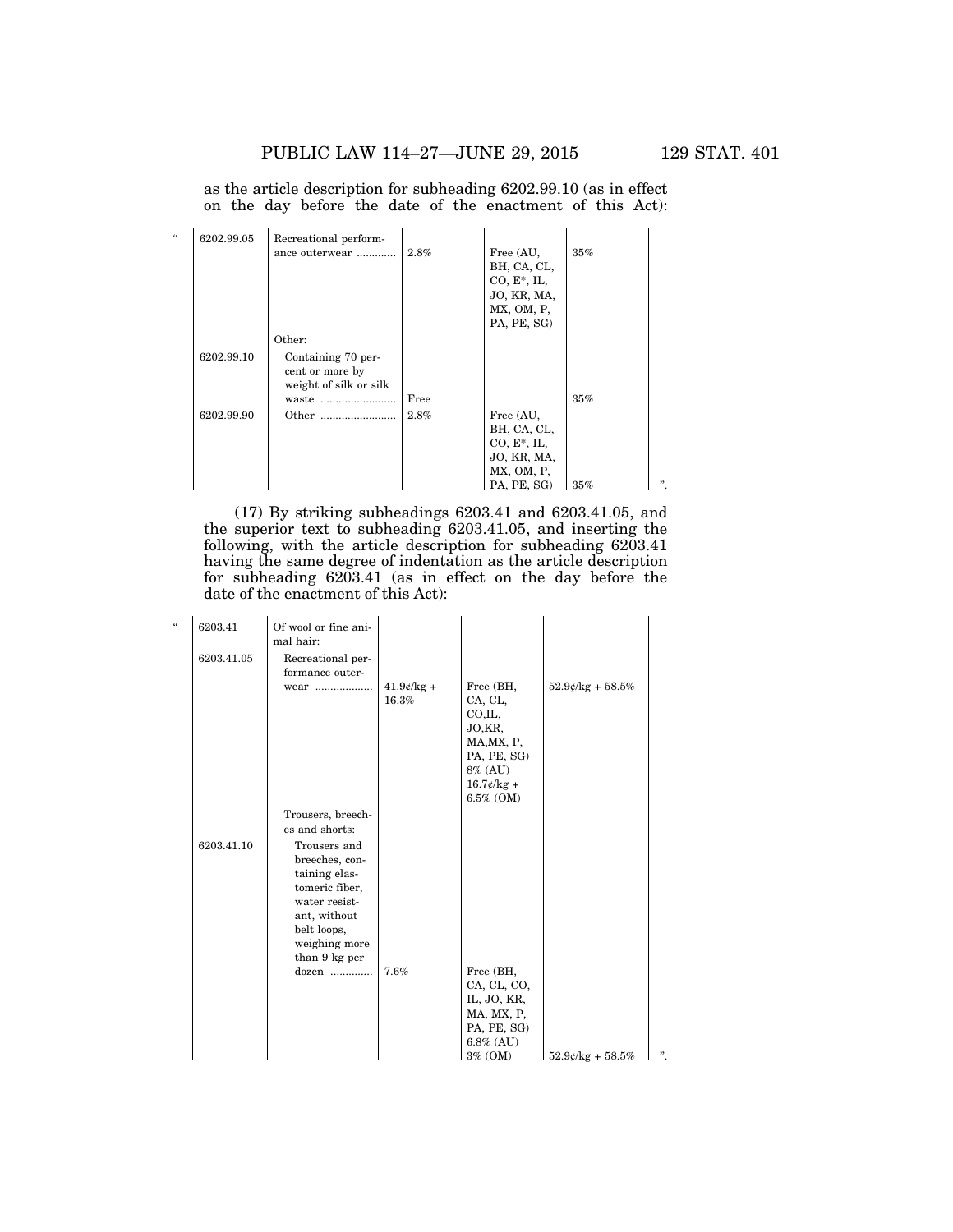(18) By striking subheadings 6203.42.10 through 6203.42.40 and inserting the following, with the article description for subheading 6203.42.05 having the same degree of indentation as the article description for subheading 6203.42.10 (as in effect on the day before the date of the enactment of this Act):

| $\epsilon$ | 6203.42.05 | Recreational perform-                                                                                                                                                                                |       |                                                                                                  |     |   |
|------------|------------|------------------------------------------------------------------------------------------------------------------------------------------------------------------------------------------------------|-------|--------------------------------------------------------------------------------------------------|-----|---|
|            |            | ance outerwear                                                                                                                                                                                       | 16.6% | Free (BH,<br>CA, CL, CO,<br>IL, JO, MA,<br>MX, OM, P,<br>PA, PE, SG)<br>8% (AU)<br>$11.6\%$ (KR) | 90% |   |
|            |            | Other:                                                                                                                                                                                               |       |                                                                                                  |     |   |
|            | 6203.42.10 | Containing 15 per-<br>cent or more by<br>weight of down and<br>waterfowl plumage<br>and of which down<br>comprises 35 percent<br>or more by weight;<br>containing 10 percent<br>or more by weight of |       |                                                                                                  |     |   |
|            |            | down<br>Other:                                                                                                                                                                                       | Free  |                                                                                                  | 60% |   |
|            | 6203.42.20 | Bib and brace over-                                                                                                                                                                                  |       |                                                                                                  |     |   |
|            |            | alls                                                                                                                                                                                                 | 10.3% | Free (BH,<br>CA, CL, CO,<br>IL, JO, KR,<br>MA, MX,<br>OM, P, PA,<br>PE, SG)<br>8% (AU)           | 90% |   |
|            | 6203.42.40 | Other                                                                                                                                                                                                | 16.6% | Free (BH,<br>CA, CL, CO,<br>IL, JO, MA,<br>MX, OM, P,<br>PA, PE, SG)<br>8% (AU)<br>$11.6\%$ (KR) | 90% | " |

(19) By striking subheadings 6203.43.10 through 6203.43.40 and inserting the following, with the article description for subheading 6203.43.05 having the same degree of indentation as the article description for subheading 6203.43.10 (as in effect on the day before the date of the enactment of this Act):

| $\epsilon\epsilon$ | 6203.43.05 | Recreational perform-<br>ance outerwear | 27.9% | Free (BH, CA,<br>CL, CO, IL, JO,<br>MA, MX, OM,<br>$P$ , $PA$ , $PE$ , $SG$ )<br>8% (AU)<br>$11.1\%$ (KR) | 90% |
|--------------------|------------|-----------------------------------------|-------|-----------------------------------------------------------------------------------------------------------|-----|
|                    |            | )ther:                                  |       |                                                                                                           |     |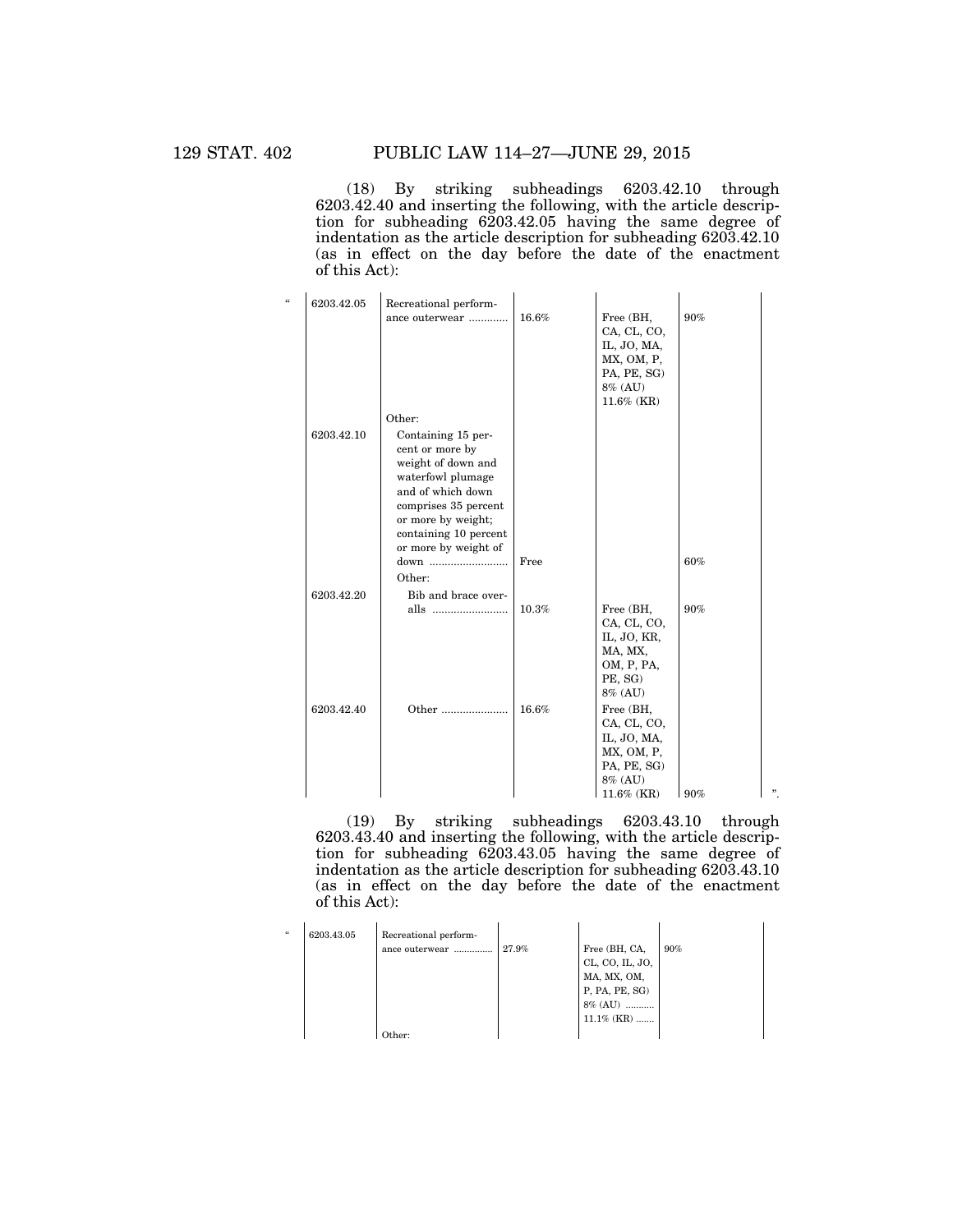# PUBLIC LAW 114–27—JUNE 29, 2015 129 STAT. 403

| 6203.43.10               | Containing 15 percent<br>or more by weight of<br>down and waterfowl<br>plumage and of which<br>down comprises 35<br>percent or more by<br>weight; containing 10<br>percent or more by<br>weight of down<br>Other:<br>Bib and brace over-<br>alls: | Free                   |                                                                                                   | 60%                   |  |
|--------------------------|---------------------------------------------------------------------------------------------------------------------------------------------------------------------------------------------------------------------------------------------------|------------------------|---------------------------------------------------------------------------------------------------|-----------------------|--|
| 6203.43.15               | Water resistant                                                                                                                                                                                                                                   | 7.1%                   | Free (BH, CA,<br>CL, CO, IL, JO,<br>KR, MA, MX,<br>OM, P, PA, PE,<br>SG)<br>6.3% (AU)             | 65%                   |  |
| 6203.43.20<br>6203.43.25 | Other<br>Other:<br>Certified hand-                                                                                                                                                                                                                | 14.9%                  | Free (BH, CA,<br>CL, CO, IL, JO,<br>KR, MA, MX,<br>OM, P, PA, PE,<br>SG)<br>$8\%$ (AU)            | 76%                   |  |
|                          | loomed and folk-<br>lore products                                                                                                                                                                                                                 | 12.2%                  | Free (BH, CA,<br>CL, CO, IL, JO,<br>KR, MA, MX,<br>OM, P, PA, PE,<br>SG)<br>8% (AU)               | 76%                   |  |
| 6203.43.30               | Other:<br>Containing 36<br>percent or more<br>by weight of<br>wool or fine ani-                                                                                                                                                                   |                        |                                                                                                   |                       |  |
|                          | mal hair<br>Other:                                                                                                                                                                                                                                | $49.6$ ¢/kg +<br>19.7% | Free (BH, CA,<br>CL, CO, IL, JO,<br>KR, MA, MX,<br>OM, P, PA, PE,<br>SG)<br>8% (AU)               | $52.9$ e/kg + $58.5%$ |  |
| 6203.43.35               | Water resist-<br>ant trousers<br>or breeches                                                                                                                                                                                                      | 7.1%                   | Free (BH, CA,<br>CL, CO, IL, JO,<br>MA, MX, OM,<br>P, PA, PE, SG)<br>6.3% (AU)<br>2.8% (KR)       | 65%                   |  |
| 6203.43.40               | Other                                                                                                                                                                                                                                             | 27.9%                  | Free (BH, CA,<br>CL, CO, IL, JO,<br>MA, MX, OM,<br>P, PA, PE, SG)<br>8% (AU)<br>11.1% (KR)    90% |                       |  |

(20) By striking subheadings 6203.49 through 6203.49.80 and inserting the following, with the article description for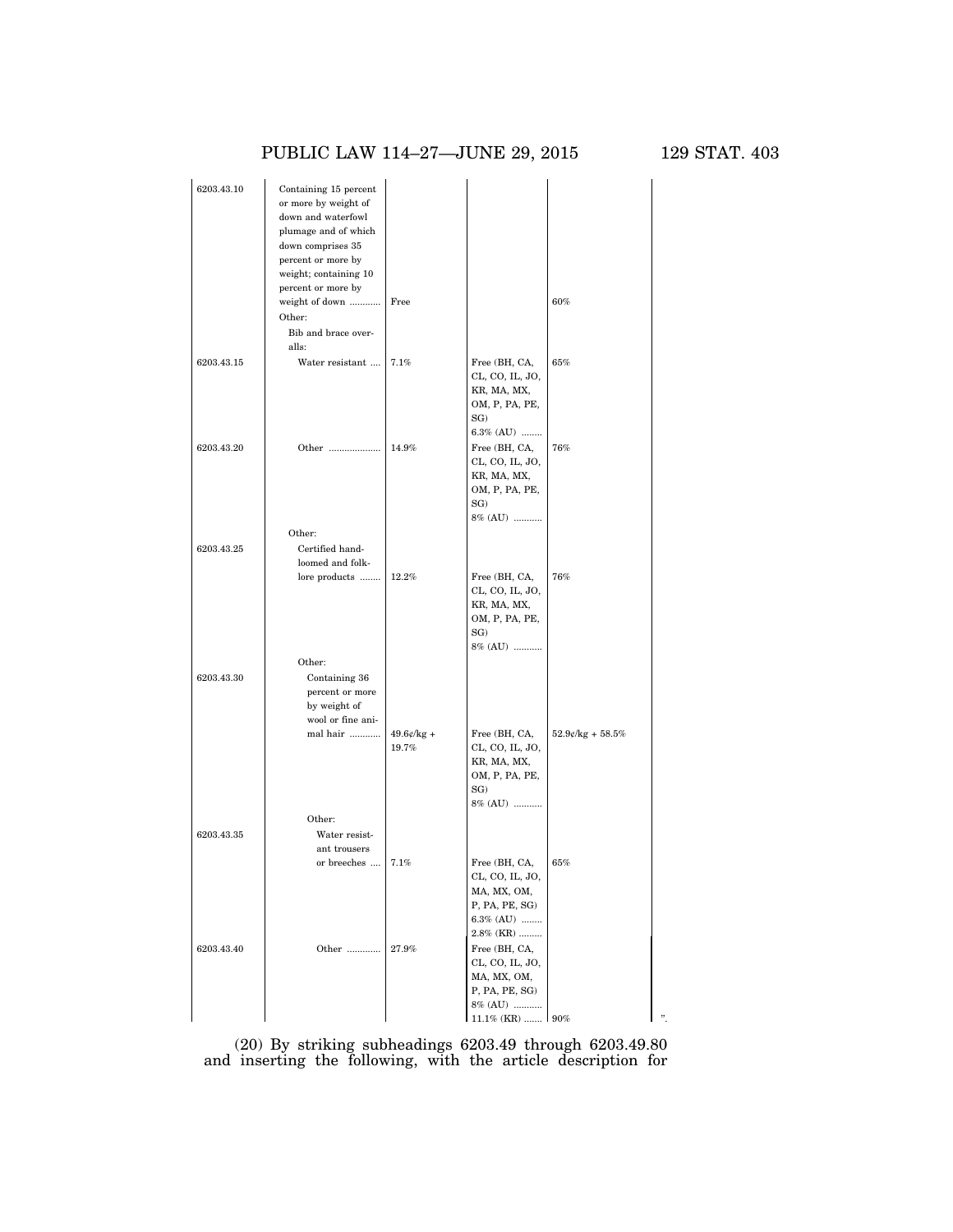subheading 6203.49 having the same degree of indentation as the article description for subheading 6203.49 (as in effect on the day before the date of the enactment of this Act):

| $\epsilon$ | 6203.49    | Of other textile mate-<br>rials:                                  |                 |                                                                                                    |     |   |
|------------|------------|-------------------------------------------------------------------|-----------------|----------------------------------------------------------------------------------------------------|-----|---|
|            | 6203.49.05 | Recreational perform-<br>ance outerwear                           | 2.8%            | Free (AU,<br>BH, CA, CL,<br>$CO, E^*, IL,$<br>JO, MA, MX,<br>OM, P, PA,<br>PE, SG)<br>$1.1\%$ (KR) | 35% |   |
|            |            | Other:<br>Of artificial fibers:                                   |                 |                                                                                                    |     |   |
|            | 6203.49.10 | Bib and brace<br>overalls                                         | 8.5%            | Free (BH,<br>CA, CL, CO,<br>IL, JO, KR,<br>MA, MX,<br>OM, P, PA,<br>PE, SG)<br>7.6% (AU)           | 76% |   |
|            |            | Trousers, breech-                                                 |                 |                                                                                                    |     |   |
|            | 6203.49.15 | es and shorts:<br>Certified hand-<br>loomed and<br>folklore prod- |                 |                                                                                                    |     |   |
|            |            | ucts                                                              | 12.2%           | Free (BH,<br>CA, CL, CO,<br>IL, JO, KR,<br>MA, MX,<br>OM, P, PA,<br>PE, SG)<br>8% (AU)             | 76% |   |
|            | 6203.49.20 | Other                                                             | 27.9%           | Free (BH,<br>CA, CL, CO,<br>IL, JO, KR,<br>MA, MX,<br>OM, P, PA,<br>PE, SG)<br>8% (AU)             | 90% |   |
|            | 6203.49.40 | Containing 70 per-<br>cent or more by<br>weight of silk or        |                 |                                                                                                    |     |   |
|            | 6203.49.80 | silk waste<br>Other                                               | Free<br>$2.8\%$ | Free (AU,<br>BH, CA, CL,<br>$CO, E^*, IL,$<br>JO, MA, MX,<br>OM, P, PA,<br>PE, SG)                 | 35% |   |
|            |            |                                                                   |                 | $1.1\%$ (KR)                                                                                       | 35% | " |

(21) By striking subheadings 6204.61.10 and 6204.61.90 and inserting the following, with the article description for subheading 6204.61.05 having the same degree of indentation as the article description for subheading 6204.61.10 (as in effect on the day before the date of the enactment of this Act):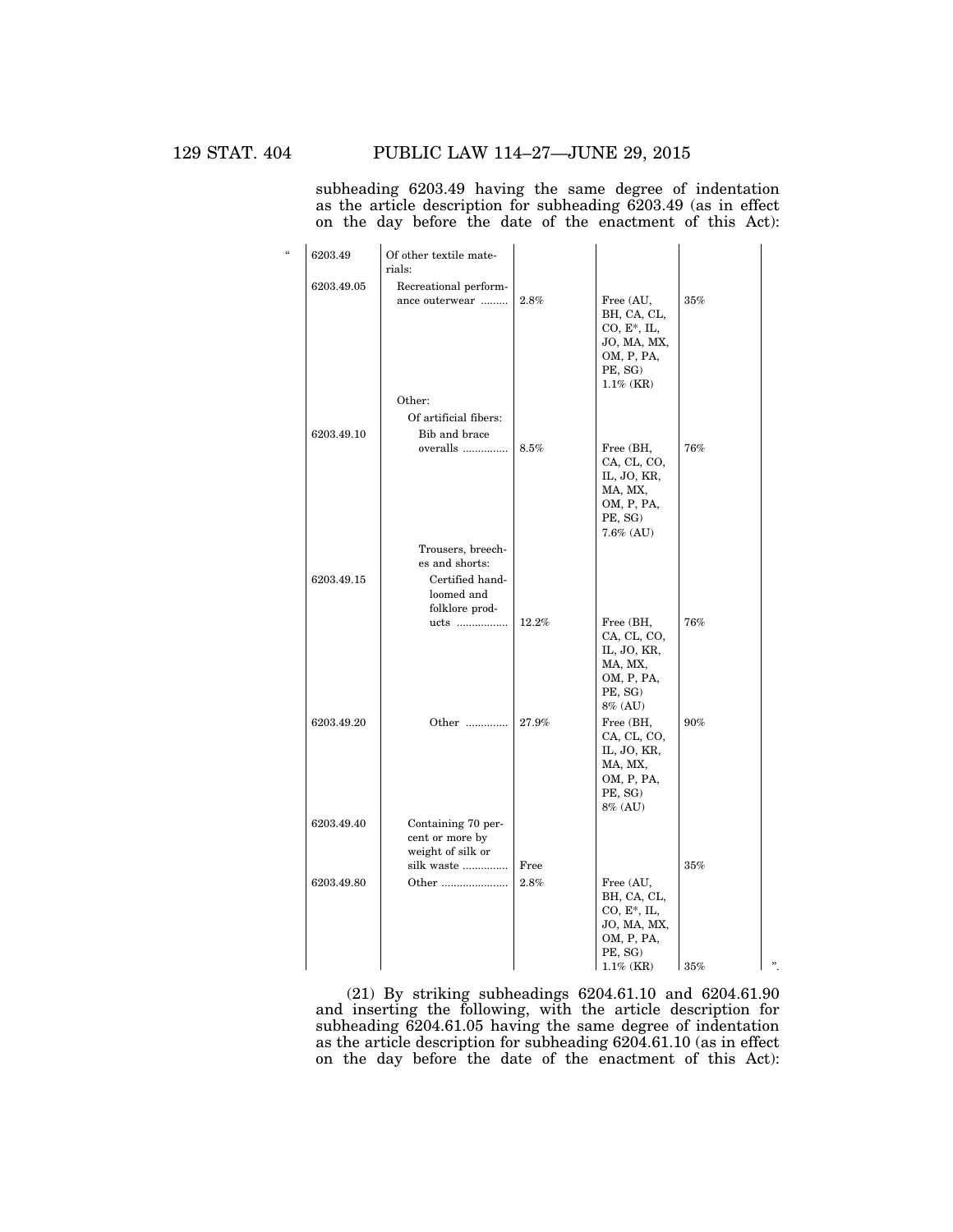### PUBLIC LAW 114–27—JUNE 29, 2015 129 STAT. 405

| $\epsilon$ | 6204.61.05 | Recreational perform-                                                                                                                    |       |                                                                                                 |       |   |
|------------|------------|------------------------------------------------------------------------------------------------------------------------------------------|-------|-------------------------------------------------------------------------------------------------|-------|---|
|            |            | ance outerwear                                                                                                                           | 13.6% | Free (BH,<br>CA, CL, CO,<br>IL, JO, KR,<br>MA, MX, P,<br>PA, PE, SG)<br>5.4% (OM)<br>8% (AU)    | 58.5% |   |
|            |            | Other:                                                                                                                                   |       |                                                                                                 |       |   |
|            | 6204.61.10 | Trousers and breech-<br>es, containing elas-<br>tomeric fiber, water<br>resistant, without<br>belt loops, weighing<br>more than 6 kg per |       |                                                                                                 |       |   |
|            |            |                                                                                                                                          | 7.6%  | Free (BH,<br>CA, CL, CO,<br>IL, JO, KR,<br>MA, MX, P,<br>PA, PE, SG)<br>3% (OM)<br>$6.8\%$ (AU) | 58.5% |   |
|            | 6204.61.90 | Other                                                                                                                                    | 13.6% | Free (BH,<br>CA, CL, CO,<br>IL, JO, KR,<br>MA, MX, P,<br>PA, PE, SG)<br>5.4% (OM)<br>8% (AU)    | 58.5% | " |

(22) By striking subheadings 6204.62.10 through 6204.62.40 and inserting the following, with the article description for subheading 6204.62.05 having the same degree of indentation as the article description for subheading 6204.62.10 (as in effect on the day before the date of the enactment of this Act):

| $\epsilon$ | 6204.62.05 | Recreational perform-                                                                                                                                                                                |       |                                                                                                  |     |
|------------|------------|------------------------------------------------------------------------------------------------------------------------------------------------------------------------------------------------------|-------|--------------------------------------------------------------------------------------------------|-----|
|            |            | ance outerwear                                                                                                                                                                                       | 16.6% | Free (BH,<br>CA, CL, CO,<br>IL, JO, MA,<br>MX, OM, P.<br>PA, PE, SG)<br>8% (AU)<br>$11.6\%$ (KR) | 90% |
|            |            | Other:                                                                                                                                                                                               |       |                                                                                                  |     |
|            | 6204.62.10 | Containing 15 per-<br>cent or more by<br>weight of down and<br>waterfowl plumage<br>and of which down<br>comprises 35 percent<br>or more by weight;<br>containing 10 percent<br>or more by weight of |       |                                                                                                  |     |
|            |            |                                                                                                                                                                                                      | Free  |                                                                                                  | 60% |
|            |            | Other:                                                                                                                                                                                               |       |                                                                                                  |     |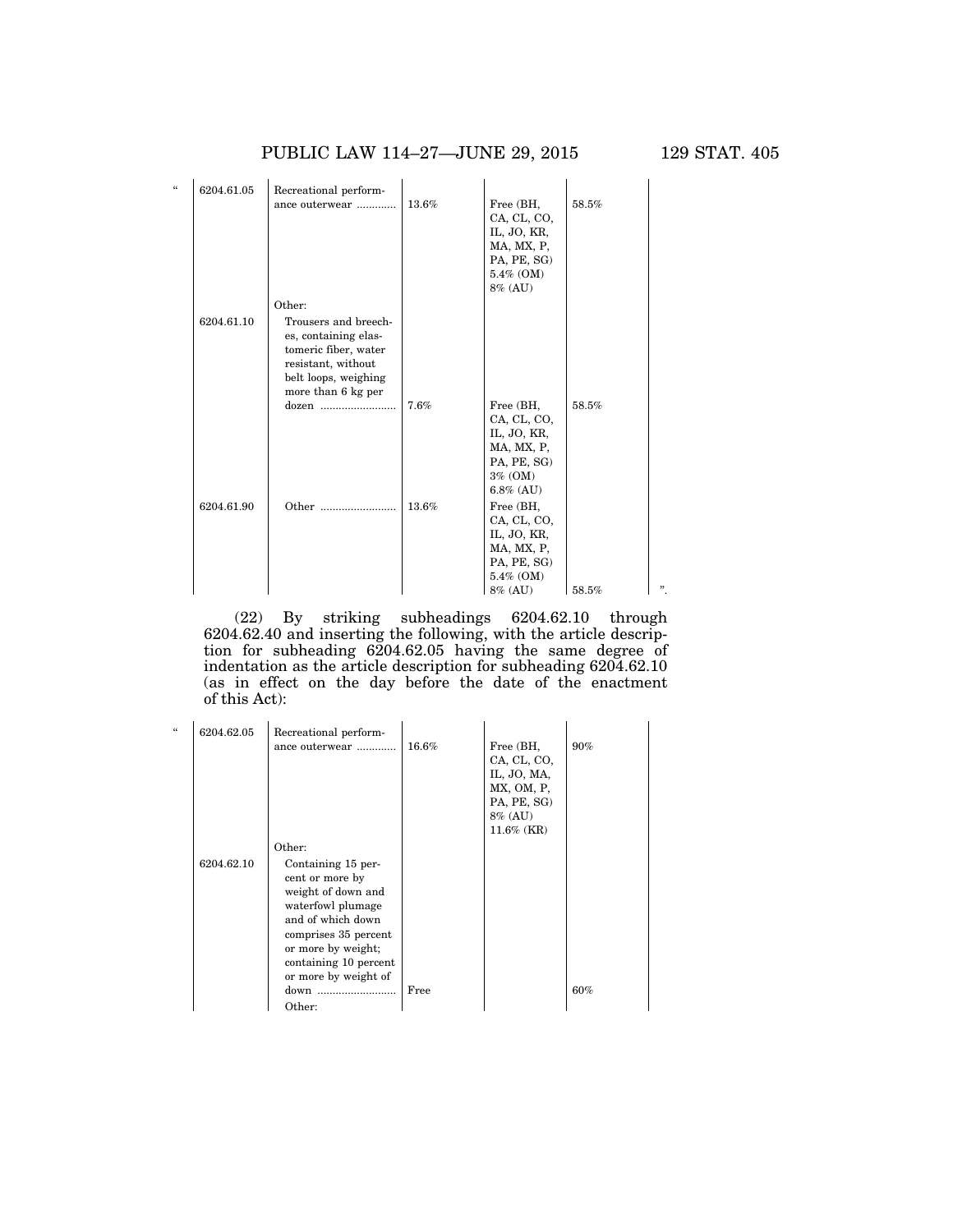129 STAT. 406 PUBLIC LAW 114–27—JUNE 29, 2015



(23) By striking subheadings 6204.63.10 through 6204.63.35 and inserting the following, with the article description for subheading 6204.63.05 having the same degree of indentation as the article description for subheading 6204.63.10 (as in effect on the day before the date of the enactment of this Act):

| $\mathcal{U}$ | 6204.63.05 | Recreational perform- |       |                          |     |
|---------------|------------|-----------------------|-------|--------------------------|-----|
|               |            | ance outerwear        | 28.6% | Free (BH,                | 90% |
|               |            |                       |       | CA, CL, CO,              |     |
|               |            |                       |       | IL, JO, MA,              |     |
|               |            |                       |       | MX, OM, P,               |     |
|               |            |                       |       | PA, PE, SG)              |     |
|               |            |                       |       | 8% (AU)<br>$11.4\%$ (KR) |     |
|               |            |                       |       |                          |     |
|               |            | Other:                |       |                          |     |
|               | 6204.63.10 | Containing 15 per-    |       |                          |     |
|               |            | cent or more by       |       |                          |     |
|               |            | weight of down and    |       |                          |     |
|               |            | waterfowl plumage     |       |                          |     |
|               |            | and of which down     |       |                          |     |
|               |            | comprises 35 percent  |       |                          |     |
|               |            | or more by weight;    |       |                          |     |
|               |            | containing 10 percent |       |                          |     |
|               |            | or more by weight of  |       |                          |     |
|               |            | down                  | Free  |                          | 60% |
|               |            | Other:                |       |                          |     |
|               |            | Bib and brace over-   |       |                          |     |
|               |            | alls:                 |       |                          |     |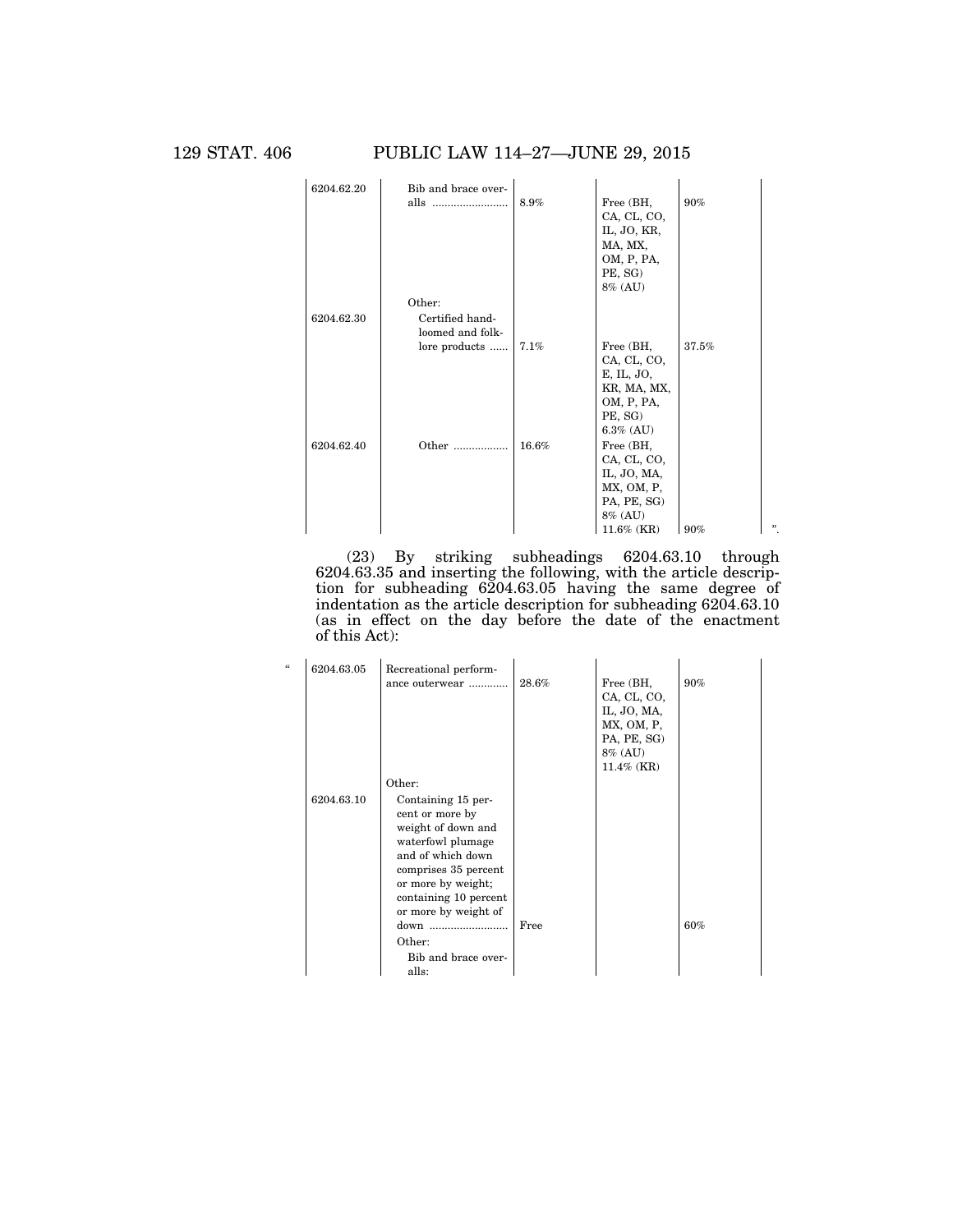### PUBLIC LAW 114-27-JUNE 29, 2015 129 STAT. 407

 $\mathbf{r}$ 

| 6204.63.12 | Water resistant                                                         | 7.1%  | Free (BH,<br>CA, CL, CO,<br>IL, JO, KR,<br>MA, MX,<br>OM, P, PA,<br>PE, SG)<br>$6.3\%$ (AU) | 65%   |  |
|------------|-------------------------------------------------------------------------|-------|---------------------------------------------------------------------------------------------|-------|--|
| 6204.63.15 | Other                                                                   | 14.9% | Free (BH,<br>CA, CL, CO,<br>IL, JO, KR,<br>MA, MX,<br>OM, P, PA,<br>PE, SG)<br>8% (AU)      | 76%   |  |
| 6204.63.20 | Certified hand-                                                         |       |                                                                                             |       |  |
|            | loomed and folklore<br>products                                         | 11.3% | Free (BH,<br>CA, CL, CO,<br>E, IL, JO,<br>KR, MA, MX,<br>OM, P, PA,<br>PE, SG)<br>8% (AU)   | 76%   |  |
|            | Other:                                                                  |       |                                                                                             |       |  |
| 6204.63.25 | Containing 36<br>percent or more<br>by weight of wool<br>or fine animal |       |                                                                                             |       |  |
|            | hair                                                                    | 13.6% | Free (BH,<br>CA, CL, CO,<br>IL, JO, KR,<br>MA, MX,<br>OM, P, PA,<br>PE, SG)<br>8% (AU)      | 58.5% |  |
|            | Other:                                                                  |       |                                                                                             |       |  |
| 6204.63.30 | Water resist-<br>ant trousers or                                        | 7.1%  | Free (BH,                                                                                   | 65%   |  |
|            | breeches                                                                |       | CA, CL, CO,<br>IL, JO, KR,<br>MA, MX,<br>OM, P, PA,<br>PE, SG)<br>$6.3\%$ (AU)              |       |  |
| 6204.63.35 | Other                                                                   | 28.6% | Free (BH,<br>CA, CL, CO,<br>IL, JO, MA,<br>MX, OM, P,<br>PA, PE, SG)<br>8% (AU)             |       |  |
|            |                                                                         |       | $11.4\%$ (KR)                                                                               | 90%   |  |

(24) By striking subheadings 6204.69 through 6204.69.90 and inserting the following, with the article description for subheading 6204.69 having the same degree of indentation as the article description for subheading 6204.69 (as in effect on the day before the date of the enactment of this Act):

| $\epsilon$ | 6204.69 | Of other textile mate- |  |  |
|------------|---------|------------------------|--|--|
|            |         | rials:                 |  |  |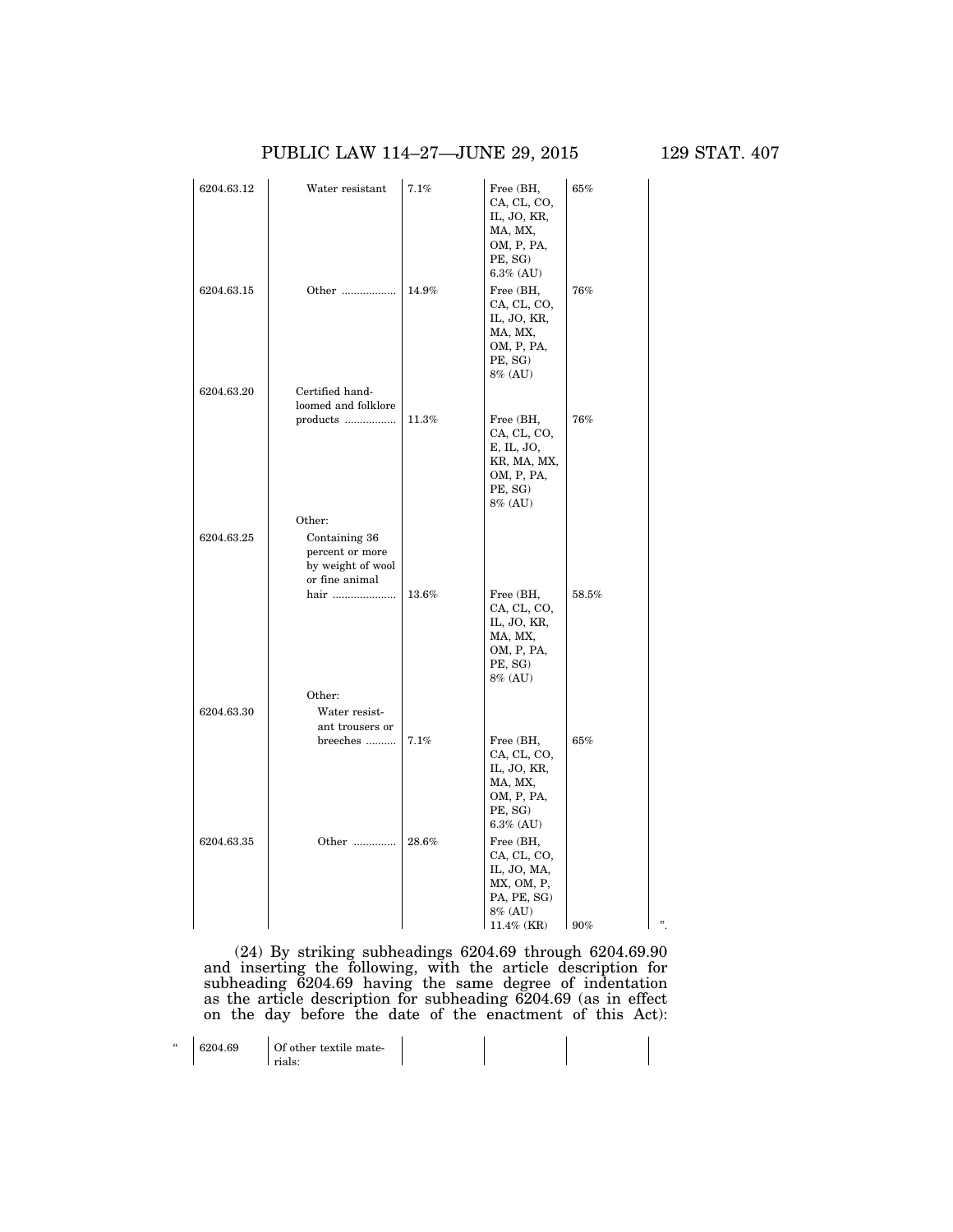### 129 STAT. 408 PUBLIC LAW 114–27—JUNE 29, 2015

| 6204.69.05 | Recreational perform-<br>ance outerwear<br>Other:                | $2.8\%$  | Free (AU,<br>BH, CA, CL,<br>$CO, E^*, IL,$<br>JO, KR, MA,<br>MX, OM, P,<br>PA, PE, SG)              | 35%    |  |
|------------|------------------------------------------------------------------|----------|-----------------------------------------------------------------------------------------------------|--------|--|
|            | Of artificial fibers:                                            |          |                                                                                                     |        |  |
|            |                                                                  |          |                                                                                                     |        |  |
| 6204.69.10 | Bib and brace<br>overalls                                        | 13.6%    | Free (BH,<br>CA, CL, CO,<br>IL, JO, KR,<br>MA, MX,<br>OM, P, PA,<br>PE, SG)<br>8% (AU)              | $76\%$ |  |
|            | Trousers, breech-                                                |          |                                                                                                     |        |  |
|            | es and shorts:                                                   |          |                                                                                                     |        |  |
| 6204.69.20 | Containing 36<br>percent or<br>more by weight<br>of wool or fine |          |                                                                                                     |        |  |
|            | animal hair                                                      | $13.6\%$ | Free (BH,<br>CA, CL, CO,<br>IL, JO, KR,<br>MA, MX,<br>OM, P, PA,<br>PE, SG)<br>8% (AU)              | 58.5%  |  |
| 6204.69.25 | Other                                                            | $28.6\%$ | Free (BH,<br>CA, CL, CO,<br>IL, JO, KR,<br>MA, MX,<br>OM, P, PA,<br>PE, SG)<br>8% (AU)              | 90%    |  |
|            | Of silk or silk                                                  |          |                                                                                                     |        |  |
|            | waste:                                                           |          |                                                                                                     |        |  |
| 6204.69.40 | Containing 70<br>percent or more<br>by weight of silk            |          |                                                                                                     |        |  |
|            | or silk waste                                                    | 1.1%     | Free (AU,<br>BH, CA, CL,<br>CO, E, IL, J,<br>JO, KR, MA,<br>MX, OM, P,<br>PA, PE, SG)               | 65%    |  |
| 6204.69.60 | Other                                                            | 7.1%     | Free (BH,<br>CA, CL, CO,<br>$E^*$ , IL, JO,<br>KR, MA, MX,<br>OM, P, PA,<br>PE, SG)<br>$6.3\%$ (AU) | $65\%$ |  |
| 6204.69.90 | Other                                                            | 2.8%     | Free (AU,<br>BH, CA, CL,<br>$CO, E^*, IL,$<br>JO, KR, MA,<br>MX, OM, P,<br>PA, PE, SG)              | 35%    |  |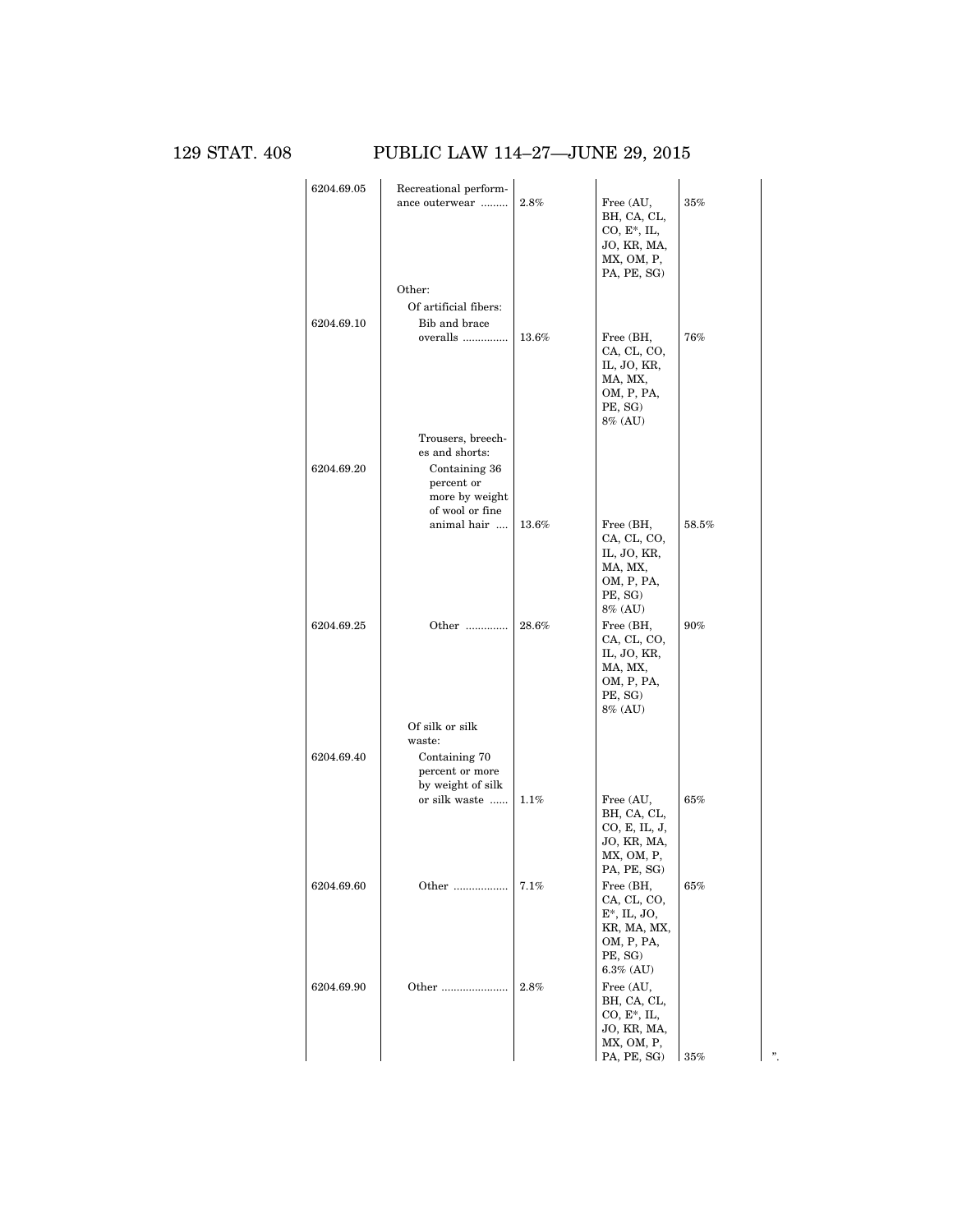(25) By striking subheadings 6210.40.30 and 6210.40.50 and inserting the following, with the article description for subheading 6210.40.05 having the same degree of indentation as the article description for subheading 6210.40.30 (as in effect on the day before the date of the enactment of this Act):

| $\epsilon$ | 6210.40.05 | Recreational perform-<br>ance outerwear                                                                                                                         | 7.1% | Free (AU,<br>BH, CA, CL,<br>IL, JO, KR,<br>MA, MX,<br>OM, P, PE,<br>SG) | 65% |   |
|------------|------------|-----------------------------------------------------------------------------------------------------------------------------------------------------------------|------|-------------------------------------------------------------------------|-----|---|
|            |            | Other:                                                                                                                                                          |      |                                                                         |     |   |
|            | 6210.40.30 | Having an outer sur-<br>face impregnated,<br>coated, covered or<br>laminated with rub-<br>ber or plastics mate-<br>rial which completely<br>obscures the under- |      |                                                                         |     |   |
|            |            | lying fabric                                                                                                                                                    | 3.8% | Free (AU,<br>BH, CA, CL,<br>IL, JO, KR,<br>MA, MX,<br>OM, P, PE,<br>SG) | 65% |   |
|            | 6210.40.50 | Other                                                                                                                                                           | 7.1% | Free (AU,<br>BH, CA, CL,<br>IL, JO, KR,<br>MA, MX,<br>OM, P, PE,<br>SG) | 65% | " |

(26) By striking subheadings 6210.50.30 and 6210.50.50 and inserting the following, with the article description for subheading 6210.50.05 having the same degree of indentation as the article description for subheading 6210.50.30 (as in effect on the day before the date of the enactment of this Act):

| 6210.50.05 | Recreational perform-<br>ance outerwear                                                                                                                                     | 7.1% | Free (AU,<br>BH, CA, CL,<br>CO, IL, JO,<br>KR, MA, MX,<br>OM, P, PE,<br>SG | 65% |
|------------|-----------------------------------------------------------------------------------------------------------------------------------------------------------------------------|------|----------------------------------------------------------------------------|-----|
| 6210.50.30 | Other:<br>Having an outer sur-<br>face impreg- nated,<br>coated, covered or<br>laminated with rub-<br>ber or plastics mate-<br>rial which completely<br>obscures the under- |      |                                                                            |     |
|            | lying fabric                                                                                                                                                                | 3.8% | Free (AU,<br>BH, CA, CL,<br>CO, IL, JO,<br>KR, MA, MX,<br>OM, P, PE,<br>SG | 65% |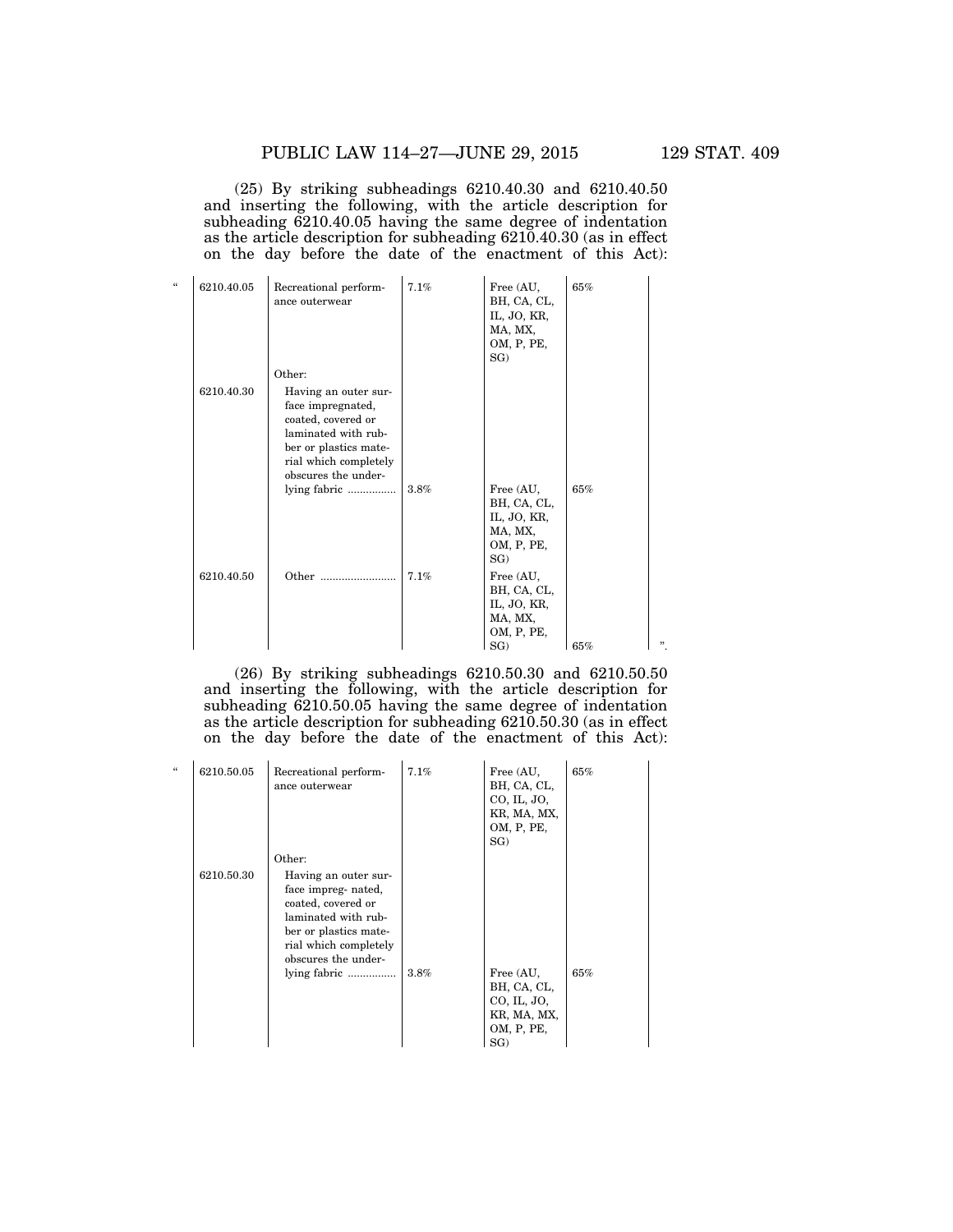129 STAT. 410 PUBLIC LAW 114–27—JUNE 29, 2015

| 6210.50.50 | Other | 7.1% | Free (AU,<br>BH, CA, CL,<br>CO, IL, JO,<br>KR, MA, MX, |     |        |
|------------|-------|------|--------------------------------------------------------|-----|--------|
|            |       |      | OM, P, PE,                                             |     | , 2, 3 |
|            |       |      | SG)                                                    | 65% |        |

(27) By striking subheading 6211.32.00 and inserting the following, with the article description for subheading  $62\overline{1}1.32$ having the same degree of indentation as the article description for subheading 6211.32.00 (as in effect on the day before the date of the enactment of this Act):

| $\epsilon$ | 6211.32<br>6211.32.05 | Of cotton:<br>Recreational perform- |      |                                                                                 |     |     |
|------------|-----------------------|-------------------------------------|------|---------------------------------------------------------------------------------|-----|-----|
|            |                       | ance outerwear                      | 8.1% | Free (AU,<br>BH, CA, CL,<br>CO, IL, JO,<br>KR, MA, MX,<br>OM, P, PA,<br>PE, SG) | 90% |     |
|            | 6211.32.10            | Other                               | 8.1% | Free (AU,<br>BH, CA, CL,<br>CO, IL, JO,<br>KR, MA, MX,<br>OM, P, PA,<br>PE, SG) | 90% | , , |

(28) By striking subheading 6211.33.00 and inserting the following, with the article description for subheading 6211.33 having the same degree of indentation as the article description for subheading 6211.33.00 (as in effect on the day before the date of the enactment of this Act):

| $\epsilon$ | 6211.33    | Of man-made fibers:   |        |              |     |     |
|------------|------------|-----------------------|--------|--------------|-----|-----|
|            | 6211.33.05 | Recreational perform- |        |              |     |     |
|            |            | ance outerwear        | $16\%$ | Free (AU,    | 76% |     |
|            |            |                       |        | BH, CA, CL,  |     |     |
|            |            |                       |        | CO, IL, JO,  |     |     |
|            |            |                       |        | KR, MA, MX,  |     |     |
|            |            |                       |        | P, PA, PE,   |     |     |
|            |            |                       |        | SG           |     |     |
|            |            |                       |        | $6.4\%$ (OM) |     |     |
|            | 6211.33.10 | Other                 | 16%    | Free (AU,    |     |     |
|            |            |                       |        | BH, CA, CL,  |     |     |
|            |            |                       |        | CO, IL, JO,  |     |     |
|            |            |                       |        | KR, MA, MX,  |     |     |
|            |            |                       |        | P, PA, PE,   |     |     |
|            |            |                       |        | SG)          |     |     |
|            |            |                       |        | $6.4\%$ (OM) | 76% | , , |
|            |            |                       |        |              |     |     |

(29) By striking subheadings 6211.39.05 through 6211.39.90 and inserting the following, with the article description for subheading  $6211.39.05$  having the same degree of indentation as the article description for subheading 6211.39.05 (as in effect on the day before the date of the enactment of this Act):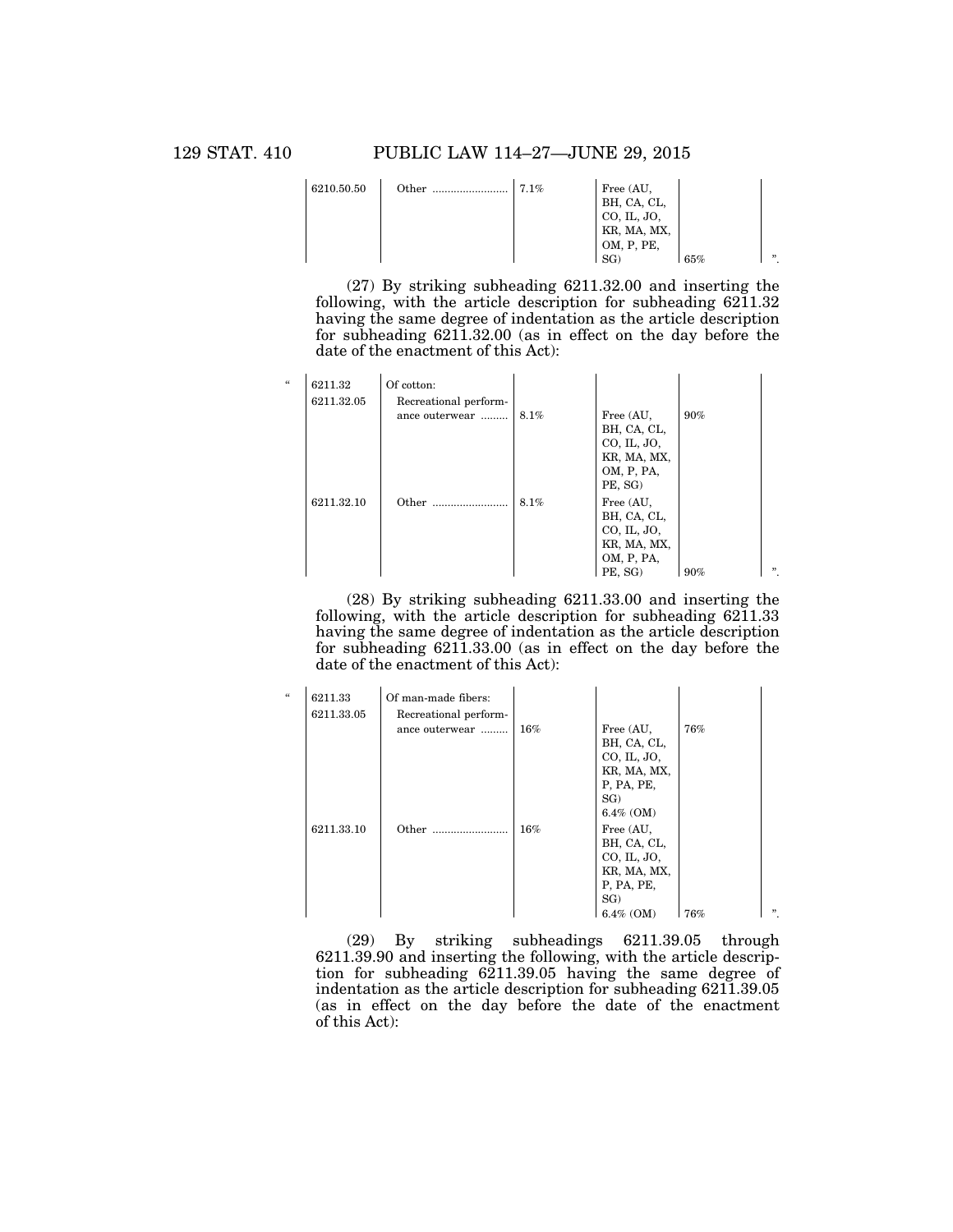PUBLIC LAW 114–27—JUNE 29, 2015 129 STAT. 411

| u | 6211.39.05 | Recreational perform-                                           |      |                                                                                          |       |   |
|---|------------|-----------------------------------------------------------------|------|------------------------------------------------------------------------------------------|-------|---|
|   |            | ance outerwear                                                  | 2.8% | Free (AU,<br>BH, CA, CL,<br>$CO, E^*, IL,$<br>JO, KR, MA,<br>MX, OM, P,                  | 35%   |   |
|   |            |                                                                 |      | PA, PE, SG)                                                                              |       |   |
|   | 6211.39.10 | Other:<br>Of wool or fine ani-                                  |      |                                                                                          |       |   |
|   |            | mal hair                                                        | 12%  | Free (AU,<br>BH, CA, CL,<br>CO, IL, JO,<br>KR, MA, MX,<br>P, PA, PE,<br>SG)<br>4.8% (OM) | 58.5% |   |
|   | 6211.39.20 | Containing 70 per-<br>cent or more by<br>weight of silk or silk |      |                                                                                          |       |   |
|   |            | waste                                                           | 0.5% | Free (AU,<br>BH, CA, CL,<br>CO, E, IL,<br>JO, KR, MA,<br>MX, OM, P,<br>PA, PE, SG)       | 35%   |   |
|   | 6211.39.90 | Other                                                           | 2.8% | Free (AU,<br>BH, CA, CL,<br>$CO, E^*, IL,$<br>JO, KR, MA,<br>MX, OM, P,<br>PA, PE, SG)   | 35%   | " |

(30) By striking subheading 6211.42.00 and inserting the following, with the article description for subheading 6211.42 having the same degree of indentation as the article description for subheading 6211.42.00 (as in effect on the day before the date of the enactment of this Act):

| $\epsilon$ | 6211.42<br>6211.42.05 | Of cotton:<br>Recreational perform- |      |              |     |        |
|------------|-----------------------|-------------------------------------|------|--------------|-----|--------|
|            |                       | ance outerwear                      | 8.1% | Free (BH,    | 90% |        |
|            |                       |                                     |      | CA, CL, CO,  |     |        |
|            |                       |                                     |      | IL, JO, KR,  |     |        |
|            |                       |                                     |      | MA, MX,      |     |        |
|            |                       |                                     |      | OM, P, PA,   |     |        |
|            |                       |                                     |      | PE, SG)      |     |        |
|            |                       |                                     |      | $7.2\%$ (AU) |     |        |
|            | 6211.42.10            | Other                               | 8.1% | Free (BH,    |     |        |
|            |                       |                                     |      | CA, CL, CO,  |     |        |
|            |                       |                                     |      | IL, JO, KR,  |     |        |
|            |                       |                                     |      | MA, MX,      |     |        |
|            |                       |                                     |      | OM, P, PA,   |     |        |
|            |                       |                                     |      | PE, SG)      |     |        |
|            |                       |                                     |      | $7.2\%$ (AU) | 90% | , 2, 3 |

(31) By striking subheading 6211.43.00 and inserting the following, with the article description for subheading 6211.43 having the same degree of indentation as the article description for subheading 6211.43.00 (as in effect on the day before the date of the enactment of this Act):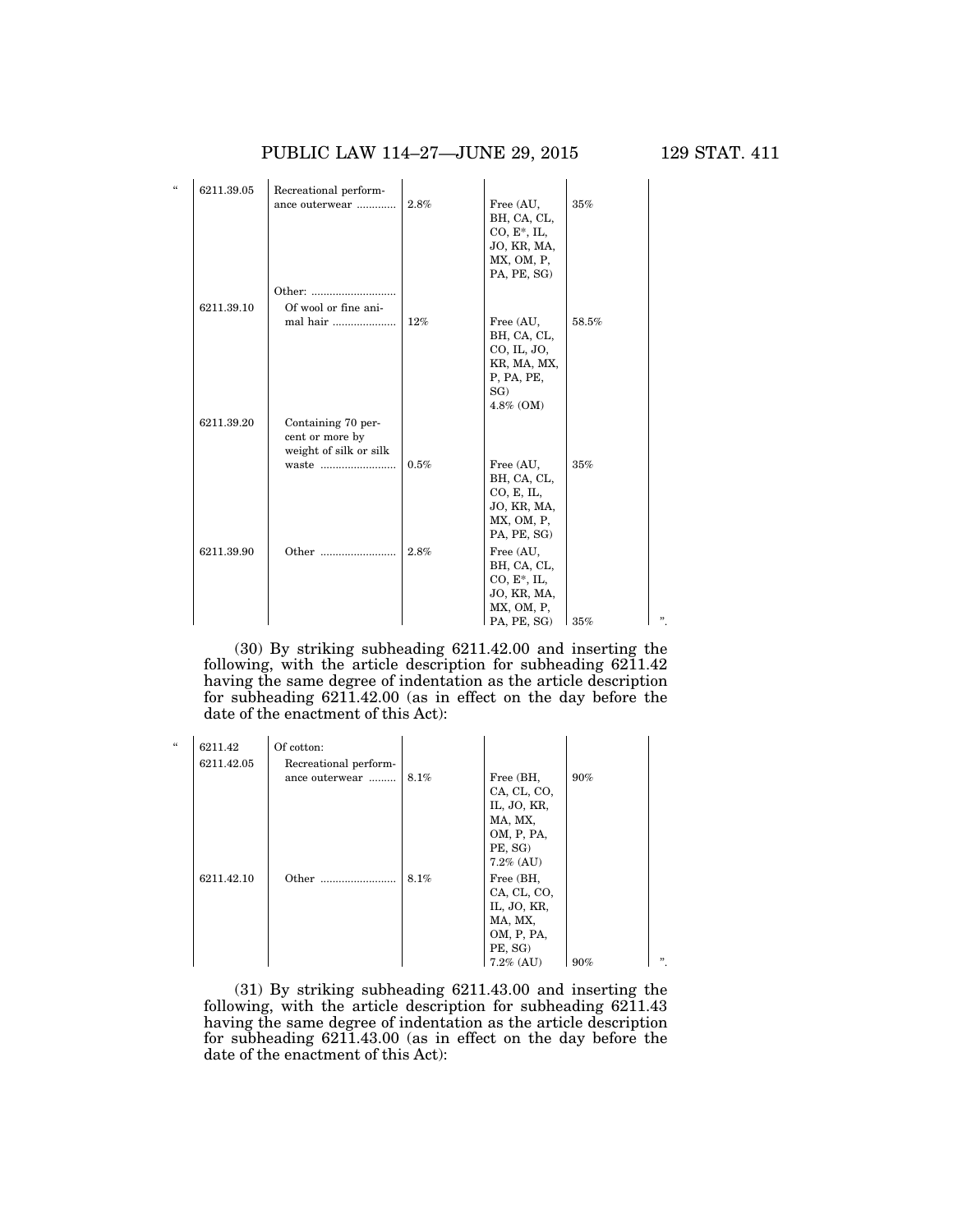129 STAT. 412 PUBLIC LAW 114–27—JUNE 29, 2015



(32) By striking subheadings 6211.49.10 through 6211.49.90 and inserting the following, with the article description for subheading 6211.49.05 having the same degree of indentation as the article description for subheading 6211.49.10 (as in effect on the day before the date of the enactment of this Act):

| $\mathcal{C}$ | 6211.49.05 | Recreational perform-  |      |              |       |   |
|---------------|------------|------------------------|------|--------------|-------|---|
|               |            | ance outerwear         | 7.3% | Free (BH,    | 35%   |   |
|               |            |                        |      | CA, CL, CO,  |       |   |
|               |            |                        |      | E, IL, JO,   |       |   |
|               |            |                        |      | MA, MX,      |       |   |
|               |            |                        |      | OM, P, PA,   |       |   |
|               |            |                        |      | PE, SG)      |       |   |
|               |            |                        |      | $6.5\%$ (AU) |       |   |
|               |            |                        |      | $2.9\%$ (KR) |       |   |
|               |            | Other:                 |      |              |       |   |
|               | 6211.49.10 | Containing 70 per-     |      |              |       |   |
|               |            | cent or more by        |      |              |       |   |
|               |            | weight of silk or silk |      |              |       |   |
|               |            | waste                  | 1.2% | Free (AU,    | 35%   |   |
|               |            |                        |      | BH, CA, CL,  |       |   |
|               |            |                        |      | CO, E, IL,   |       |   |
|               |            |                        |      | JO, KR, MA,  |       |   |
|               |            |                        |      | MX, OM, P,   |       |   |
|               |            |                        |      | PA, PE, SG)  |       |   |
|               | 6211.49.41 | Of wool or fine ani-   |      |              |       |   |
|               |            | mal hair               | 12%  | Free (BH,    | 58.5% |   |
|               |            |                        |      | CA, CL, CO,  |       |   |
|               |            |                        |      | IL, JO, KR,  |       |   |
|               |            |                        |      | MA, MX, P,   |       |   |
|               |            |                        |      | PA, PE, SG)  |       |   |
|               |            |                        |      | $4.8\%$ (OM) |       |   |
|               |            |                        |      | 8% (AU)      |       |   |
|               | 6211.49.90 | Other                  | 7.3% | Free (BH,    |       |   |
|               |            |                        |      | CA, CL, CO,  |       |   |
|               |            |                        |      | E, IL, JO,   |       |   |
|               |            |                        |      | MA, MX,      |       |   |
|               |            |                        |      | OM, P, PA,   |       |   |
|               |            |                        |      | PE, SG)      |       |   |
|               |            |                        |      | $6.5\%$ (AU) |       |   |
|               |            |                        |      | $2.9\%$ (KR) | 35%   | " |

(c) EFFECTIVE DATE.—This section and the amendments made by this section shall—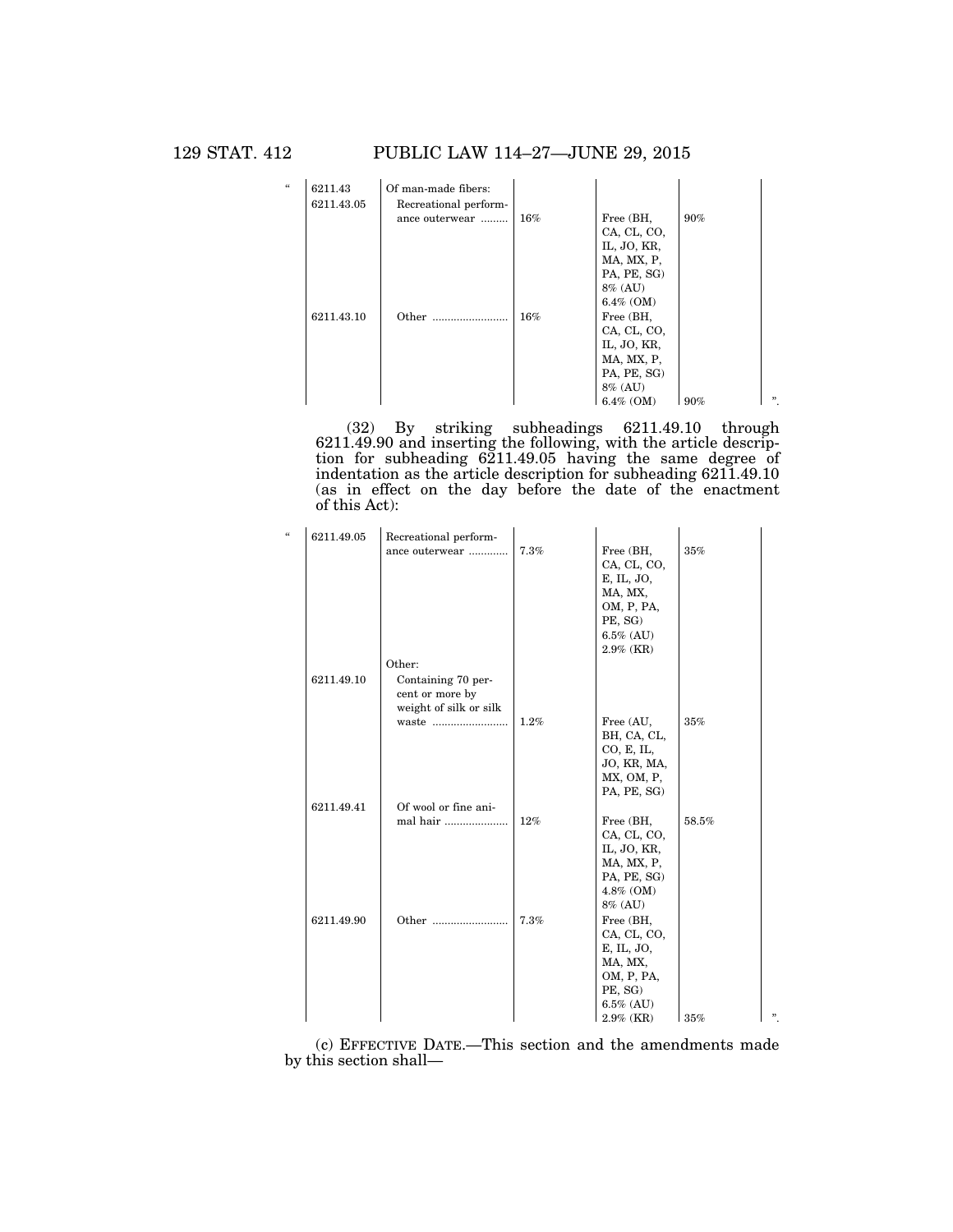(1) take effect on the 180th day after the date of the enactment of this Act; and

(2) apply to articles entered, or withdrawn from warehouse Applicability. for consumption, on or after such 180th day.

#### **SEC. 602. DUTY TREATMENT OF PROTECTIVE ACTIVE FOOTWEAR.**

(a) DEFINITION OF PROTECTIVE ACTIVE FOOTWEAR.—The Additional U.S. Notes to chapter 64 of the Harmonized Tariff Schedule of the United States are amended by adding at the end the following:

''(f) For the purposes of subheadings 6402.91.42 and 6402.99.32, the term 'protective active footwear' means footwear (other than footwear described in Subheading Note 1) that is designed for outdoor activities, such as hiking shoes, trekking shoes, running shoes, and trail running shoes, the foregoing valued over  $$24$ pair and which provides protection against water that is imparted by the use of a coated or laminated textile fabric.''.

(b) DUTY TREATMENT FOR PROTECTIVE ACTIVE FOOTWEAR.— Chapter 64 of the Harmonized Tariff Schedule of the United States is amended as follows:

(1) By inserting after subheading 6402.91.40 the following new subheading, with the article description for subheading 6402.91.42 having the same degree of indentation as the article description for subheading 6402.91.40:

| $\epsilon\epsilon$ | 6402.91.42 | Protective active foot-<br>wear (except footwear<br>with waterproof molded<br>bottoms, including bot-<br>toms comprising an<br>outer sole and all or<br>part of the upper and |     |                        |  |
|--------------------|------------|-------------------------------------------------------------------------------------------------------------------------------------------------------------------------------|-----|------------------------|--|
|                    |            | except footwear with                                                                                                                                                          |     |                        |  |
|                    |            | insulation that provides                                                                                                                                                      |     |                        |  |
|                    |            | protection against cold<br>weather), whose height                                                                                                                             |     |                        |  |
|                    |            | from the bottom of the                                                                                                                                                        |     |                        |  |
|                    |            | outer sole to the top of                                                                                                                                                      |     |                        |  |
|                    |            | the upper does not ex-                                                                                                                                                        |     |                        |  |
|                    |            | ceed 15.34 cm                                                                                                                                                                 | 20% | Free (AU,              |  |
|                    |            |                                                                                                                                                                               |     | BH, CA, CL,            |  |
|                    |            |                                                                                                                                                                               |     | D, E, IL, JO,          |  |
|                    |            |                                                                                                                                                                               |     | KR, MA, MX,            |  |
|                    |            |                                                                                                                                                                               |     | OM, P, PA,             |  |
|                    |            |                                                                                                                                                                               |     | PE, R, SG) $\vert$ 35% |  |

(2) By inserting immediately preceding subheading 6402.99.33 the following new subheading, with the article description for subheading 6402.99.32 having the same degree of indentation as the article description for subheading 6402.99.33:

Definition.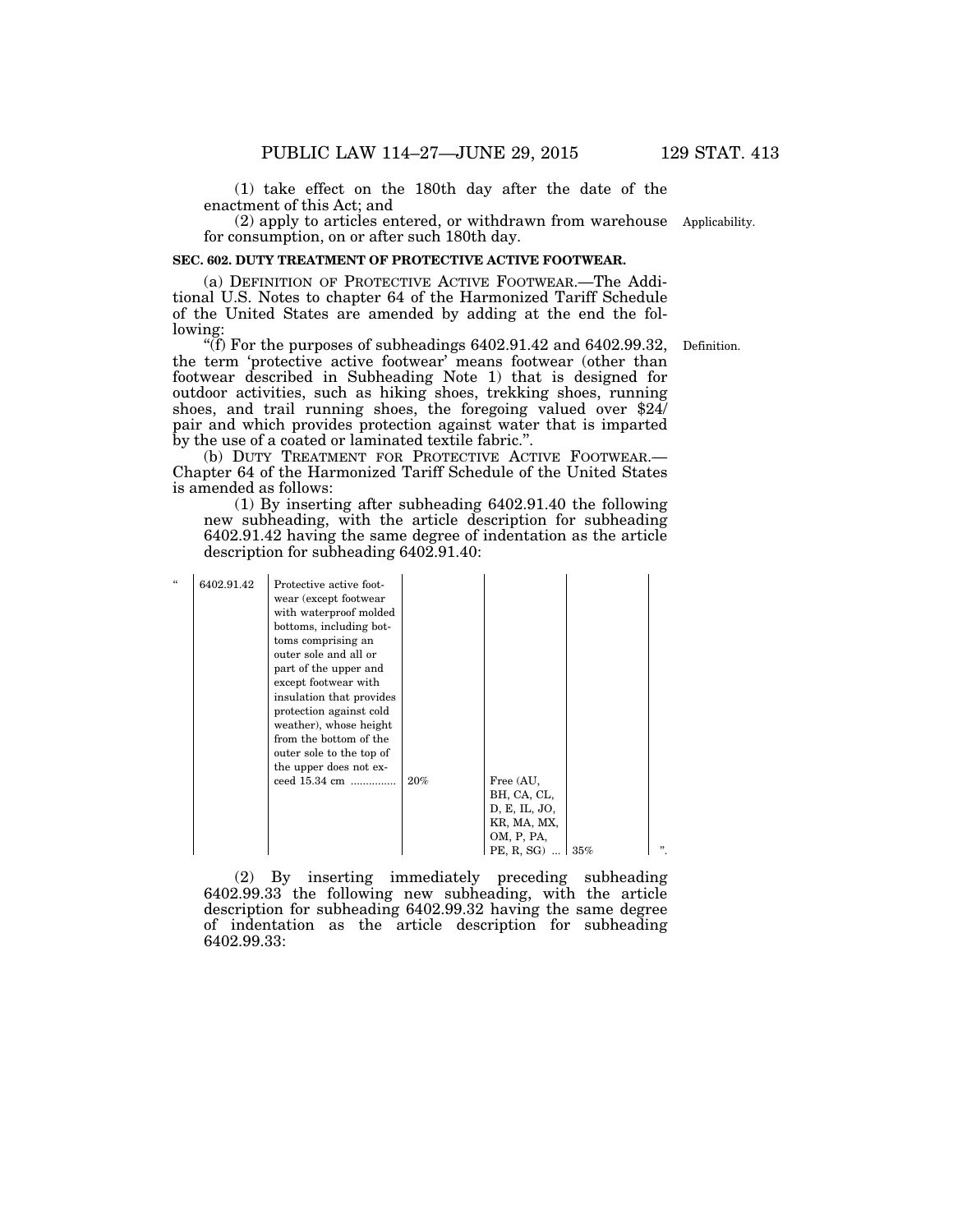| $\epsilon$ | 6402.99.32 | Protective active foot-<br>wear | 20% | Free (AU,<br>BH, CA, CL,<br>D, IL, JO,<br>MA, MX, P) |     |     |
|------------|------------|---------------------------------|-----|------------------------------------------------------|-----|-----|
|            |            |                                 |     |                                                      |     |     |
|            |            |                                 |     | $1\%$ (PA)                                           |     |     |
|            |            |                                 |     | $6\%$ (OM)                                           |     |     |
|            |            |                                 |     | 6% (PE)                                              |     |     |
|            |            |                                 |     | 12% (CO)                                             |     |     |
|            |            |                                 |     | $20\%$ (KR)                                          | 35% | , , |

Applicability. Effective date.

(c) STAGED RATE REDUCTIONS.—The staged reductions in special rates of duty proclaimed for subheading 6402.99.90 of the Harmonized Tariff Schedule of the United States before the date of the enactment of this Act shall be applied to subheading 6402.99.32 of such Schedule, as added by subsection (b)(2), beginning in calendar year 2016.

(d) EFFECTIVE DATE.—This section and the amendments made by this section shall—

for consumption, on or after such 15th day.

(1) take effect on the 15th day after the date of the enactment of this Act; and (2) apply to articles entered, or withdrawn from warehouse

Applicability.

President.

### **TITLE VII—MISCELLANEOUS PROVISIONS**

#### **SEC. 701. REPORT ON CONTRIBUTION OF TRADE PREFERENCE PRO-GRAMS TO REDUCING POVERTY AND ELIMINATING HUNGER.**

Not later than 1 year after the date of the enactment of this Act, the President shall submit to Congress a report assessing the contribution of the trade preference programs of the United States, including the Generalized System of Preferences under title V of the Trade Act of 1974 (19 U.S.C. 2461 et seq.), the African Growth and Opportunity Act (19 U.S.C. 3701 et seq.), and the Caribbean Basin Economic Recovery Act (19 U.S.C. 2701 et seq.), to the reduction of poverty and the elimination of hunger.

### **TITLE VIII—OFFSETS**

#### **SEC. 801. CUSTOMS USER FEES EXTENSION.**

(a) IN GENERAL.—Section  $13031(j)(3)(A)$  of the Consolidated Omnibus Budget Reconciliation Act of 1985 (19 U.S.C. 58c(j)(3)(A)) is amended by striking ''September 30, 2024'' and inserting ''July 7, 2025''.

(b) RATE FOR MERCHANDISE PROCESSING FEES.—Section 503 of the United States–Korea Free Trade Agreement Implementation Act (Public Law 112–41; 125 Stat. 460) is amended by striking ''June 30, 2021'' and inserting ''June 30, 2025''.

#### **SEC. 802. ADDITIONAL CUSTOMS USER FEES EXTENSION.**

(a) IN GENERAL.—Section  $13031(j)(3)$  of the Consolidated Omnibus Budget Reconciliation Act of 1985 (19 U.S.C. 58c(j)(3)) is amended—

19 USC 3805 note.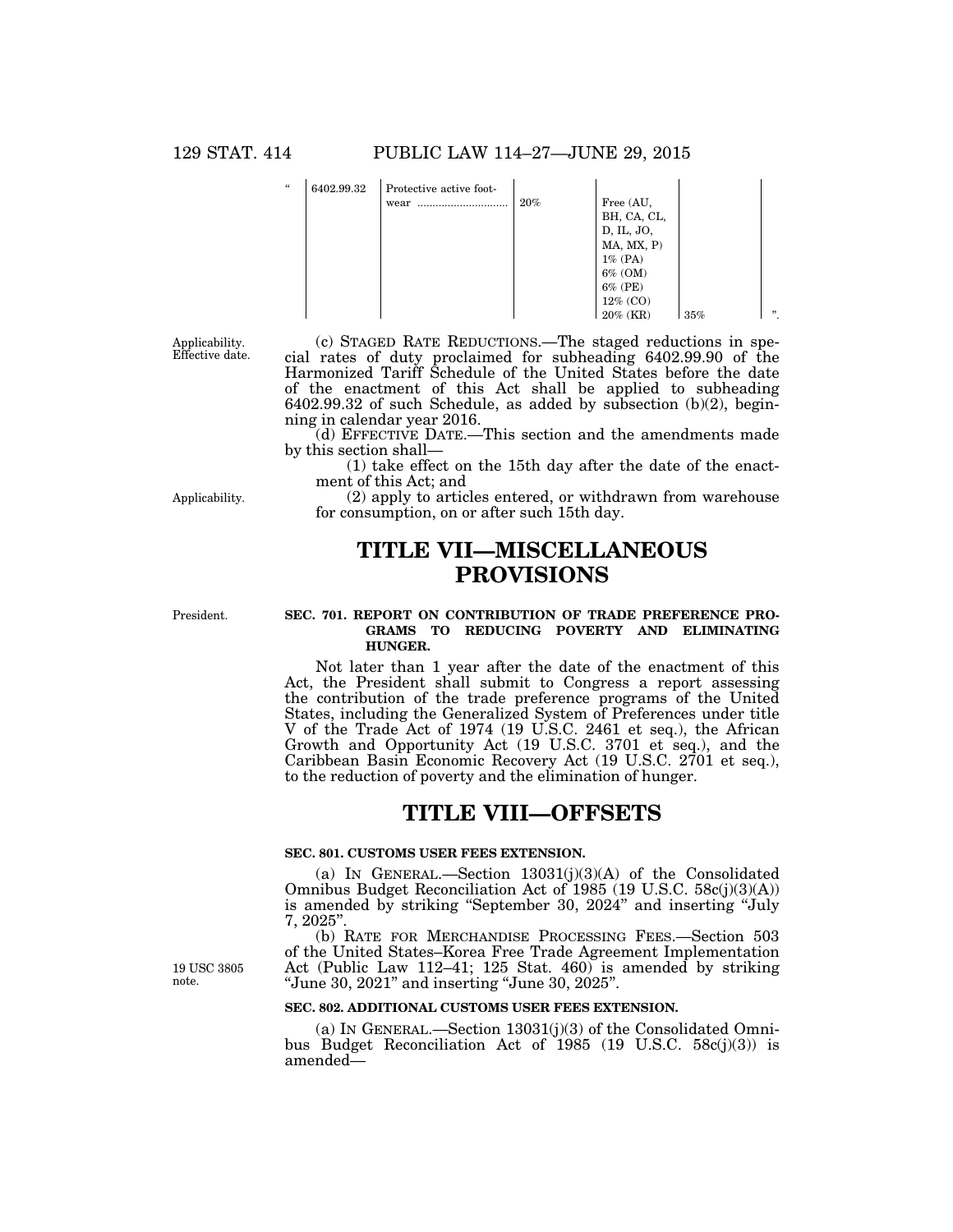(1) in subparagraph (B)(i), by striking ''September 30, 2024''

and inserting ''September 30, 2025''; and

(2) by adding at the end the following:

''(D) Fees may be charged under paragraphs (9) and (10) of Time period. subsection (a) during the period beginning on July 29, 2025, and ending on September 30, 2025.''.

(b) RATE FOR MERCHANDISE PROCESSING FEES.—Section 503 of the United States–Korea Free Trade Agreement Implementation Act (Public Law 112–41; 125 Stat. 460) is amended by adding at the end the following:

''(c) FURTHER ADDITIONAL PERIOD.—For the period beginning on July 15, 2025, and ending on September 30, 2025, section 13031(a)(9) of the Consolidated Omnibus Budget Reconciliation Act of 1985 (19 U.S.C.  $58c(a)(9)$ ) shall be applied and administered— Applicability.

"(1) in subparagraph  $(A)$ , by substituting '0.3464' for '0.21'; and

 $(2)$  in subparagraph  $(B)(i)$ , by substituting  $(0.3464)$  for  $0.21$ .".

#### **SEC. 803. TIME FOR PAYMENT OF CORPORATE ESTIMATED TAXES.**

Notwithstanding section 6655 of the Internal Revenue Code of 1986, in the case of a corporation with assets of not less than \$1,000,000,000 (determined as of the end of the preceding taxable year)—

(1) the amount of any required installment of corporate estimated tax which is otherwise due in July, August, or September of 2020 shall be increased by 8 percent of such amount (determined without regard to any increase in such amount not contained in such Code); and

(2) the amount of the next required installment after an installment referred to in paragraph (1) shall be appropriately reduced to reflect the amount of the increase by reason of such paragraph.

#### **SEC. 804. PAYEE STATEMENT REQUIRED TO CLAIM CERTAIN EDU-CATION TAX BENEFITS.**

(a) AMERICAN OPPORTUNITY CREDIT, HOPE SCHOLARSHIP

(1) IN GENERAL.—Section  $25A(g)$  of the Internal Revenue Code of 1986 is amended by adding at the end the following new paragraph:

"(8) PAYEE STATEMENT REQUIREMENT.—Except as otherwise provided by the Secretary, no credit shall be allowed under this section unless the taxpayer receives a statement furnished under section 6050S(d) which contains all of the information required by paragraph (2) thereof.''.

(2) STATEMENT RECEIVED BY DEPENDENT. Section  $25A(g)(3)$ of such Code is amended by striking "and" at the end of subparagraph (A), by striking the period at the end of subparagraph (B) and inserting ", and", and by adding at the end the following:

" $(C)$  a statement described in paragraph  $(8)$  and received by such individual shall be treated as received by the taxpayer.''.

(b) DEDUCTION FOR QUALIFIED TUITION AND RELATED EXPENSES.—Section 222(d) of such Code is amended by redesignating paragraph (6) as paragraph (7), and by inserting after para $graph (5)$  the following new paragraph:

26 USC 25A.

26 USC 6655 note.

19 USC 805 note.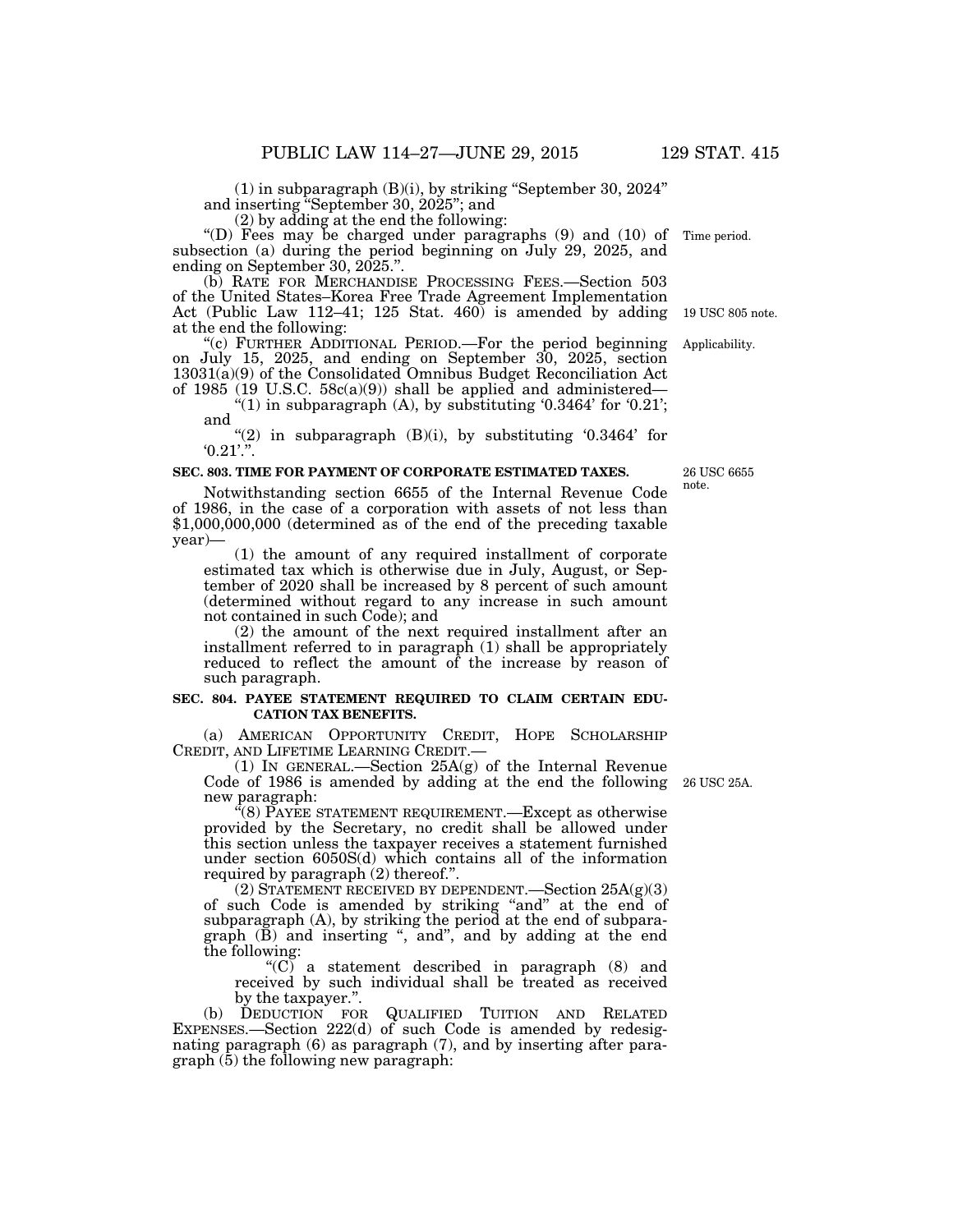''(6) PAYEE STATEMENT REQUIREMENT.— ''(A) IN GENERAL.—Except as otherwise provided by the Secretary, no deduction shall be allowed under subsection (a) unless the taxpayer receives a statement furnished under section 6050S(d) which contains all of the information required by paragraph (2) thereof.

''(B) STATEMENT RECEIVED BY DEPENDENT.—The receipt of the statement referred to in subparagraph (A) by an individual described in subsection  $(c)(3)$  shall be treated for purposes of subparagraph (A) as received by the tax-

payer.".<br>(c) INFORMATION REQUIRED TO BE PROVIDED ON PAYEE STATE- $MENT.$ —Section 6050S(d)(2) of such Code is amended to read as follows:

" $(2)$  the information required by subsection  $(b)(2)$ .".

(d) EFFECTIVE DATE.—The amendments made by this section shall apply to taxable years beginning after the date of the enactment of this Act.

#### **SEC. 805. SPECIAL RULE FOR EDUCATIONAL INSTITUTIONS UNABLE TO COLLECT TINS OF INDIVIDUALS WITH RESPECT TO HIGHER EDUCATION TUITION AND RELATED EXPENSES.**

(a) IN GENERAL.—Section 6724 of the Internal Revenue Code of 1986 is amended by adding at the end the following new subsection:

''(f) SPECIAL RULE FOR RETURNS OF EDUCATIONAL INSTITUTIONS RELATED TO HIGHER EDUCATION TUITION AND RELATED EXPENSES.— No penalty shall be imposed under section 6721 or 6722 solely by reason of failing to provide the TIN of an individual on a return or statement required by section  $6050S(a)(1)$  if the eligible educational institution required to make such return contemporaneously makes a true and accurate certification under penalty of perjury (and in such form and manner as may be prescribed by the Secretary) that it has complied with standards promulgated by the Secretary for obtaining such individual's TIN.'

(b) EFFECTIVE DATE.—The amendments made by this section shall apply to returns required to be made, and statements required to be furnished, after December 31, 2015.

#### **SEC. 806. PENALTY FOR FAILURE TO FILE CORRECT INFORMATION RETURNS AND PROVIDE PAYEE STATEMENTS.**

(a) IN GENERAL.—Section  $6721(a)(1)$  of the Internal Revenue Code of 1986 is amended—

(1) by striking ''\$100'' and inserting ''\$250''; and

(2) by striking ''\$1,500,000'' and inserting ''\$3,000,000''.

(b) REDUCTION WHERE CORRECTION IN SPECIFIED PERIOD.— (1) CORRECTION WITHIN 30 DAYS.—Section  $6721(b)(1)$  of such Code is amended—

 $(A)$  by striking "\$30" and inserting "\$50";

(B) by striking "\$100" and inserting "\$250"; and

(C) by striking ''\$250,000'' and inserting ''\$500,000''.

(2) FAILURES CORRECTED ON OR BEFORE AUGUST 1.—Section 6721(b)(2) of such Code is amended—

 $(A)$  by striking "\$60" and inserting "\$100";

(B) by striking ''\$100'' (prior to amendment by subparagraph (A)) and inserting ''\$250''; and

(C) by striking ''\$500,000'' and inserting ''\$1,500,000''.

26 USC 6724 note.

26 USC 25A note.

26 USC 6050S.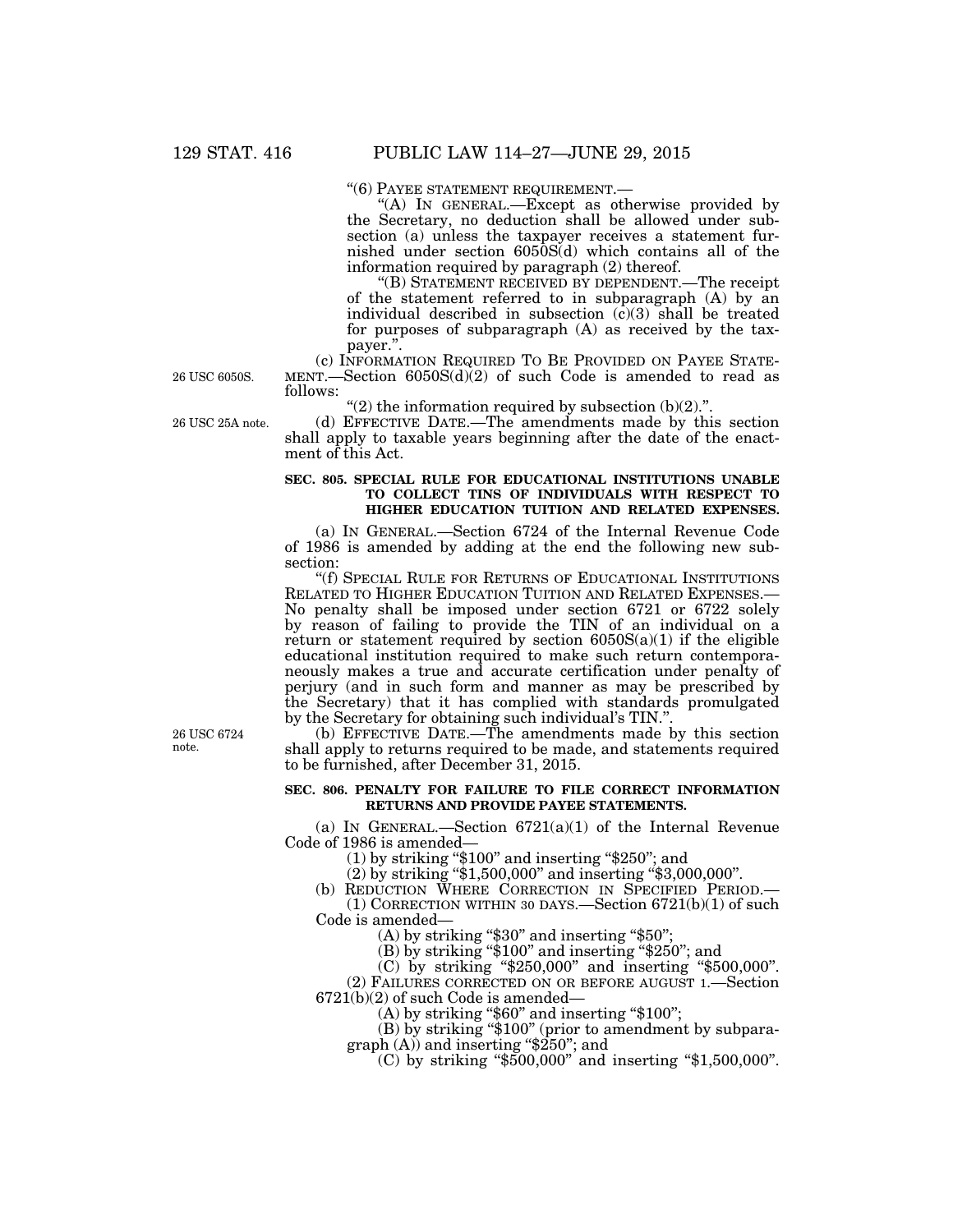(c) LOWER LIMITATION FOR PERSONS WITH GROSS RECEIPTS OF NOT MORE THAN  $$5,000,000$ —Section  $6721(d)(1)$  of such Code 26 USC 6721. is amended—

 $(1)$  in subparagraph  $(A)$ —

(A) by striking " $$500,000$ " and inserting " $$1,000,000$ "; and

(B) by striking "\$1,500,000" and inserting "\$3,000,000";  $(2)$  in subparagraph  $(B)$ –

(A) by striking ''\$75,000'' and inserting ''\$175,000''; and

(B) by striking "\$250,000" and inserting "\$500,000"; and

 $(3)$  in subparagraph  $(C)$ —

(A) by striking "\$200,000" and inserting "\$500,000"; and

(B) by striking ''\$500,000'' (prior to amendment by subparagraph  $(A)$  and inserting " $$1,500,000$ ".

(d) PENALTY IN CASE OF INTENTIONAL DISREGARD.—Section 6721(e) of such Code is amended—

 $(1)$  by striking "\$250" in paragraph  $(2)$  and inserting "\$500"; and

(2) by striking " $$1,500,000$ " in paragraph  $(3)(A)$  and inserting "\$3,000,000".

(e) FAILURE TO FURNISH CORRECT PAYEE STATEMENTS.—

(1) IN GENERAL.—Section 6722(a)(1) of such Code is amended—

 $(A)$  by striking "\$100" and inserting "\$250"; and

(B) by striking "\$1,500,000" and inserting "\$3,000,000".

(2) REDUCTION WHERE CORRECTION IN SPECIFIED PERIOD.—

(A) CORRECTION WITHIN 30 DAYS.—Section 6722(b)(1) of such Code is amended—

(i) by striking ''\$30'' and inserting ''\$50'';

(ii) by striking ''\$100'' and inserting ''\$250''; and (iii) by striking ''\$250,000'' and inserting

''\$500,000''.

(B) FAILURES CORRECTED ON OR BEFORE AUGUST 1.—<br>Section 6722(b)(2) of such Code is amended—

 $(i)$  by striking "\$60" and inserting "\$100";

(ii) by striking ''\$100'' (prior to amendment by clause (i)) and inserting ''\$250''; and

striking  $*500,000$ " and inserting  $``\$1,500,000".$ 

(3) LOWER LIMITATION FOR PERSONS WITH GROSS RECEIPTS OF NOT MORE THAN \$5,000,000.—Section 6722(d)(1) of such Code is amended—

(A) in subparagraph  $(A)$ —<br>(i) by striking "\$500,000" (i) by striking ''\$500,000'' and inserting " $$1,000,000$ "; and

(ii) by striking ''\$1,500,000'' and inserting ''\$3,000,000'';

(B) in subparagraph (B)—

(i) by striking " $\frac{25,000}{875,000}$ " and inserting " $\frac{175,000}{875,000}$ "; and  $(iii)$ 

by striking " $$250,000"$  and inserting ''\$500,000''; and

(C) in subparagraph (C)—

(i) by striking " $$200,000$ " and inserting " $$500,000$ "; and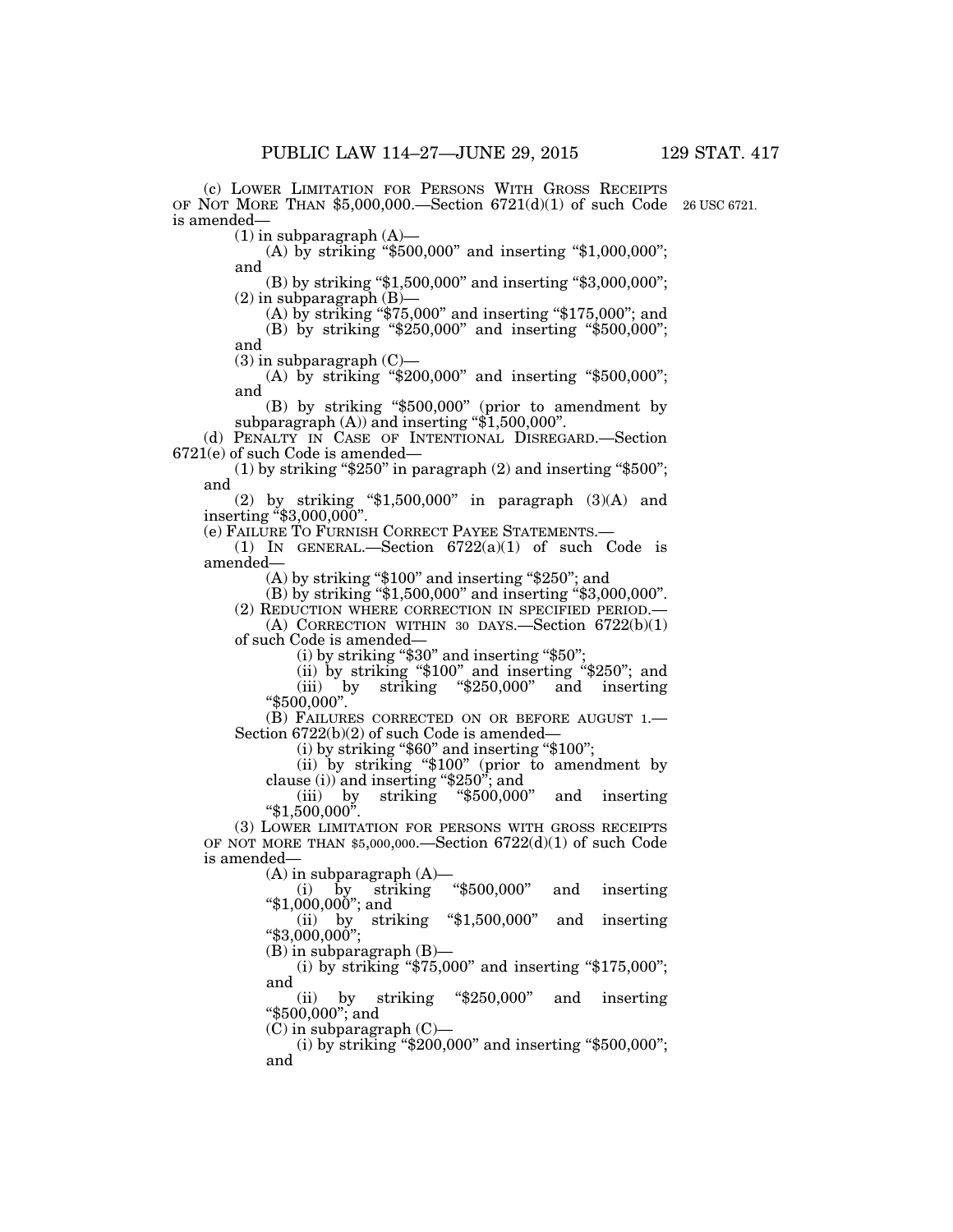(ii) by striking ''\$500,000'' (prior to amendment by subparagraph (A)) and inserting ''\$1,500,000''.

(4) PENALTY IN CASE OF INTENTIONAL DISREGARD.—Section 6722(e) of such Code is amended—

26 USC 6722.

(A) by striking " $$250"$  in paragraph (2) and inserting ''\$500''; and

(B) by striking " $$1,500,000$ " in paragraph (3)(A) and inserting "\$3,000,000".

26 USC 6722 note.

(f) EFFECTIVE DATE.—The amendments made by this section shall apply with respect to returns and statements required to be filed after December 31, 2015.

#### **SEC. 807. CHILD TAX CREDIT NOT REFUNDABLE FOR TAXPAYERS ELECTING TO EXCLUDE FOREIGN EARNED INCOME FROM TAX.**

(a) IN GENERAL.—Section 24(d) of the Internal Revenue Code of 1986 is amended by adding at the end the following new paragraph:

''(5) EXCEPTION FOR TAXPAYERS EXCLUDING FOREIGN EARNED INCOME.—Paragraph (1) shall not apply to any taxpayer for any taxable year if such taxpayer elects to exclude any amount from gross income under section 911 for such taxable year.''. (b) EFFECTIVE DATE.—The amendment made by this section shall apply to taxable years beginning after December 31, 2014.

#### **SEC. 808. COVERAGE AND PAYMENT FOR RENAL DIALYSIS SERVICES FOR INDIVIDUALS WITH ACUTE KIDNEY INJURY.**

(a) COVERAGE.—Section  $1861(s)(2)(F)$  of the Social Security Act  $(42 \text{ U.S.C. } 1395x(s)(2)(F))$  is amended by inserting before the semicolon the following: ", including such renal dialysis services furnished on or after January 1, 2017, by a renal dialysis facility or provider of services paid under section 1881(b)(14) to an individual with acute kidney injury (as defined in section  $1834(r)(2)$ )".

(b) PAYMENT.—Section 1834 of the Social Security Act (42 U.S.C. 1395m) is amended by adding at the end the following new subsection:

"(r) PAYMENT FOR RENAL DIALYSIS SERVICES FOR INDIVIDUALS WITH ACUTE KIDNEY INJURY.—

''(1) PAYMENT RATE.—In the case of renal dialysis services (as defined in subparagraph  $(B)$  of section  $1881(b)(14)$ ) furnished under this part by a renal dialysis facility or provider of services paid under such section during a year (beginning with 2017) to an individual with acute kidney injury (as defined in paragraph (2)), the amount of payment under this part for such services shall be the base rate for renal dialysis services determined for such year under such section, as adjusted by any applicable geographic adjustment factor applied under subparagraph  $(D)(iv)(II)$  of such section and may be adjusted by the Secretary (on a budget neutral basis for payments under this paragraph) by any other adjustment factor under subparagraph (D) of such section.

26 USC 24 note.